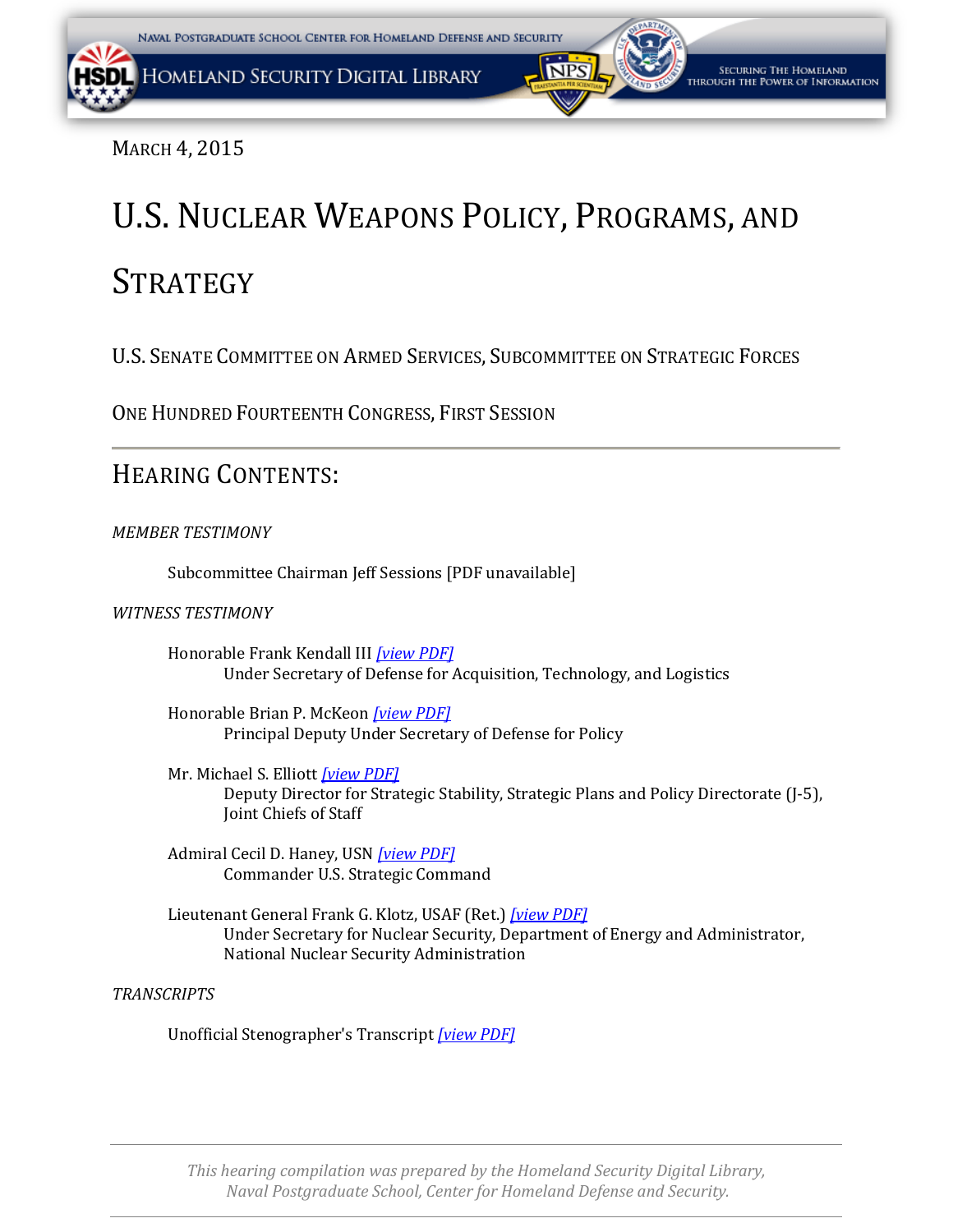#### *AVAILABLE WEBCAST(S)\*:*

• *[http://www.senate.gov/isvp/?comm=armed&type=arch&stt=&filename=armedB030415&aut](http://www.senate.gov/isvp/?comm=armed&type=arch&stt=&filename=armedB030415&auto_play=false&poster=http%3A%2F%2Fwww%2Earmed%2Dservices%2Esenate%2Egov%2Fthemes%2Farmed%2Dservices%2Fimages%2Fvideo%2Dposter%2Dflash%2Dfit%2Epng) [o\\_play=false&poster=http%3A%2F%2Fwww%2Earmed%2Dservices%2Esenate%2Egov%2Ft](http://www.senate.gov/isvp/?comm=armed&type=arch&stt=&filename=armedB030415&auto_play=false&poster=http%3A%2F%2Fwww%2Earmed%2Dservices%2Esenate%2Egov%2Fthemes%2Farmed%2Dservices%2Fimages%2Fvideo%2Dposter%2Dflash%2Dfit%2Epng) [hemes%2Farmed%2Dservices%2Fimages%2Fvideo%2Dposter%2Dflash%2Dfit%2Epng](http://www.senate.gov/isvp/?comm=armed&type=arch&stt=&filename=armedB030415&auto_play=false&poster=http%3A%2F%2Fwww%2Earmed%2Dservices%2Esenate%2Egov%2Fthemes%2Farmed%2Dservices%2Fimages%2Fvideo%2Dposter%2Dflash%2Dfit%2Epng)*

#### *COMPILED FROM:*

• *[http://www.armed-services.senate.gov/hearings/15-03-04-us-nuclear-weapons-policy](http://www.armed-services.senate.gov/hearings/15-03-04-us-nuclear-weapons-policy-programs-and-strategy)[programs-and-strategy](http://www.armed-services.senate.gov/hearings/15-03-04-us-nuclear-weapons-policy-programs-and-strategy)*

*\* Please note: Any external links included in this compilation were functional at its creation but are not maintained thereafter.*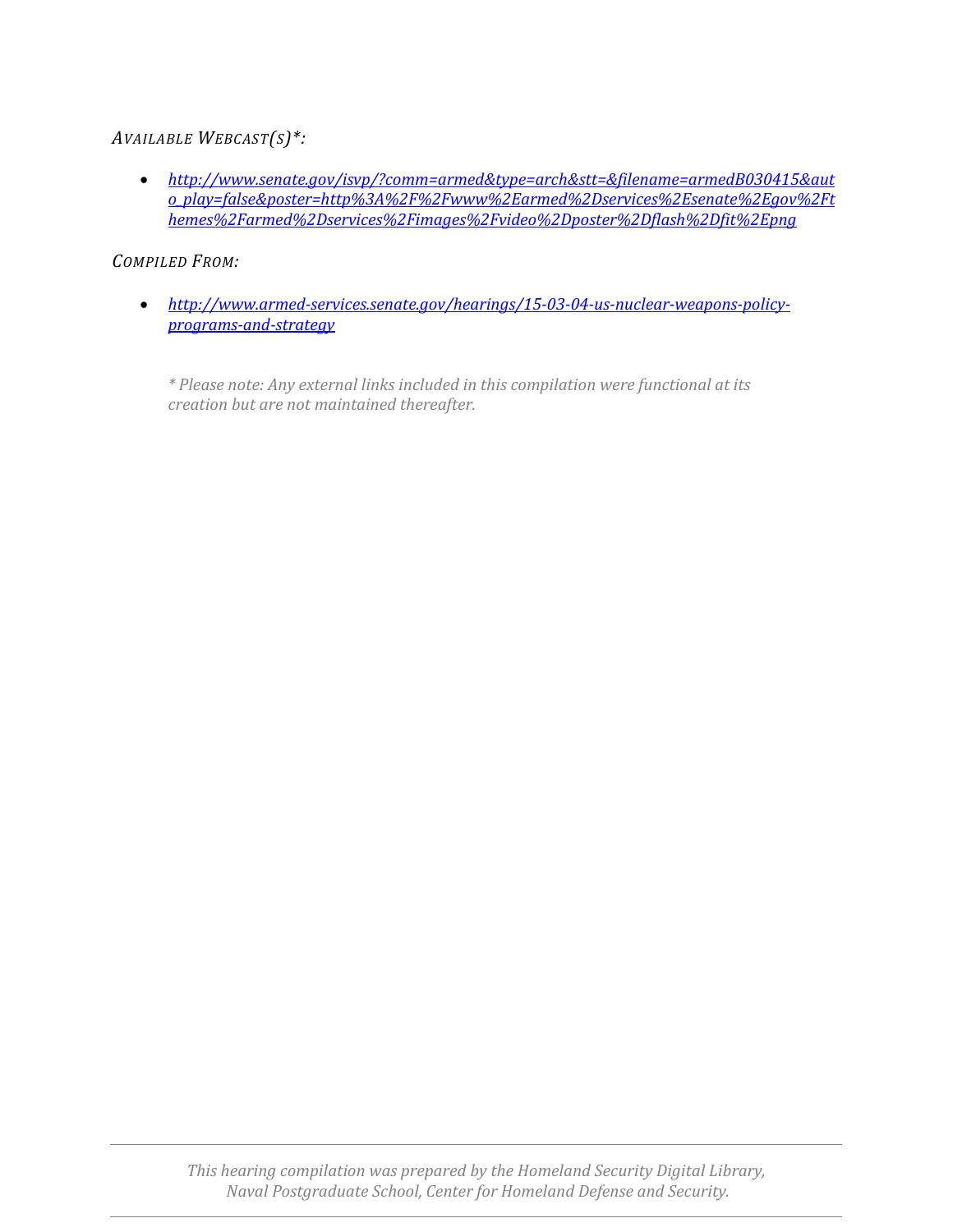Not for Public Release Hold until delivered to the Senate Armed Services Committee

Testimony

<span id="page-2-0"></span>Before the Strategic Forces Subcommittee Committee on Armed Services U.S. Senate

Witness Statement of the Nuclear Weapons Council

HON Frank Kendall, Chairman

ADM Cecil D. Haney, Commander of the United States Strategic Command HON Lt Gen (Ret) Frank Klotz, Administrator of the National Nuclear Security Administration HON Brian McKeon, Principal Deputy Under Secretary of Defense for Policy Mr. Michael Elliott, Deputy Director for Strategic Stability, Joint Chiefs of Staff

March 4, 2015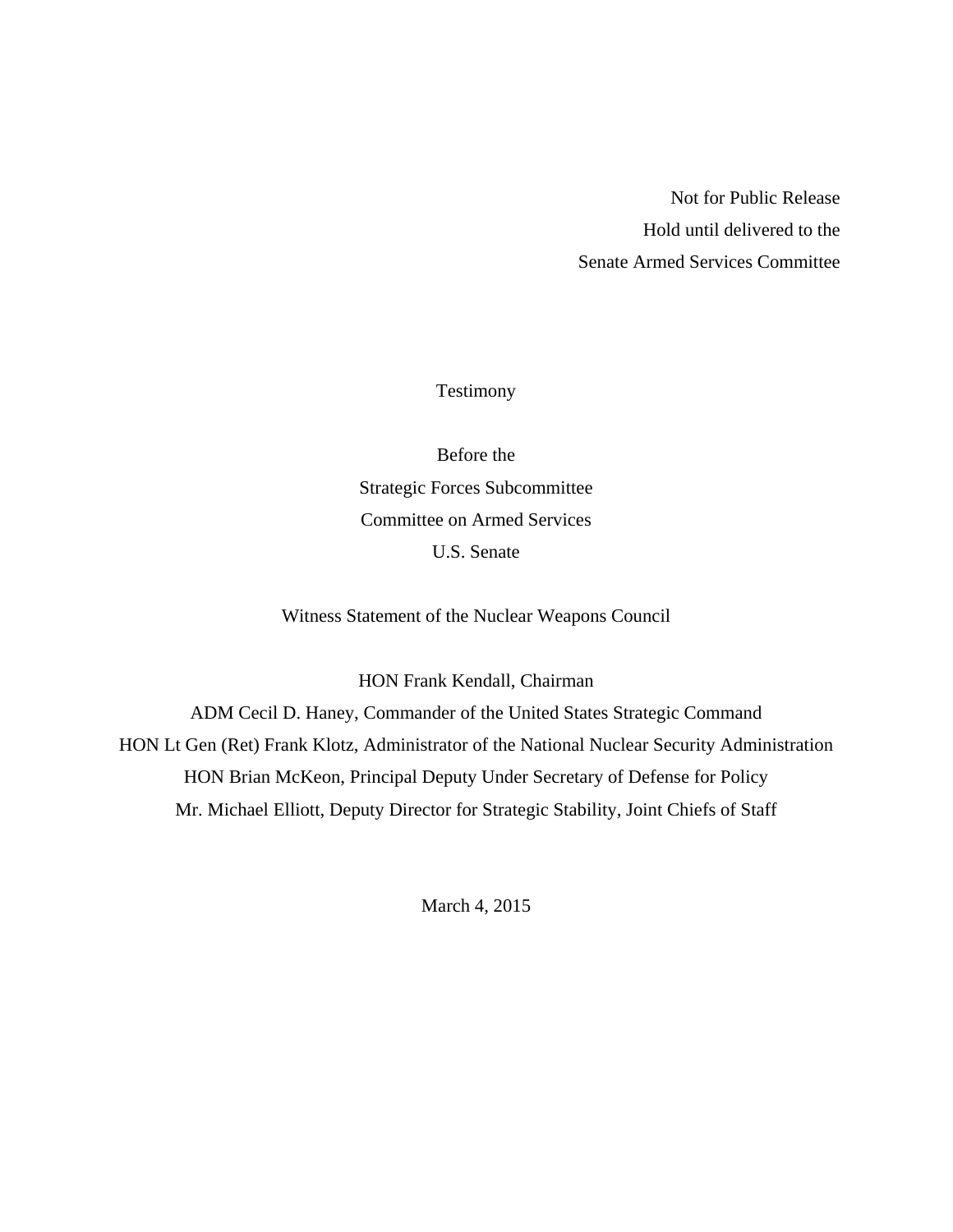Chairman Sessions, Ranking Member Donnelly, and distinguished members of the Subcommittee, thank you for the opportunity for the Nuclear Weapons Council (NWC) to testify before you today. The NWC is a joint Department of Defense (DoD) and Department of Energy (DOE)/National Nuclear Security Administration (NNSA) organization established to facilitate cooperation and coordination, reach consensus, and institute priorities between the two departments as they fulfill their dual-agency responsibilities for U.S. nuclear weapons stockpile management. Together, the Council represents extraordinary and highly skilled Soldiers, Sailors, Marines, Airmen, civilians, laboratory personnel, and contractors who are the core of the nuclear enterprise. They are professional, mission-oriented, and innovative problem-solvers charged with ensuring our Nation sustains a safe, secure, reliable, and effective nuclear deterrent. Today, we will discuss the role of the NWC, the status of life extension programs, infrastructure and delivery platform modernization programs, our ability to sustain the stockpile, and all of the other responsibilities of the NWC, along with our challenges.

#### **NWC Organization**

 As mandated by Title X, U.S. Code 179, the NWC manages and achieves consensus on priorities for the nuclear weapons stockpile. Our membership includes the Under Secretary of Defense for Acquisition, Technology and Logistics (Chairman), the DOE Under Secretary for Nuclear Security/Administrator of the National Nuclear Security Administration, the Under Secretary of Defense for Policy, the Vice Chairman of the Joint Chiefs of Staff, and the Commander of the U.S. Strategic Command. Additionally, to ensure all equities in the enterprise are represented, we receive consistent, valuable participation from the Military Services, the Comptroller, the DoD Office of Cost Assessment and Program Evaluation (CAPE), Department of State, and the National Security Council. Over the last year, the NWC convened 10 meetings, including our annual joint meeting with the United Kingdom Ministry of Defence, which we hold to review our continued cooperation in warhead development, the OHIO class submarines, and the D-5 missile program.

In order to engage at all levels of the enterprise, we utilize our subordinate committees and action groups to identify and analyze issues and to provide recommendations to the Council. The NWC Standing and Safety Committee (NWCSSC), co-chaired by DoD and the NNSA, functions to advise, assist, and provide information and analysis and recommendations on issues and topics for the Council's consideration. Additionally, NNSA details a member of its staff to DoD to serve as the NWCSSC Executive Secretary, ensuring interagency representation in day-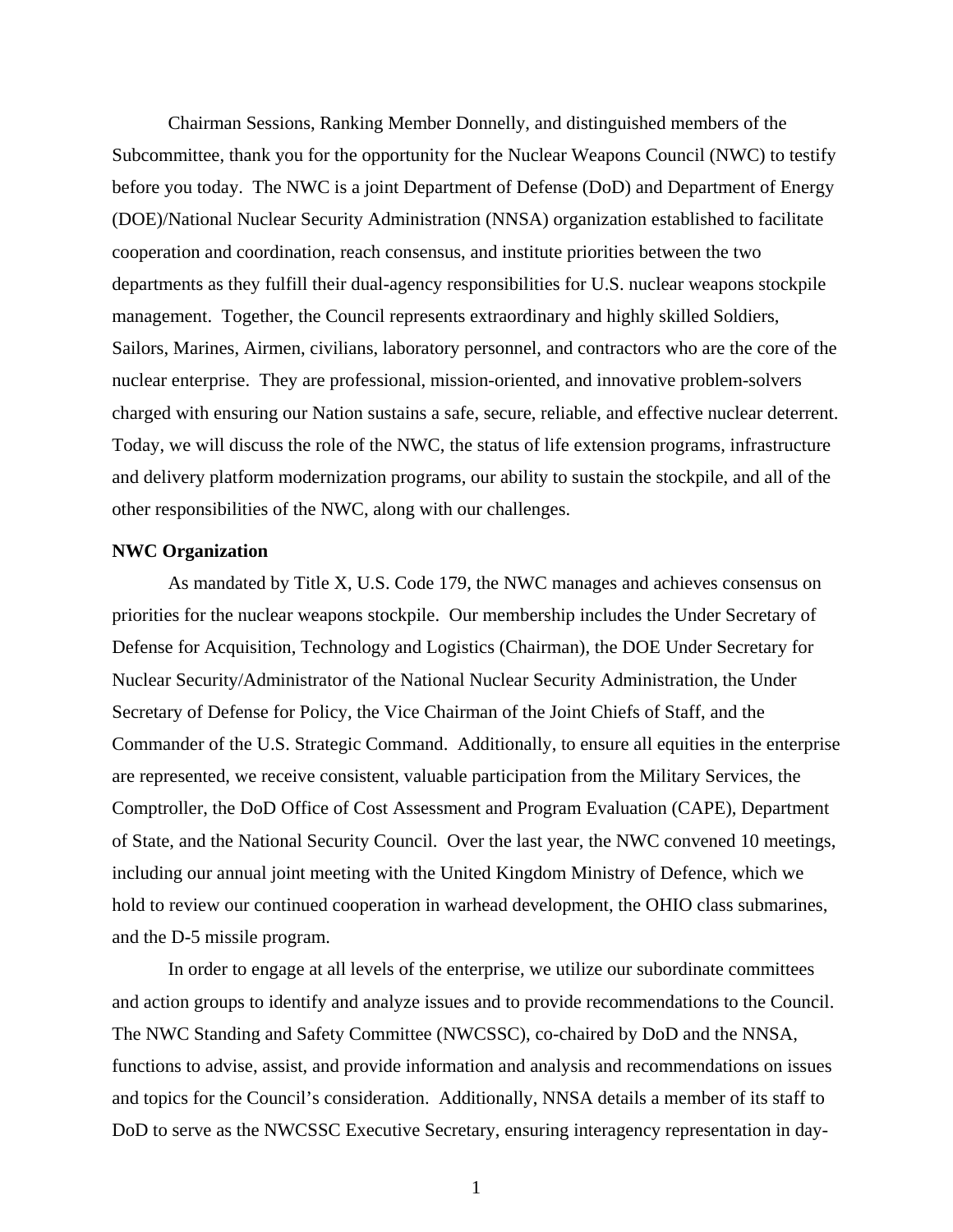to-day operations. Finally, a dedicated working group of staff, representing the diverse stakeholders in the nuclear enterprise, meets informally about twice a month to review weapon and infrastructure programs. We continually analyze our current working relationships to ensure a streamlined decision-making process and to ensure that our teams are informed and empowered to assess issues and make recommendations to the NWC. NWC issues are not only addressed when the Members meet; our mission is executed every day through the organizational structure just described.

#### **NWC Mission**

The NWC convenes approximately monthly to ensure focused attention on our greatest nuclear enterprise challenges in four vital areas. First, we must maintain and strengthen our ability to extend the life of warheads through comprehensive component reuse, refurbishment, replacement and ensuring alignment with the delivery platform (see Table 1 for a breakdown of the current and future nuclear

weapons stockpile). Second, we must safeguard our ability to provide the intensive science and engineering required to assess an aging stockpile and certify the safety and effectiveness without underground testing. Third, we must remain steadfast in our commitment to sustain and modernize our aging infrastructure that provides materials, components, and testing facilities

| Tubic 1. The Current and I mare Irida Composition |                              |               |                      |  |  |  |  |
|---------------------------------------------------|------------------------------|---------------|----------------------|--|--|--|--|
|                                                   | <b>ICBM</b>                  | <b>SLBM</b>   | Air-Leg              |  |  |  |  |
| <b>Current</b>                                    |                              |               |                      |  |  |  |  |
| Weapon                                            | W87 Warhead                  | W76 Warhead   | B <sub>61</sub> Bomb |  |  |  |  |
| System                                            | W78 Warhead                  | W88 Warhead   | B83 Bomb             |  |  |  |  |
|                                                   |                              |               | W80-1 Warhead        |  |  |  |  |
| Delivery                                          | Minuteman III                | Trident II D5 | $B-2A$               |  |  |  |  |
| Platform                                          |                              |               | $B-52H$              |  |  |  |  |
|                                                   |                              |               | F15/F16              |  |  |  |  |
|                                                   |                              |               | ALCM <sup>1</sup>    |  |  |  |  |
| <b>Future</b>                                     |                              |               |                      |  |  |  |  |
| Weapon                                            | $W78/88-1$ IW-1 <sup>2</sup> | W78/88-1 IW-1 | <b>B61-12 Bomb</b>   |  |  |  |  |
| System                                            | $IW-2$                       | $IW-2$        | W80-4 Warhead        |  |  |  |  |
|                                                   | $IW-3$                       | $IW-3$        |                      |  |  |  |  |
| Delivery                                          | $\overline{\text{GBSD}^3}$   | D5 Follow-on  | $B-2A$               |  |  |  |  |
| Platform                                          |                              |               | $B-52H$              |  |  |  |  |
|                                                   |                              |               | $JSF^4$              |  |  |  |  |
|                                                   |                              |               | LRSB <sup>5</sup>    |  |  |  |  |
|                                                   |                              |               | LRSO <sup>6</sup>    |  |  |  |  |

*Table 1. The Current and Future Triad Composition* 

essential for our nuclear deterrent enterprise. Finally, we must ensure that our nuclear weapons and delivery systems modernization programs are aligned.

<sup>&</sup>lt;sup>1</sup> Air-Launched Cruise Missile

<sup>&</sup>lt;sup>2</sup> Interoperable Warhead

<sup>&</sup>lt;sup>3</sup> Ground-Based Strategic Deterrent

<sup>4</sup> Joint Strike Fighter

<sup>5</sup> Long Range Strike Bomber

<sup>6</sup> Long Range Standoff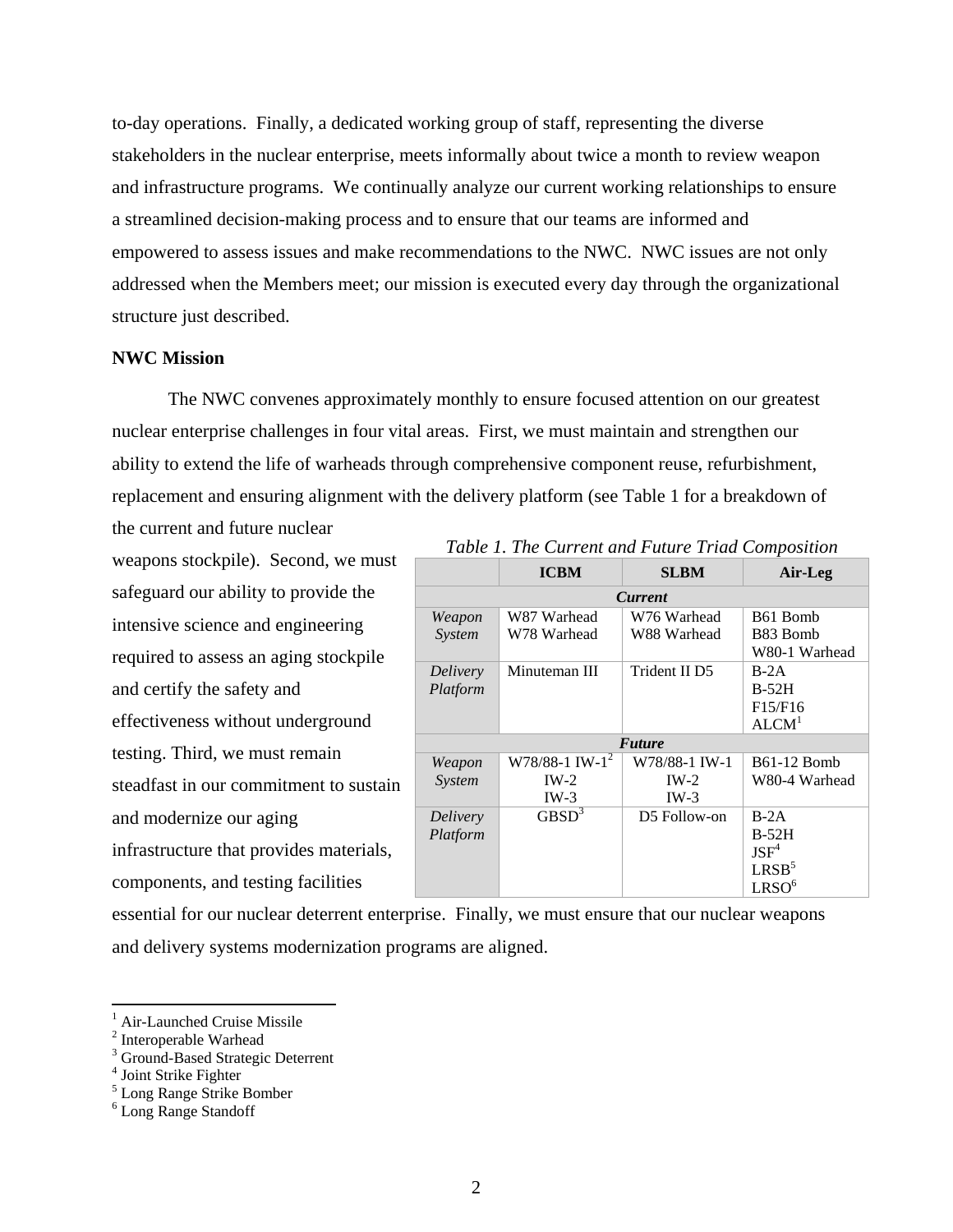#### **Stockpile Planning and Life Extension**

The NWC sees our future nuclear stockpile as one that is flexible and adaptable to technical and geopolitical changes. As envisioned, the future stockpile plan will include three interoperable nuclear explosive packages for ballistic missiles and two air-delivered warheads, referred to as the "3+2 strategy." The 3+2 strategy addresses stockpile obsolescence and meets policy objectives of sustaining deterrence through a smaller stockpile with fewer weapon types and a modernized, responsive nuclear infrastructure capable of addressing technological and geopolitical surprise. Making nuclear explosive packages interoperable on different delivery platforms will reduce the number of different systems that must be maintained and serviced, while providing sufficient diversity among deployed systems.

The NWC oversees implementation planning for the strategy. Established in 2012 for the Fiscal Year (FY) 2014 budget formulation, the NWC's 25-year plan for the nuclear weapons stockpile – also known as the Baseline Plan – aligned warhead life extension plans, platforms modernization, and infrastructure needs. The coordinated Baseline Plan integrated NNSA nuclear security enterprise requirements and plans with operational warfighter requirements.

Budget realities have forced changes to the 2012 plan. Since the plan was adopted, we endorsed deferrals to several key warhead life extension programs (LEPs) and infrastructure modernization milestones, delaying implementation of our 3+2 strategy. We deferred the Interoperable Warhead 1 (IW-1) and delayed the Long Range Standoff (LRSO) warhead schedules. For the B83-1 bomb, we adjusted the deployed requirement to meet operational requirements and align with the air-delivered gravity weapon strategy. For the B61-12 bomb LEP, we accepted a schedule delay due to the sequestration cuts in the FY 2014 budget. We have little, if any, margin left in the schedule for the program, and both Departments are aggressively managing costs and schedules. Plutonium pit production schedules and supporting plutonium infrastructure investments experienced significant delays due to shortfalls in the FY 2013 and FY 2015 budgets. Additionally, we accept risk each year in NNSA's science and engineering programs in order to achieve a balance between life extension work and the science and engineering needed for certification.

Continued uncertainty in our DoD and NNSA budgets, especially the threat of sequestration, exacerbates long-term challenges to our ability to sustain the stockpile. Despite these persistent challenges, we have had many success stories. The following highlights the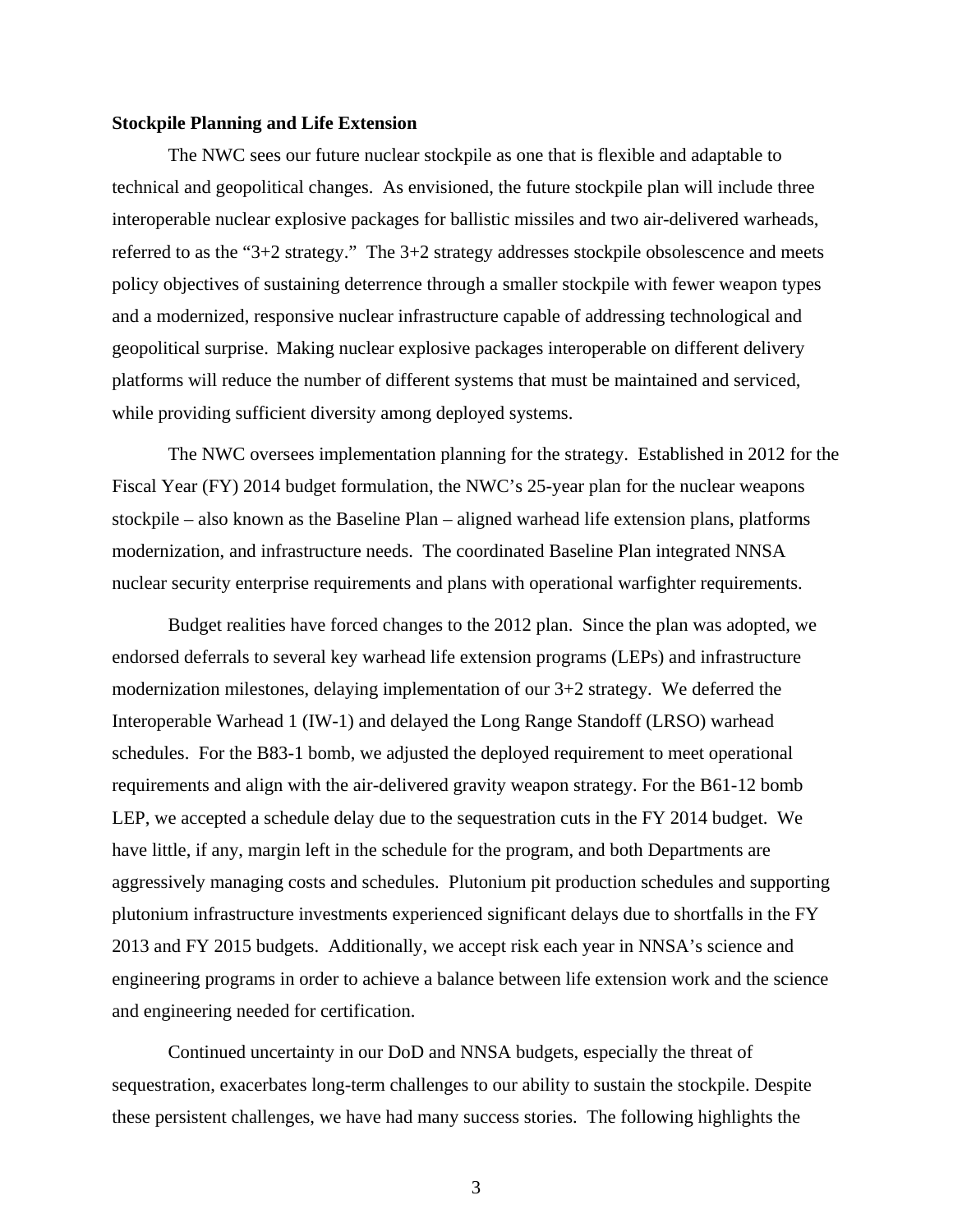work accomplished through the dedicated talent and focus of the people working in the nuclear enterprise.

#### *B61 Bomb (Aircraft-delivered)*

We are working to extend the lifespan of the B61 gravity bomb. In April 2010, the Nuclear Posture Review reaffirmed both the extended and strategic deterrent roles of the B61 bomb and directed its life extension. The B61-12 LEP with Air Force-provided Tailkit Assembly is undergoing development engineering and remains on schedule and budget to meet its March 2020 First Production Unit (FPU). The B61-12 LEP consolidates four variants of the B61 bomb – the -3, -4, -7, and -10 – and improves the safety and security of the oldest nuclear weapon system in the U.S. arsenal. The B61-12 LEP will achieve: 1) a 50 percent reduction in the number of nuclear gravity bombs in the stockpile, 2) the removal of a megaton-class weapon––the B83-1, 3) an 80 percent reduction in the amount of special nuclear material in those bombs, and 4) the first step toward implementing the 3+2 strategy.

#### *W88 Warhead (SLBM-delivered)*

Over the last year, the nuclear enterprise faced several pivotal decisions for our future stockpile, one pertaining to the W88. The W88 SLBM warhead is in the development engineering phase for Alteration (ALT) 370 to replace the aging arming, fuzing, and firing components and is on schedule to achieve its December 2019 FPU. In August 2014, the NWC agreed to address potential conventional high explosive (CHE) scope for the W88, which was not part of the original ALT 370 program. After extensive review by our national laboratories, NNSA, and the Navy, the NWC made the decision to refresh the W88 CHE and identified the majority of funding offsets needed for this work. The offsets were generated by reducing sustainment activities and hedge quantities for some legacy systems to make the majority of funds available for the CHE refresh. The remaining required funds for CHE refresh in future years will be resourced from within the NNSA. That decision, identified areas where increased risk could be accepted to produce cost-savings within the current program – without additional funding – and without additional delays to future work.

#### *Interoperable Warhead (for ballistic missile-delivered systems)*

IW-1, also known as the W78/88-1, will be the first of three ballistic missile warheads under the  $3+2$  strategy. The IW-1 was delayed as part of the FY 2015 budget request and is now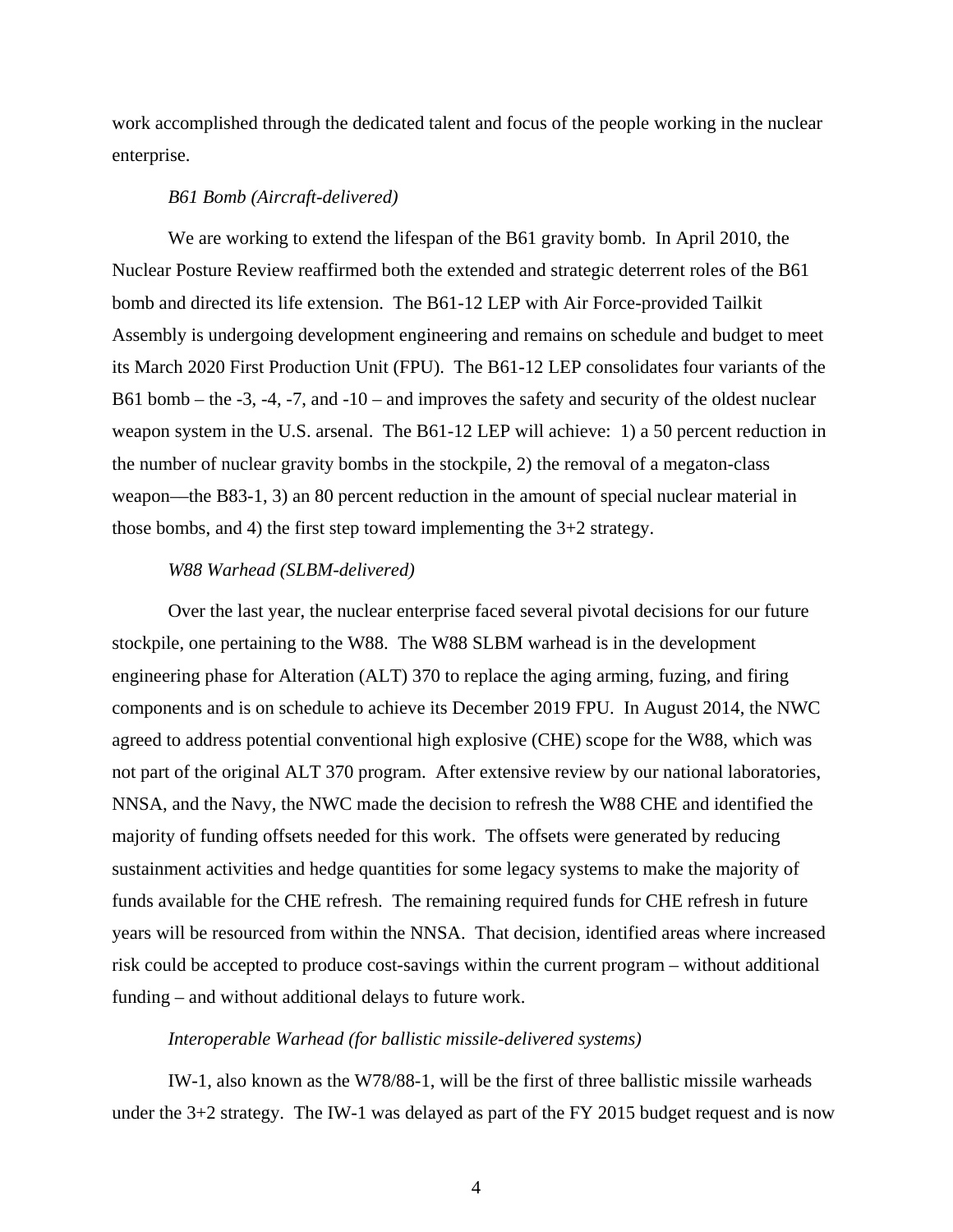scheduled for a 2030 FPU. In 2014, the NNSA completed an abbreviated IW-1 feasibility study and briefed the NWC with the conclusion that interoperable nuclear explosive packages could be used in the ICBM and SLBM forces. A full feasibility study is planned for completion in the early 2020s.

#### *W80-4 (Long Range Standoff Cruise Missile Warhead)*

 Over the last two years, the NWC selected the follow-on warhead for the Air-Launched Cruise Missile replacement, the Long Range Standoff (LRSO) missile. We considered the B61, W80, and W84 warhead families. The interagency effort analyzed the trade space of military requirements, surety features, military characteristics, and cost. We performed rigorous analysis at all levels of the NWC structure to select the W80 Nuclear Explosive Package as the basis for the LRSO warhead, and designated the LEP as the W80-4. In January 2014, the NWC had delayed the LRSO warhead from an FPU of 2024 to FY 2025–2027 but as a result of the ongoing program review, the FY 2016 President's Budget requests resources for an FY 2025 FPU and an FY2026 LRSO first missile delivery.

#### **NNSA Nuclear Enterprise Infrastructure and Nuclear Material Commodities**

 The 2010 Nuclear Posture Review stressed the importance of a NNSA infrastructure that can respond to technical challenges or geopolitical surprises and ultimately enable our consideration of stockpile reductions. The NWC focuses specifically on the plutonium, uranium, and tritium capabilities to support the current and future stockpile as documented in the NWC's Baseline Plan. Our nuclear enterprise infrastructure challenges are two-fold: 1) addressing aged, end-of-life facilities maintenance, recapitalization, and replacement and 2) working to achieve a responsive infrastructure. In addition, NNSA's general purpose infrastructure (e.g., electrical distribution systems) that enables the plutonium, uranium, and tritium capabilities is also aging, brittle, and a limiting factor.

We reinforce NNSA's need to fully develop responsive and productive plutonium and uranium capabilities for this Nation. Today, these capabilities and their enabling infrastructure are at great risk and rank among our highest priority infrastructure challenges. We must relocate our uranium production from 1950s-era buildings that are deteriorating rapidly and creating a hazardous work environment for our people. We must also have a plutonium pit production capability to support future stockpile requirements, move toward a responsive infrastructure, and address plutonium aging issues.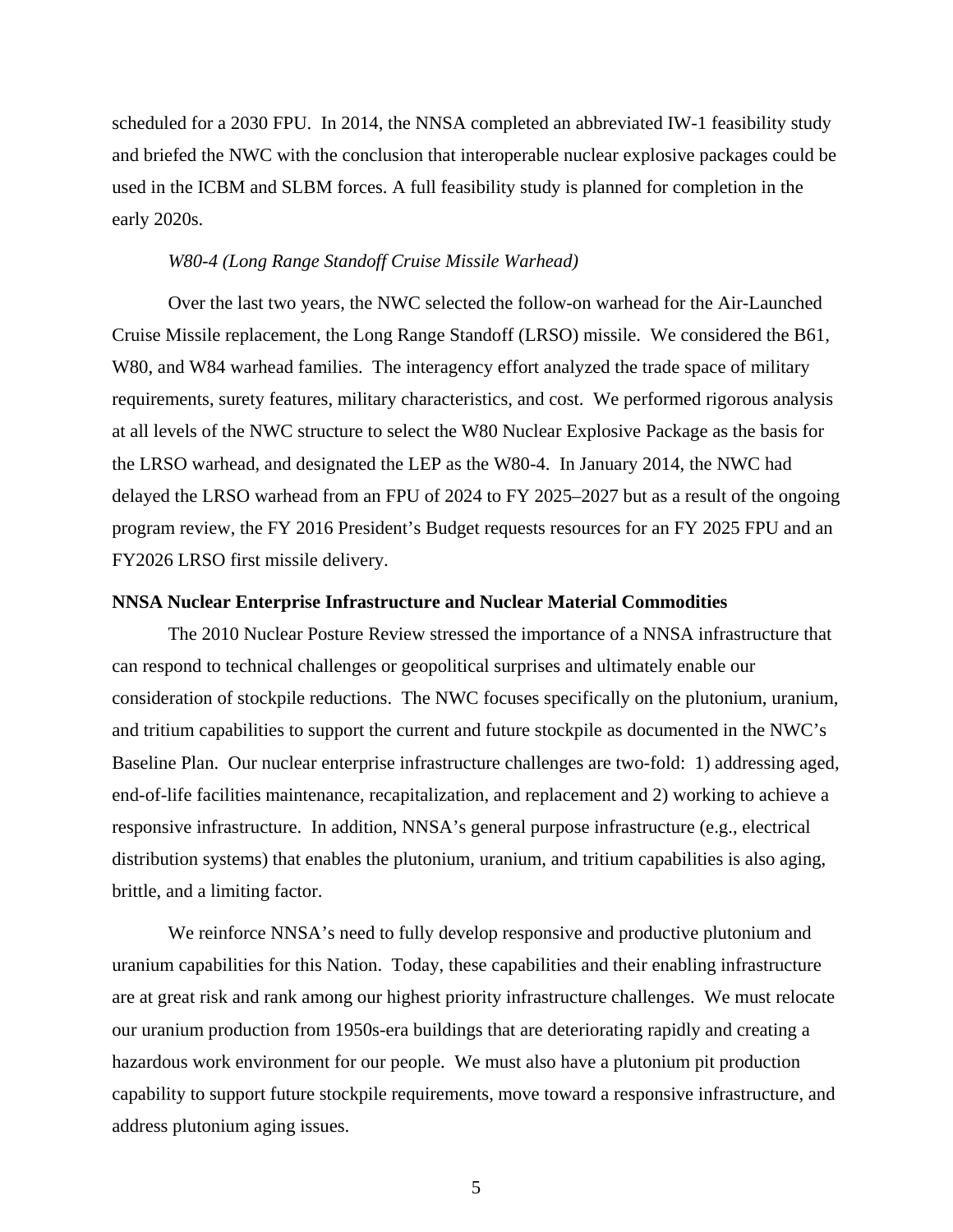In January 2014, The Secretary of Defense revalidated the DoD requirement for NNSA to produce 50–80 plutonium pits per year by 2030. This analysis was predicated on four drivers for pit production: 1) policy objectives for the U.S. nuclear deterrent, 2) stockpile aging, 3) military requirements, and 4) infrastructure costs and capacity. The NWC is working with NNSA to achieve the requirement of 50–80 pits per year in 2030. NNSA developed a strategy to achieve this goal, including ramp-up time, through recapitalization of the existing Plutonium Facility 4 at Los Alamos and the construction of additional smaller, modular nuclear facilities for plutonium work. The concept of constructing smaller, modular nuclear facilities over time alleviates the cost associated with one large nuclear facility to replace all capabilities at one time. Building large, one-of-a-kind nuclear facilities presents significant challenges in terms of planning, design, and development and thus NNSA adopted a modular approach. The NWC engaged the DoD CAPE to assist NNSA on the benefits and feasibility of this strategy through a Business Case Analysis completed in November 2013. The CAPE agreed with NWC's endorsement that a modular strategy for nuclear facilities provides the most affordable and flexible option. The NWC supports NNSA's plan to achieve two operational modular plutonium facilities at Los Alamos by 2027. Success will require continued sustained funding over the next decade to design, construct, and ensure initial operational start-up.

Using lessons learned from the pit production approach, NNSA applied the smaller, scalable modular facility strategy to the Uranium Capabilities Replacement Project, the followon capability to produce nuclear weapon secondaries at the Y-12 National Security Complex. Congress has asked the DoD to validate its annual requirement for secondaries, and we are in the process of providing this analysis. We anticipate that our report will be consistent with our most recent NWC Baseline Plan and that there will be no changes to our requirements.

Finally, the ability to enrich uranium to produce tritium for stockpile use is a critical infrastructure issue, and the NWC remains focused on sustaining a supply of enriched uranium for tritium production. Under current policy guidelines, without a domestically enriched uranium production capability, we will eventually be unable to produce new tritium for stockpile use. The NWC remains cognizant of the stockpile's requirement for tritium and is supporting a DOE update of our tritium requirements. We will certify this requirement in a letter to Congress by April of this year. As we update the NWC Baseline Plan, we will include tritium along with plutonium and uranium infrastructure plans in the next revision.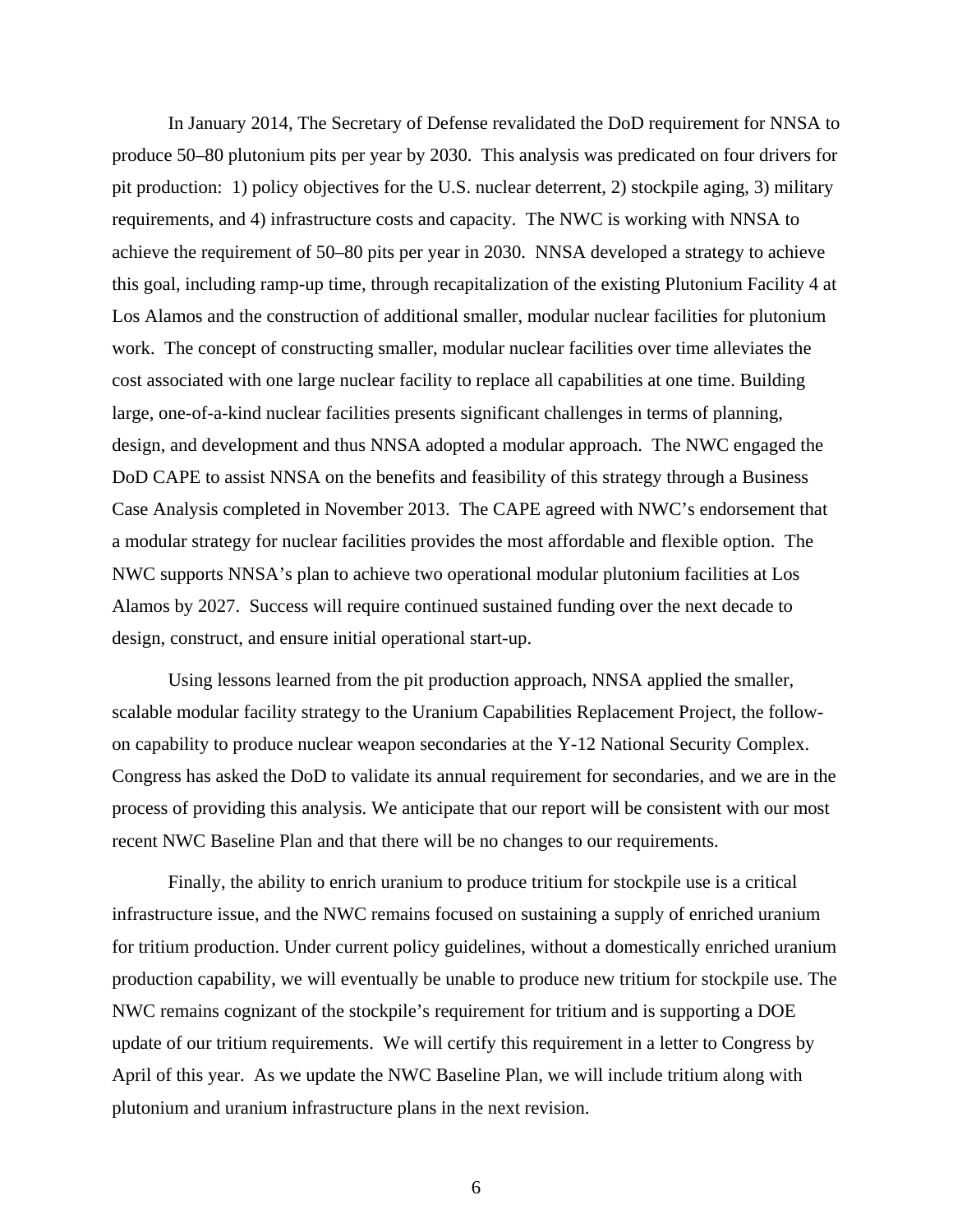#### **Stockpile Stewardship**

 Science is paramount to the NWC's ability to sustain a safe, secure, reliable, and effective deterrent. NNSA's Stockpile Stewardship Program, composed of research, development, testing, and evaluation (RDT&E) facilities and personnel, enables the surveillance and assessment of the stockpile condition by revealing anomalies, evaluating impacts of anomalies on warhead performance, and implementing solutions. In general, RDT&E supports broader national security objectives by providing capabilities to avoid technological surprise and to have confidence in system performance. The NWC Baseline Plan relies on continued investments in research, development, design, and production capabilities – something that sequestration would threaten.

The link between science and engineering and the future stockpile is inextricable. This science base capability allows the Laboratory directors to conduct their annual assessment of the stockpile, certify components for longer life in the stockpile, and resolve warhead issues discovered during surveillance. Additionally, RDT&E plays an important role in enabling key elements of the stockpile vision, including interoperability, plutonium pit reuse, understanding plutonium aging effects, and technology certification for life-extended warheads. In FY 2014, NNSA completed a comparative analysis of LEP options for the W78, W88, and interoperability and presented the results. This analysis demonstrated how the RDT&E capabilities of the Stockpile Stewardship Program inform stockpile design decisions and provide critical insight into the feasibility of the 3+2 strategy.

The nation needs a highly skilled nuclear workforce to meet future demands of our longterm stockpile plan. With the end of underground nuclear explosive testing, limited opportunities exist to exercise the full range of weapon design and production skills, including materials handling, code development, and design and production engineering. Exacerbated by an aging workforce, the pressure and risk to sustain critical skills is increasing.

In the era of science-based stewardship – that is, implementing new components without underground testing – we must provide a strong science and research program that includes research, experiment, and advanced computation and modeling. The NWC endorses a balanced approach between the near and longer term risk we must take in to meet the needs of the nuclear deterrent within available budgets.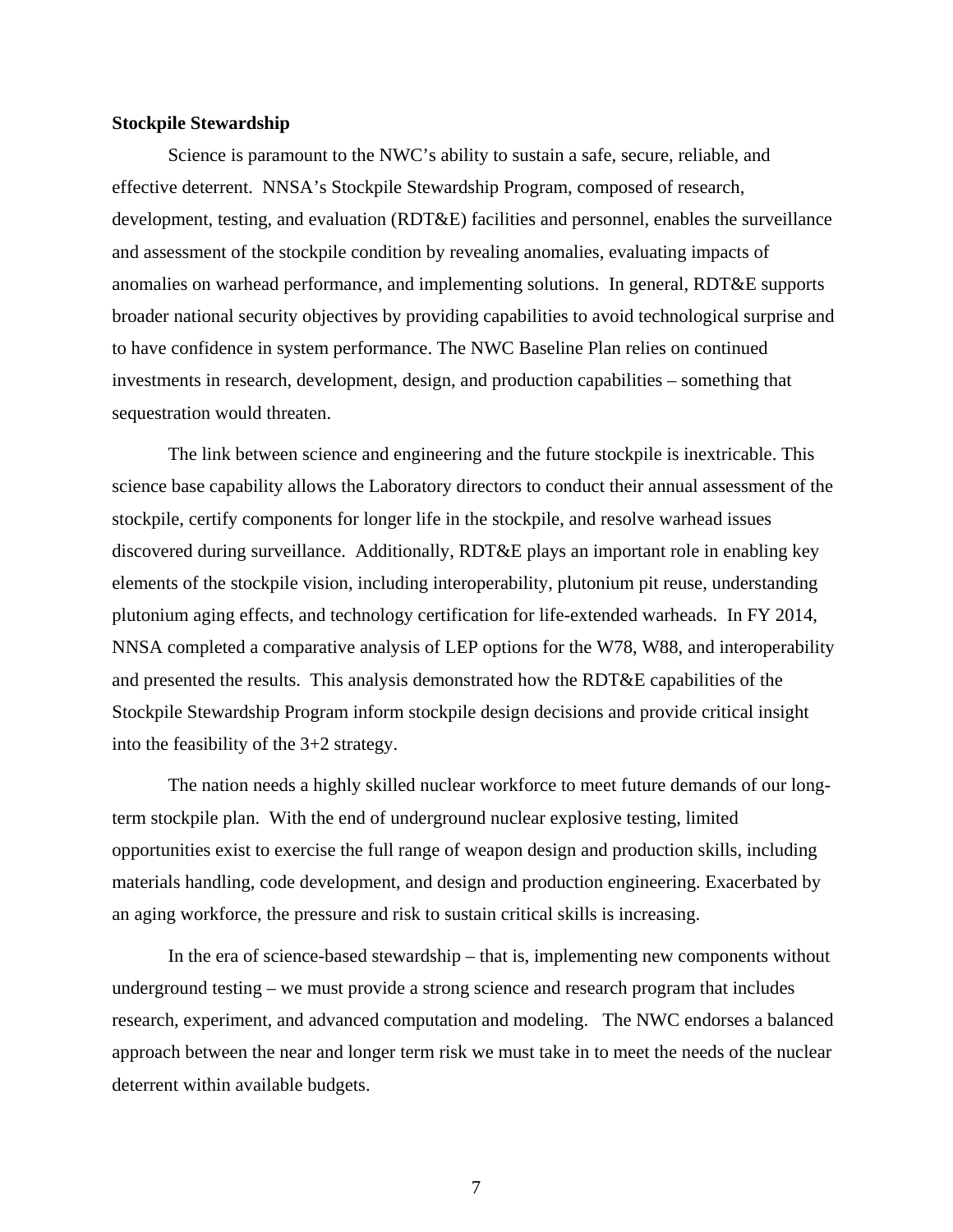#### **DoD Nuclear Weapon Platform Modernization and Enterprise Review**

As part of the 2010 Nuclear Posture Review, the National Security Council, DoD, and related agencies reviewed our deterrence requirements and the range of scenarios for which we must prepare. This analysis concluded that the Triad offers the flexibility needed for the range of contingencies we might face. We cannot say exactly what mix of capabilities the United States will require in the next 20, 30, or 40 years, but continued modernization of the Triad will provide future policy makers with a flexible and resilient range of capabilities.

 Our budget request is consistent with our plans to ensure that current nuclear delivery systems can be sustained and that the modernization/replacement programs are affordable, executable, and on schedule to avoid capability gaps.

Most of the Nation's nuclear weapons delivery systems are reaching their end of life in the 2025–2030 timeframe and have been extended beyond their original service lives. While we can sustain these systems until they can be replaced in the 2025-2030 timeframe, we have little schedule margin between legacy systems' end-of-life and deployment of the replacement systems.

The recent Secretary of Defense-directed Nuclear Enterprise and Strategic Portfolio Reviews and the Program and Budget Review for the FY 2016 budget formulation focused significant attention on recapitalization, sustainment, and modernization of our nuclear deterrence systems and infrastructure.

In the Intercontinental Ballistic Missile (ICBM) leg of the Triad, the Minuteman III will be replaced by a follow-on ICBM – the Ground Based Strategic Deterrent (GBSD). Within the SLBM leg, OHIO-class Ballistic Missile Submarines (SSBNs) will be replaced by new OHIO-Class Replacement SSBNs. The Trident D-5 SLBMs are undergoing a life-extension, which is approximately 90 percent complete. Finally, for the bomber leg, the B-52H and B-2A bombers will remain critical elements of the Triad. The Long Range Strike-Bomber will become part of our long-range penetrating strategic bomber force in the late 2020s. The current air-launched cruise missile (ALCM) will be sustained through 2030 and will be replaced by the LRSO cruise missile.

We remain concerned about the ability to fund these modernization efforts within current resource levels. The replacement programs create a bow-wave in nuclear delivery system costs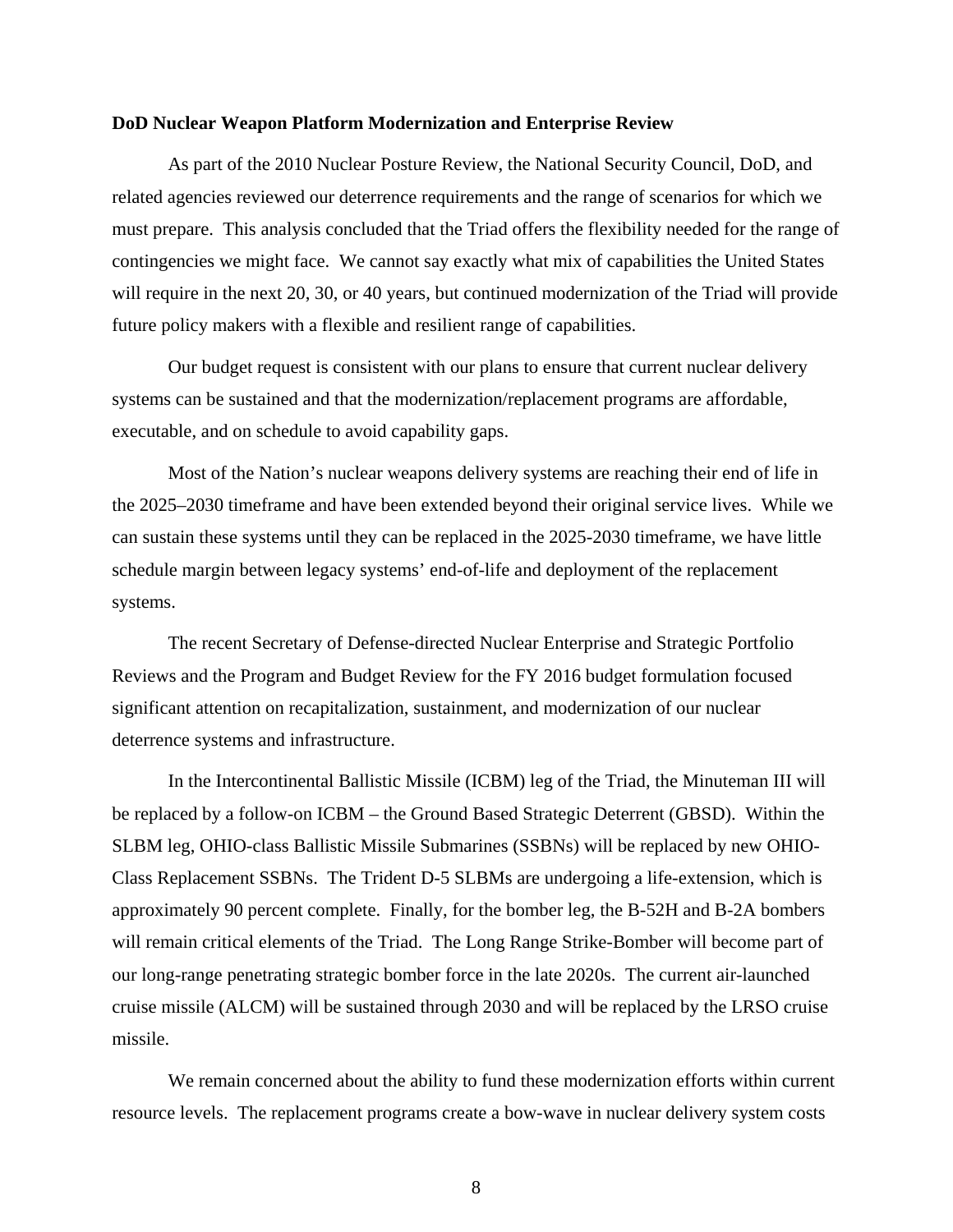and modernization will require increased investment over current levels for much of the next 15 years.

The Defense Department is taking steps to control the costs of these efforts. However, even with success in this regard, we face difficult budget choices entering the 2020s in funding needed Navy shipbuilding programs, the OHIO-Class Replacement, and the Air Force strategic deterrent recapitalization programs.

The NWC is working to ensure corresponding NNSA development programs remain aligned with the Nation's nuclear Triad revitalization. The NWC provides the Services, Joint Staff, Office of the Secretary of Defense, and NNSA a senior-level forum to address warhead and delivery platform system integration areas of concern, and develops budget and program recommendations to the Departments' leadership. The B61-12 LEP is an example of how the NWC coordinates planning and integration with the closely linked B61-12 Tailkit Assembly and Bomb Assembly programs. This integration allowed DoD to better tailor the acquisition plan for the Tailkit Assembly, ensured minimal disruption to ongoing development and testing activities, and supported a more effective stewardship of taxpayer investments.

 The DoD Nuclear Enterprise Review highlighted evidence of systemic problems in the strategic deterrent forces that threaten the future safety, security, and effectiveness of our nuclear forces. These interrelated problems require cultural, structural, and sustained long-term solutions. We are addressing these issues and implementing solutions managed through monthly senior leadership meetings of the Nuclear Deterrent Enterprise Review Group chaired by Deputy Secretary of Defense Work. The review teams made clear the need to refocus attention and resources at all levels of the DoD on this essential mission with four targeted areas: 1) the morale and accountability of personnel, 2) a culture of excessive inspections, 3) the age and condition of the current infrastructure and maintenance, and 4) the organization of the Nuclear Enterprise. The reinvigoration of the DoD nuclear enterprise remains the Defense Department's highest priority, and we are committed to treating it as such.

#### **Governance**

 The NWC's role expanded under the NDAA in 2013 to certify that the NNSA budget request meets NWC requirements. This certification process led to greater transparency between two Cabinet Departments, and it strengthened and unified our interagency relationship. We understand the congressional interest in the overall governance of the nuclear enterprise as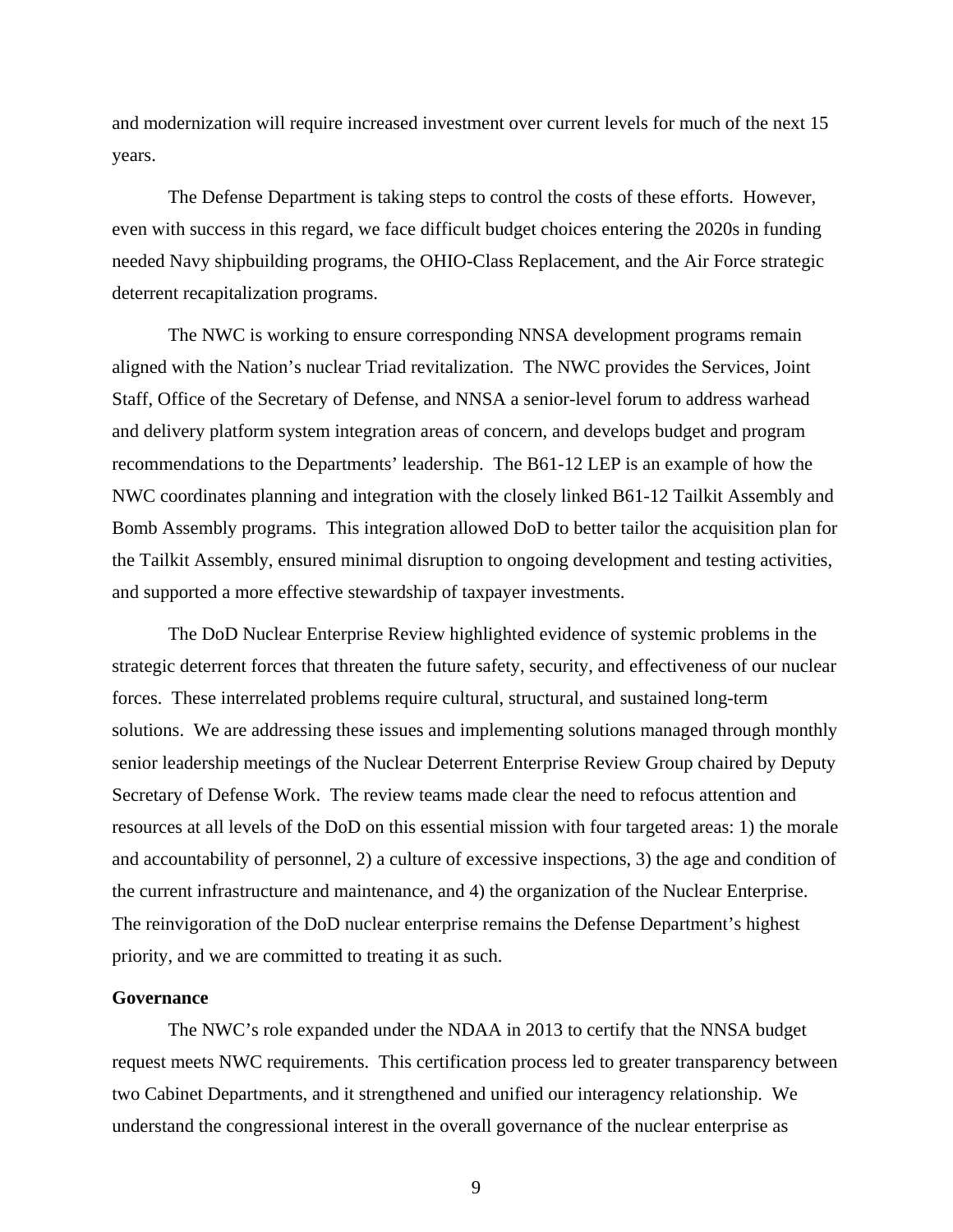expressed in the Congressional Advisory Panel Report on Governance of the Nuclear Security Enterprise. The NWC Members participated in interviews with the panel and received briefings on the final report's findings, conclusions, and recommendations. The NWC supports strengthening NNSA's planning and costing functions. The NWC is ready to assist NNSA with implementation, and we look forward to providing Congress with comments on this report in the weeks to come as requested in the FY 2015 National Defense Authorization Act.

#### **Conclusion**

Budget constraints have forced the NWC to annually adjust its stockpile maintenance and infrastructure plans to fit within resources appropriated. These adjustments cause delays or cancellations, reduce work scope, or extend development or production periods. We have reached a point where we have removed all flexibility from the nuclear weapons life extension programs and have worked with the U.S. Strategic Command to accept lower stockpile requirements where possible. We continuously strive to strike the best balance between the science and engineering required to certify the stockpile, the programs planned to extend the life of the stockpile, and the plans for a responsive infrastructure. Achieving our plans for tomorrow's stockpile will require adequate resources, national commitment, and balanced investments. The NWC remains committed to our responsibility to ensure a safe, secure, reliable, and effective nuclear deterrent, and we urge continued congressional attention to the Nation's essential security needs by sustaining a stable nuclear enterprise budget in general, and by removing the threat of sequestration specifically.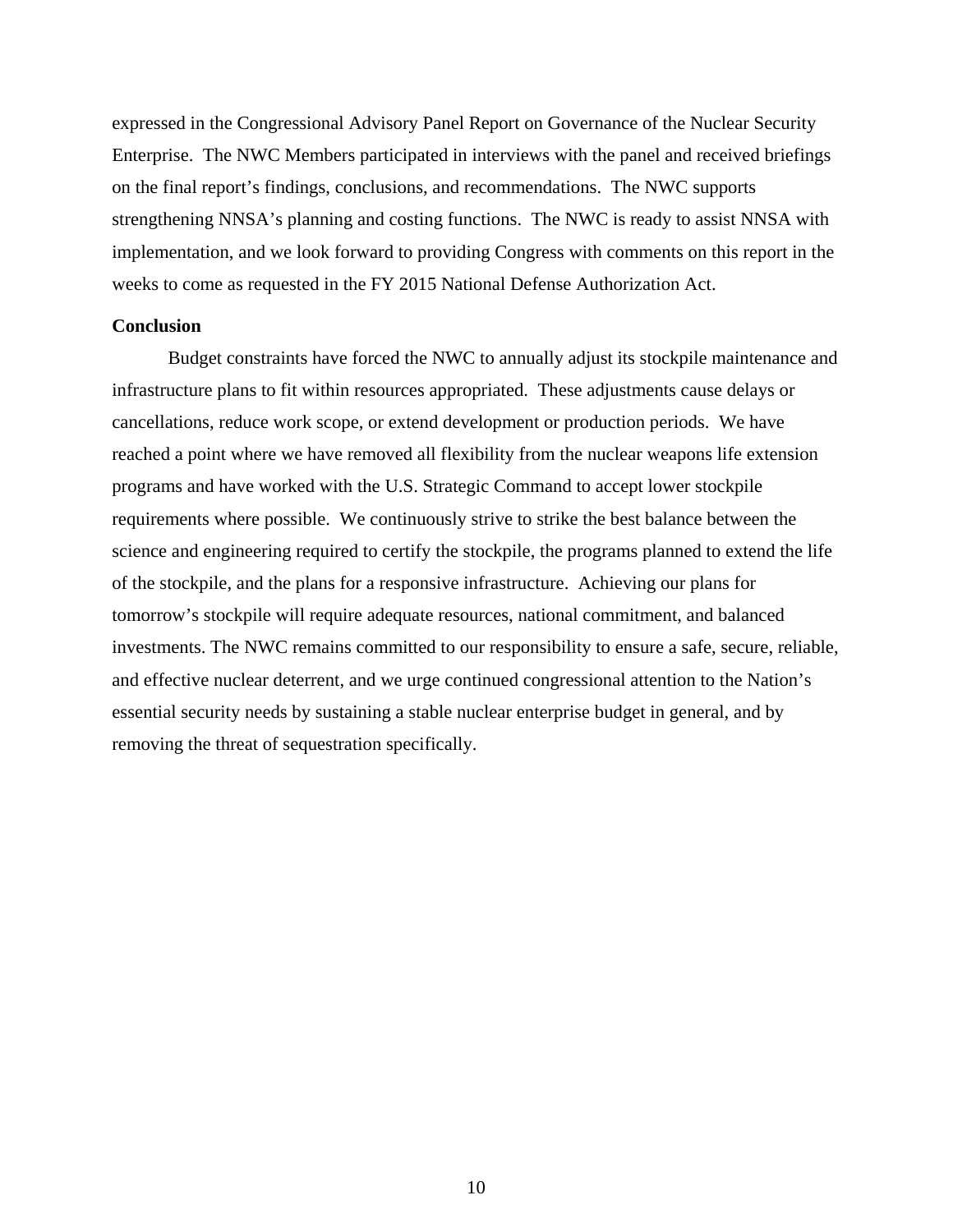Stenographic Transcript Before the

<span id="page-13-0"></span>Subcommittee on Strategic Forces

COMMITTEE ON ARMED SERVICES

### **UNITED STATES SENATE**

HEARING TO RECEIVE TESTIMONY ON U.S. NUCLEAR WEAPONS POLICY, PROGRAMS, AND STRATEGY IN REVIEW OF THE DEFENSE AUTHORIZATION REQUEST FOR FISCAL YEAR 2016 AND THE FUTURE YEARS DEFENSE PROGRAM

Wednesday, March 4, 2015

Washington, D.C.

ALDERSON REPORTING COMPANY 1155 CONNECTICUT AVE, N.W. SUITE 200 WASHINGTON, D.C. 20036 (202) 289-2260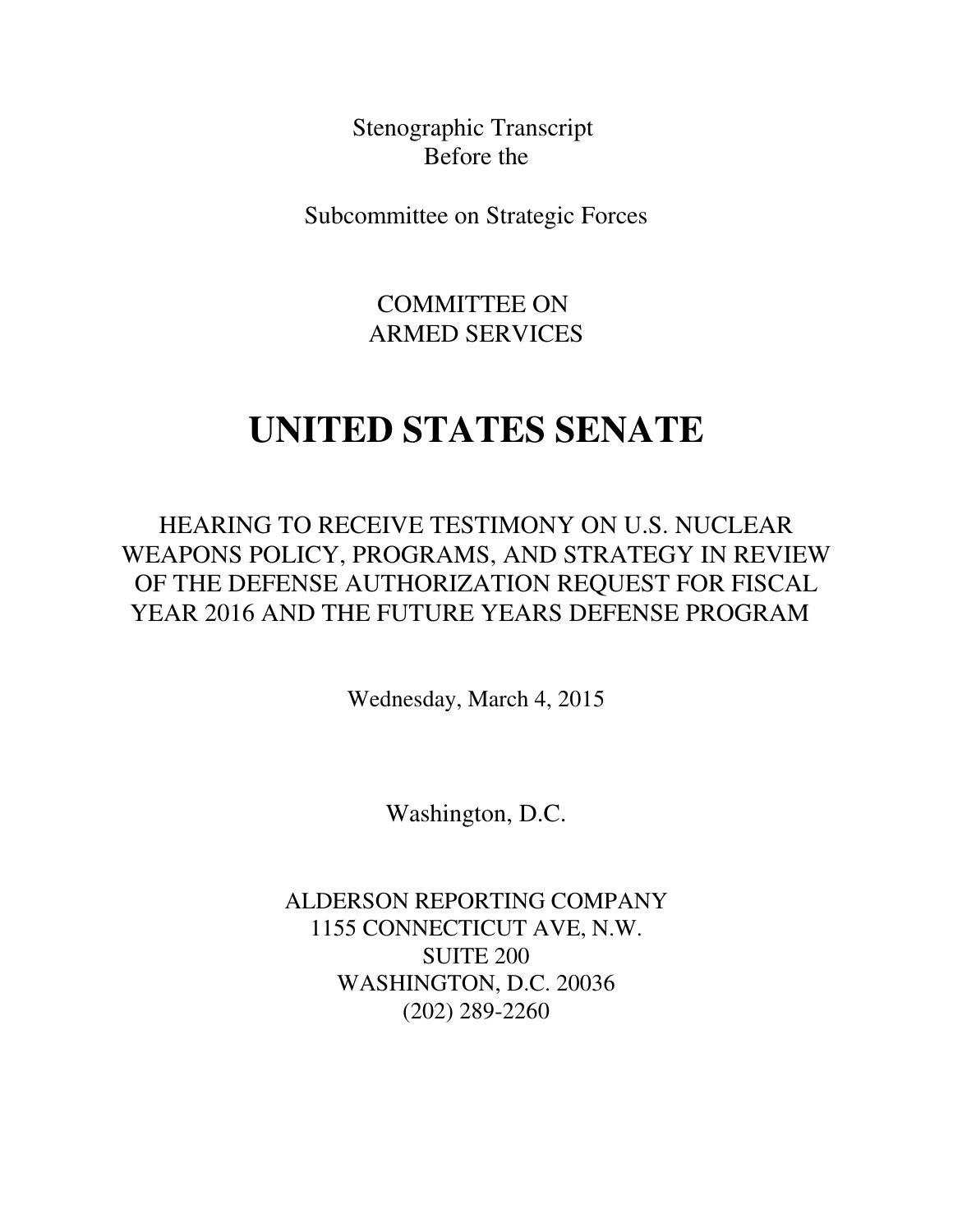1 **1** HEARING TO RECEIVE TESTIMONY ON 2 U.S. NUCLEAR WEAPONS POLICY, PROGRAMS, AND STRATEGY 3 IN REVIEW OF THE DEFENSE AUTHORIZATION REQUEST 4 FOR FISCAL YEAR 2016 AND THE FUTURE YEARS DEFENSE PROGRAM 5 6 Wednesday, March 4, 2015 7 8 U.S. Senate 9 Subcommittee on Strategic 10 Forces 11 Committee on Armed Services 12 Washington, D.C. 13 14 The subcommittee met, pursuant to notice, at 3:33 p.m. 15 in Room SR-222, Russell Senate Office Building, Hon. Jeff 16 Sessions, chairman of the subcommittee, presiding. 17 Committee Members Present: Senators Sessions 18 [presiding], Fischer, Nelson, King, and Heinrich. 19  $20$ 21 22 23 24 25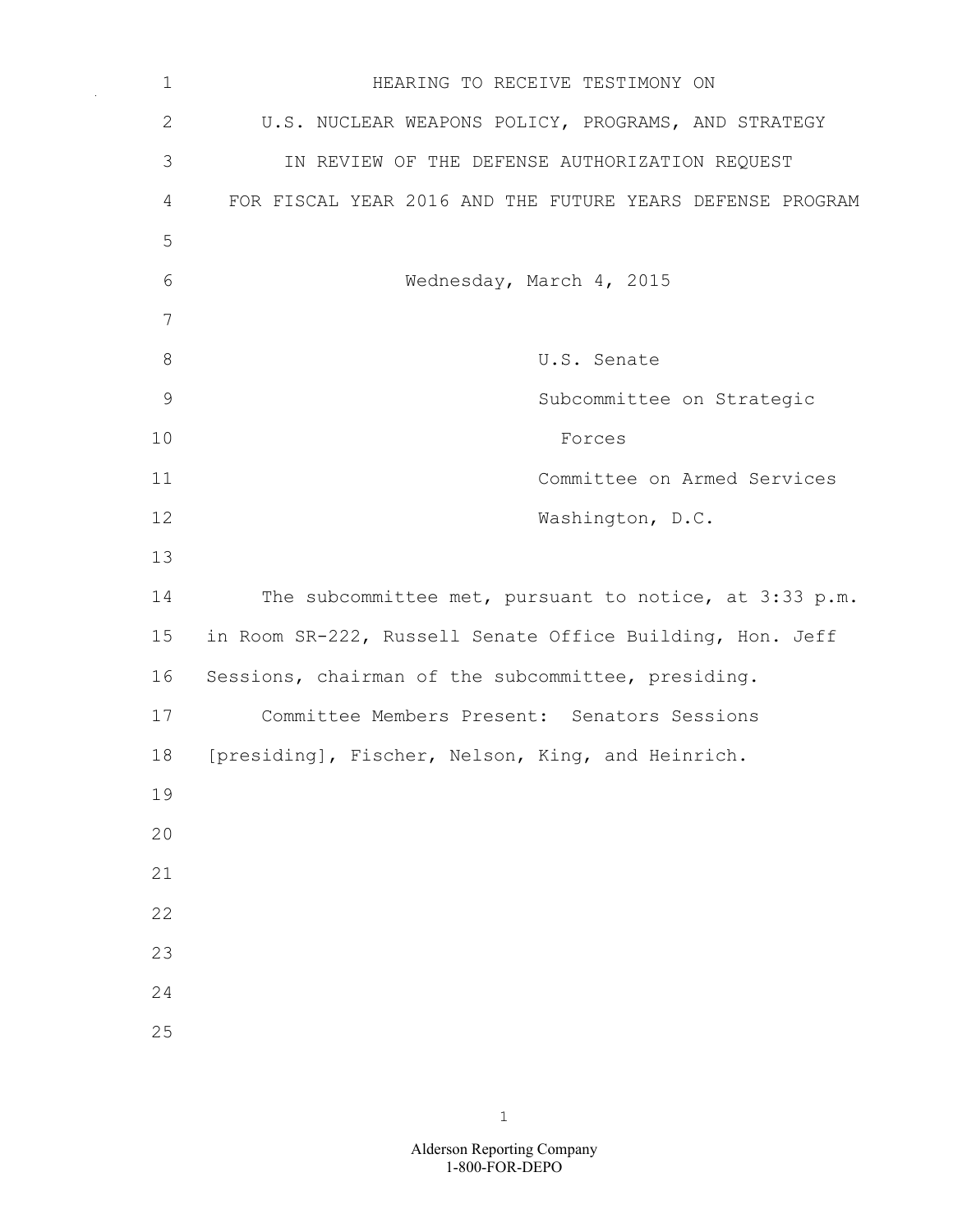OPENING STATEMENT OF HON. JEFF SESSIONS, U.S. SENATOR FROM ALABAMA

 Senator Sessions: The subcommittee welcomes Secretary Kendall and other distinguished officials. The witnesses represent the policy, acquisition, force structure and warfighter components of the U.S. nuclear weapons. Collectively they comprise the Nuclear Weapons Council, a body established by Congress in 1986 to facilitate cooperation and coordination between the Department of Defense and the Department of Energy.

 Today's hearing, however, will go beyond the specifics of the nuclear stockpile to address broader nuclear policy and strategy issues as the members see fit.

 And let me just say, gentlemen, I believe the Nuclear Weapons Council is stronger and more effective than it has ever been. I believe there is better transparency. I believe there is better coordination between Energy and DOD. And I think the fact that you have produced one statement that speaks for all of you is proof that you are getting along better than we have had sometimes in the past or a better coordination at least. It is something that I and I think Senator Nelson and others have pushed for in recent years, and it is really pleasing to me to see that we are moving in this direction.

So on balance, the President's 2016 budget and out-year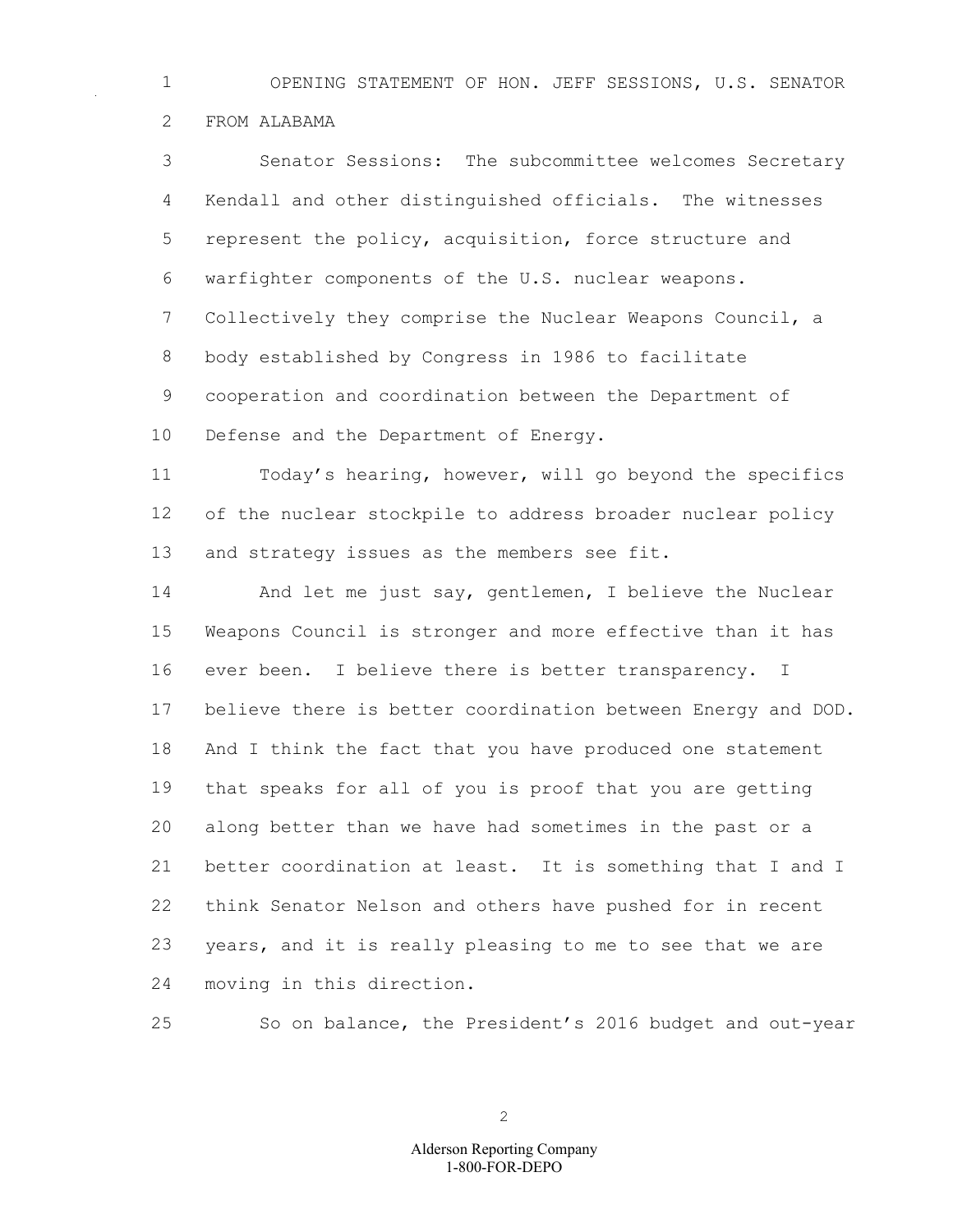spending profile represents a good faith effort, given the budget constraints, to modernize all three legs of the nuclear triad while addressing aging DOD and DOE nuclear weapons and infrastructure problems.

 Notably, for the first time since fiscal year 2012, the President's budget request for DOE and NNSA nuclear weapons activities, which is \$8.9 billion, meets the funding target established in the 2010 New START treaty ratification process discussion and commitments that were made. So we are pleased about that.

 Also, notable is Secretary Carter's announcement that there will be about \$8 billion over the next 5 years to fund improvements across the nuclear enterprise to address current readiness, training, and infrastructure shortfalls. As Deputy Secretary Work explained in February, quote, our nuclear deterrent force is aging. It will be modernized in the '20's and '30's. We need to keep the old equipment and systems going, but it is becoming more expensive to do so. Close quote.

 Over the past few years, Congress moved forward with the President's nuclear modernization program indicating broad bipartisan support for nuclear modernization.

 You know, to follow up on Bob Work's comments, General Klotz, you said last fall at the end of the Cold War, we entered into a sort of procurement holiday as far as our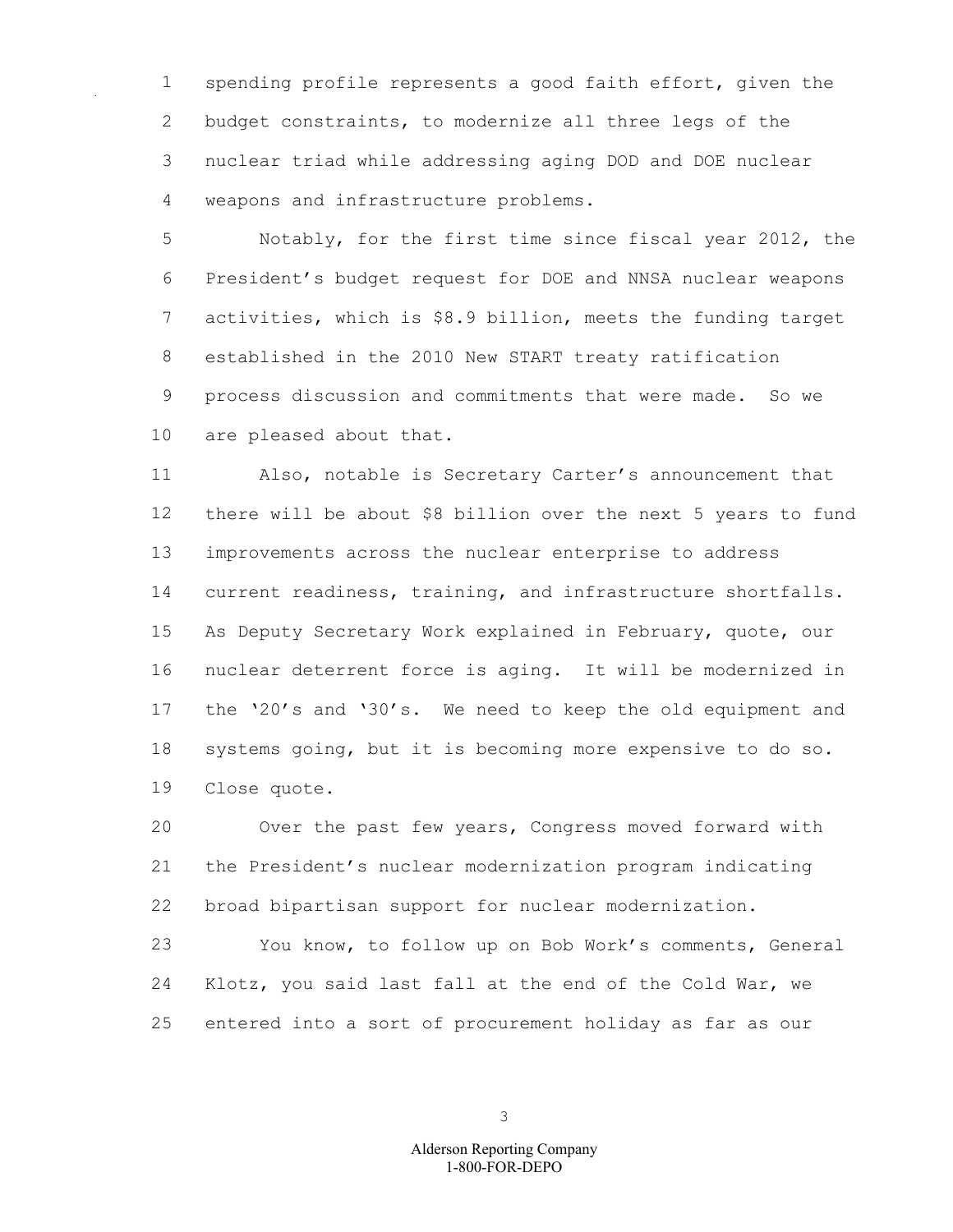strategic nuclear forces were concerned, and we were able to 2 do that because they were extraordinary capable systems. But now, after a couple of decades of doing that, the bill is coming due. I see some nods there. I think that is a fair statement of where we are.

 I have got a chart we will show later that really does show the dramatic decline in the percentage of the defense budget going to nuclear weapons and the fact that we are going to now have to have some increase to maintain what I think is an essential requirement.

 So, unfortunately, there remains a net \$2.5 billion shortfall in DOE and NNSA weapons activity funding over the past 4 years that has led to some delays. Likewise, there has been a 2-year delay in fielding the new ballistic missile submarine, which will have operational consequences. 16 Mr. Kendall, as you noted last year, quote, the program is fragile, and any funding reductions at this point could pose unacceptable risk to the health of the nuclear enterprise.

 Critics of the nuclear weapons -- and we have had some that have been pretty aggressive at times, but I think they have not prevailed in the battle of ideas. And so their hopes to derail modernization plans by claiming that nuclear modernization is unaffordable or a distraction from more pressing nuclear capabilities has not prevailed. So we will address this claim today.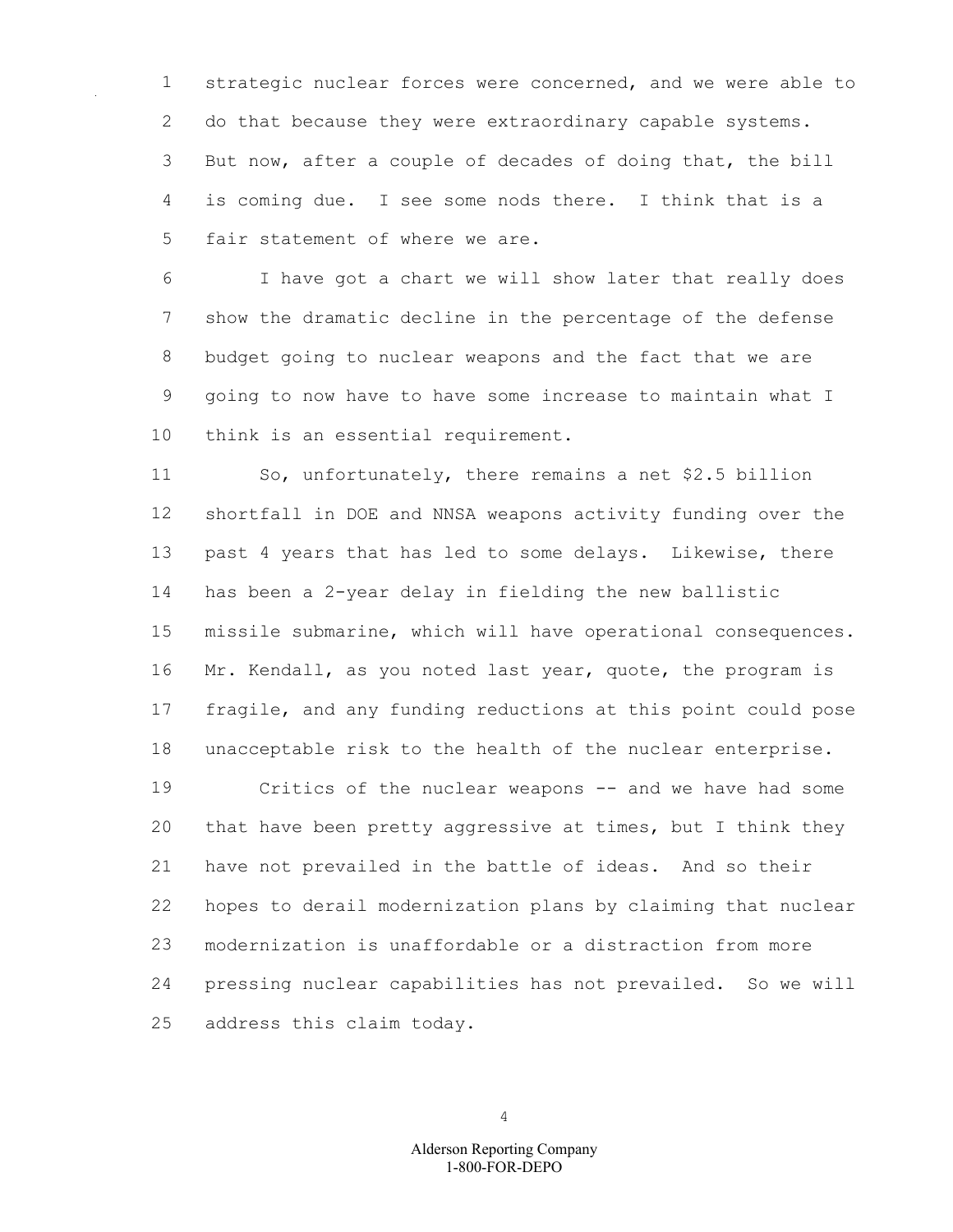1 But I would note that according to CBO estimates -- and I think, colleagues, this is important -- funding to maintain and modernize DOE and DOD nuclear programs will account for roughly 5 to 6 percent of the national defense budget funding 050 during the peak funding years. And this is out there 2024-2025. There are a few years it peaks out there, but it is, I think, about less than 3 percent today.

 If we examine only modernization cost, the cost of 9 replacing existing delivery systems, missiles, planes, subs, and costs for life extension of the warheads, CBO estimates that during the period 2024 to 2030 modernization costs would average about \$15 billion per year. According to OMB, national defense funding during that time would be over \$806 billion in 2024, \$15 billion out of \$806 billion, which means that nuclear modernization will account for less than 2 percent of the defense spending during that period of peak funding. So the nuclear warheads themselves are a particularly small part of the budget. Considering the decades of decline in spending on nuclear forces, this level is not only affordable but certainly necessary.

 So, Senator Nelson, glad to have you with us and any comments you would like to have. Welcome back to that seat. You have held it and chaired this committee over the years, and you have full experience in all of these issues.

1-800-FOR-DEPO Alderson Reporting Company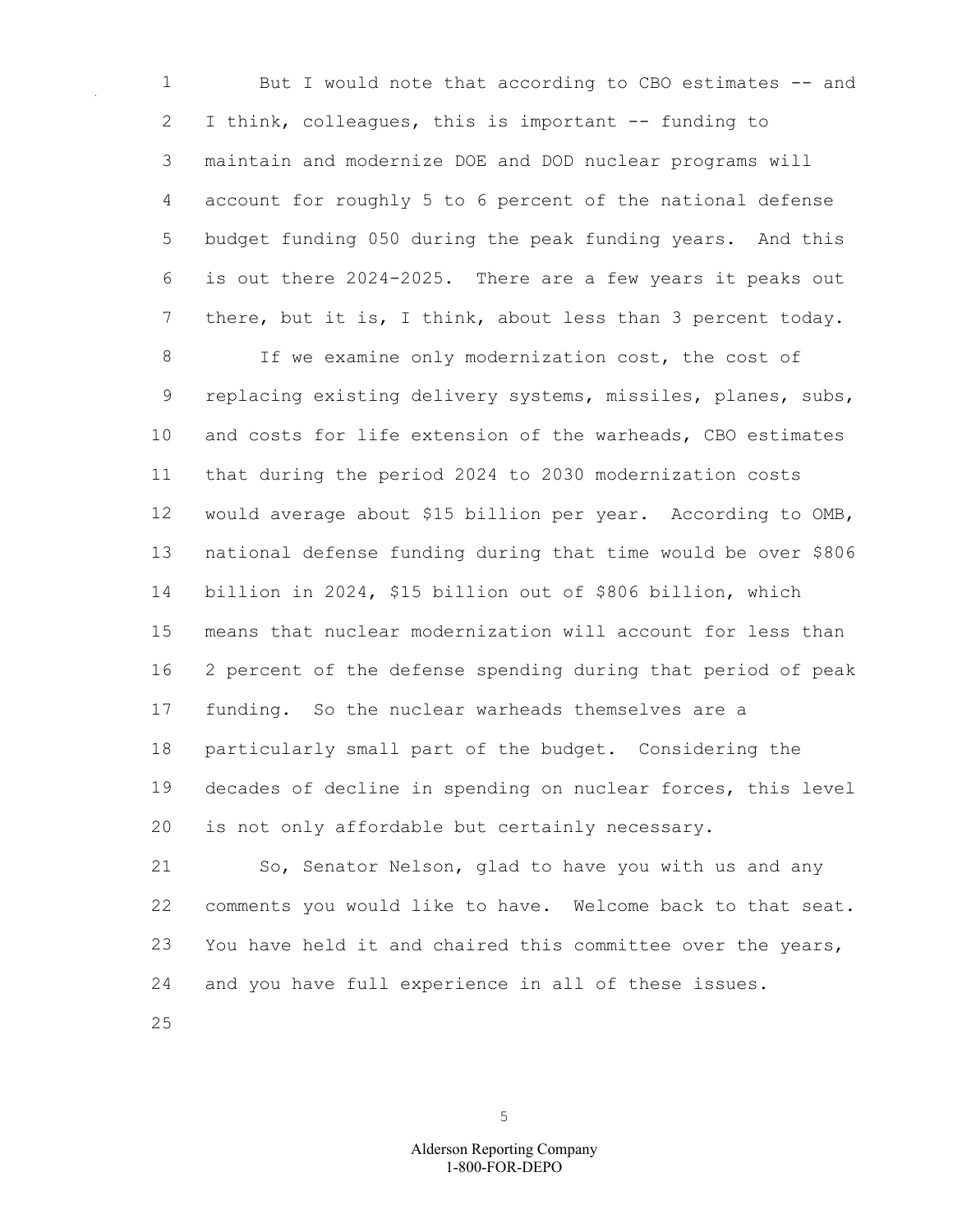STATEMENT OF HON. BILL NELSON, U.S. SENATOR FROM FLORIDA Senator Nelson: And I am standing in for Senator Donnelly today who is away at a funeral. But you remember those old times. The two of us got along on very controversial issues. And miracles never ceased. I used to persuade you to my position. 8 [Laughter.] Senator Sessions: I always gave in to you whenever you were right, which was normal. Senator Nelson: I want to get on. So what I am going to do is just insert my statement into the record. Thank you. 14 [The prepared statement of Senator Nelson follows:] [SUBCOMMITTEE INSERT]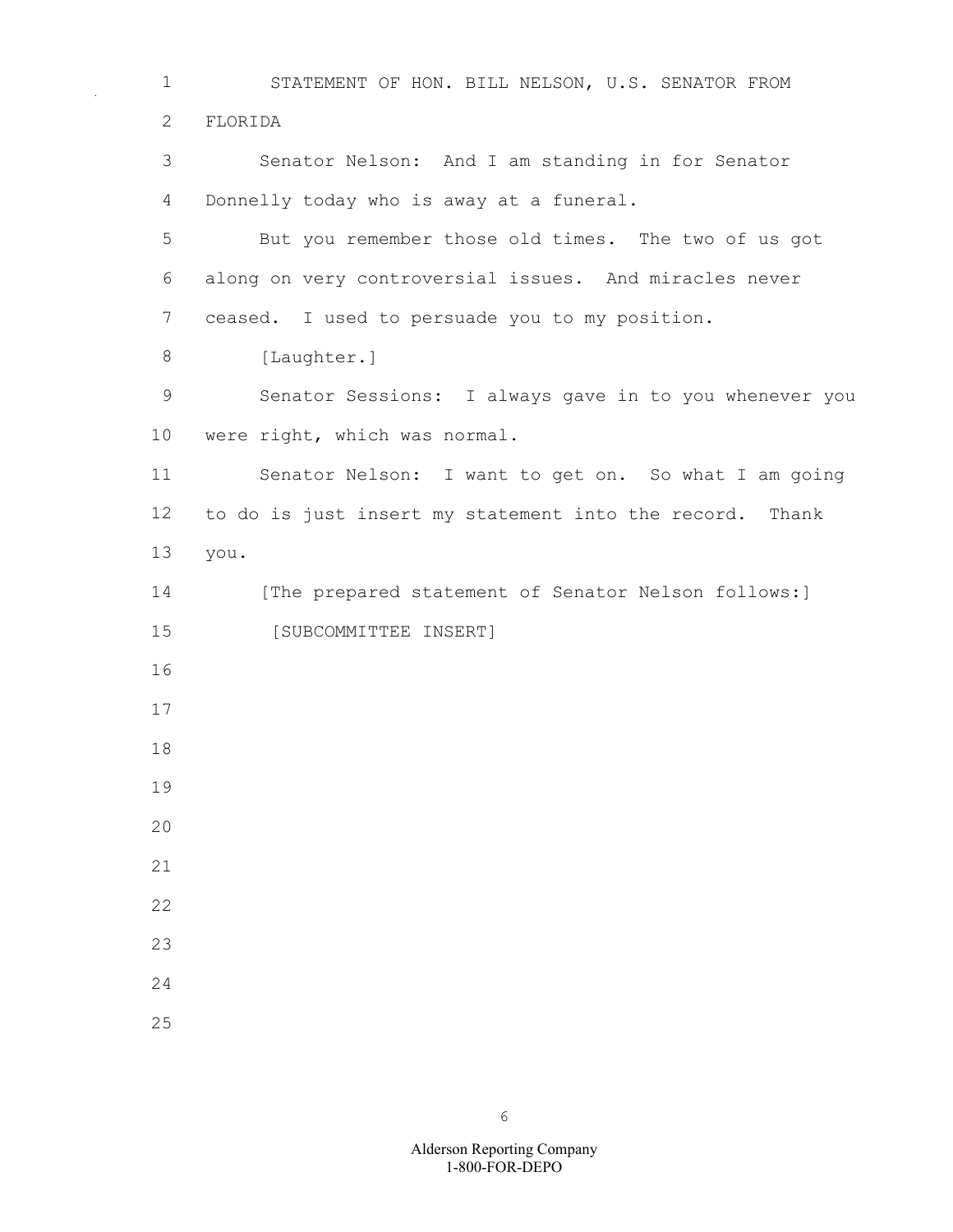| $\,1\,$          |                    | Senator Sessions: Thank you.                            |  |  |  |  |  |
|------------------|--------------------|---------------------------------------------------------|--|--|--|--|--|
| $\sqrt{2}$       |                    | Secretary Kendall, do you want to give us the statement |  |  |  |  |  |
| $\mathfrak{Z}$   | that you prepared? |                                                         |  |  |  |  |  |
| $\sqrt{4}$       |                    |                                                         |  |  |  |  |  |
| $\mathsf S$      |                    |                                                         |  |  |  |  |  |
| $\epsilon$       |                    |                                                         |  |  |  |  |  |
| $\boldsymbol{7}$ |                    |                                                         |  |  |  |  |  |
| $\,8\,$          |                    |                                                         |  |  |  |  |  |
| $\mathsf 9$      |                    |                                                         |  |  |  |  |  |
| $10$             |                    |                                                         |  |  |  |  |  |
| 11               |                    |                                                         |  |  |  |  |  |
| 12               |                    |                                                         |  |  |  |  |  |
| 13               |                    |                                                         |  |  |  |  |  |
| 14               |                    |                                                         |  |  |  |  |  |
| 15               |                    |                                                         |  |  |  |  |  |
| 16               |                    |                                                         |  |  |  |  |  |
| 17               |                    |                                                         |  |  |  |  |  |
| $18\,$           |                    |                                                         |  |  |  |  |  |
| 19               |                    |                                                         |  |  |  |  |  |
| 20               |                    |                                                         |  |  |  |  |  |
| 21               |                    |                                                         |  |  |  |  |  |
| $\overline{22}$  |                    |                                                         |  |  |  |  |  |
| 23               |                    |                                                         |  |  |  |  |  |
| 24               |                    |                                                         |  |  |  |  |  |
| 25               |                    |                                                         |  |  |  |  |  |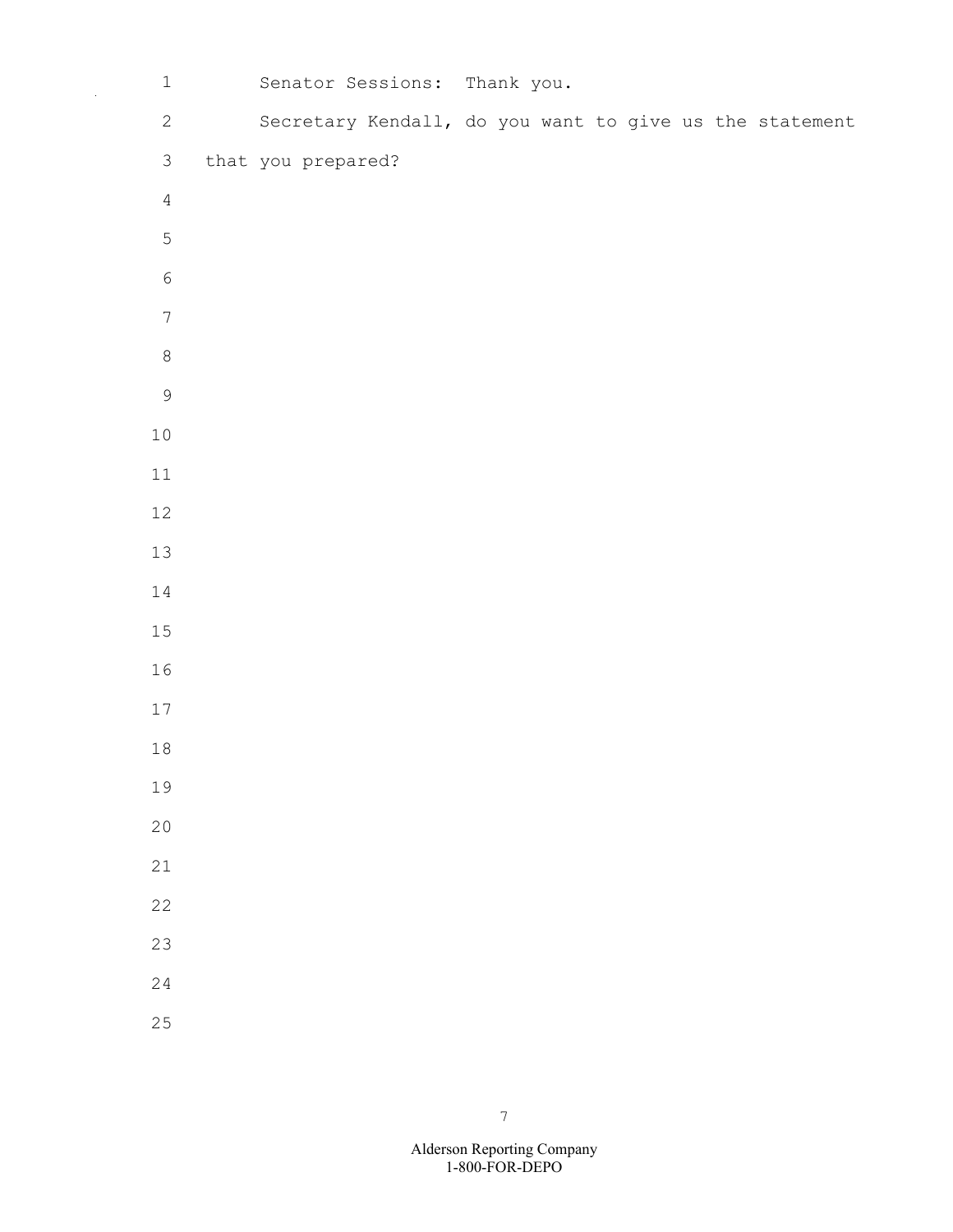STATEMENT OF HON. FRANK KENDALL III, UNDER SECRETARY OF DEFENSE FOR ACQUISITION, TECHNOLOGY, AND LOGISTICS; HON. BRIAN P. McKEON, PRINCIPAL DEPUTY UNDER SECRETARY OF DEFENSE FOR POLICY; MICHAEL S. ELLIOTT, DEPUTY DIRECTOR FOR STRATEGIC STABILITY, STRATEGIC PLANS AND POLICY DIRECTORATE (J-5), JOINT CHIEFS OF STAFF; ADMIRAL CECIL D. HANEY, USN, COMMANDER, U.S. STRATEGIC COMMAND; AND LIEUTENANT GENERAL FRANK G. KLOTZ, USAF (RET.), UNDER SECRETARY FOR NUCLEAR SECURITY, DEPARTMENT OF ENERGY, AND ADMINISTRATOR, NATIONAL NUCLEAR SECURITY ADMINISTRATION

 Mr. Kendall: Yes, Mr. Chairman. Thank you for your kind remarks at the beginning.

 Chairman Sessions and I guess it is Acting Ranking Member Nelson, distinguished members of the subcommittee, on behalf of Admiral Haney, Lieutenant General Klotz, Honorable McKeon, and Mr. Elliott, thank you for the opportunity to appear before you today.

 We are or we represent the statutory members of the Nuclear Weapons Council. The Nuclear Weapons Council, NWC, is a joint Department of Defense and Department of Energy National Nuclear Security Administration forum established to facilitate priorities between the two Departments as they fulfill their dual agency responsibilities for the United States nuclear weapons stockpile.

We look forward to discussing both the role of the NWC,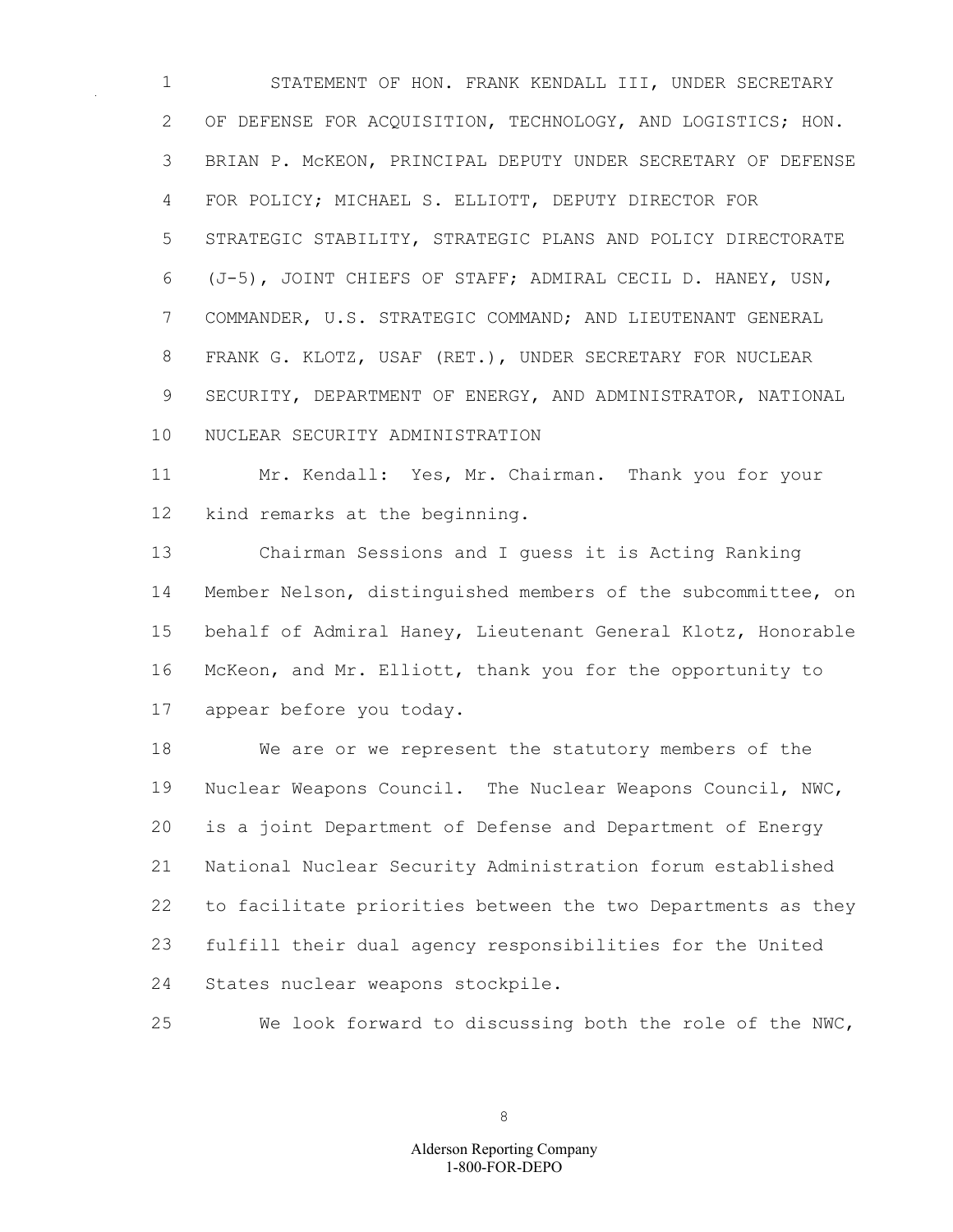the status of life extension programs, infrastructure, delivery platform modernization programs, sustainability of the stockpile and all other responsibilities charged to the council, as well as the challenge that we face.

 Sir, I would like my written testimony which provides more detail -- if I could ask it be admitted to record, please.

 Senator Sessions: We will make it a part of the record, without objection.

10 Mr. Kendall: Thank you, sir.

 Our nuclear deterrent plays a unique and critical role in ensuring our national security. The Departments of Defense and Energy and the NWC have a fundamental and solemn obligation to responsibly manage this capability, to ensure its effectiveness and safety not only for today but into an uncertain and challenging future.

 The fundamental role of our nuclear forces is to deter a nuclear attack on the United States and our allies, and no other military capability we possess is more important and deserving of our focus and attention more. For over 3 years, I have had the privilege to serve as chairman of the NWC, along with other professionals representing our nuclear enterprise such as those here with me today. During this period, the NWC has responded to policy direction, including the Nuclear Posture Review, the implications of the New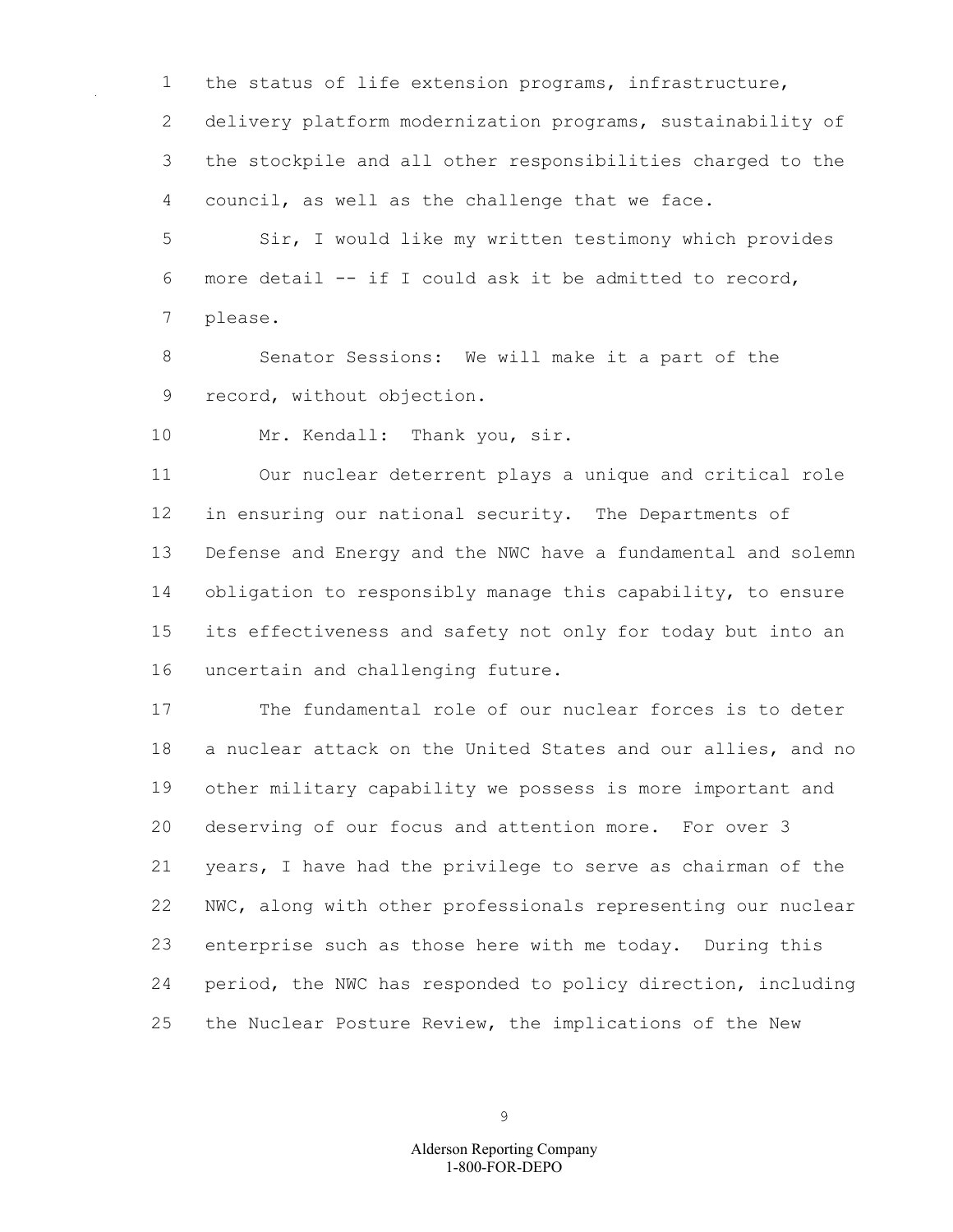START treaty, technical developments in the aging of the stockpile, the Defense Department reviews of the nuclear enterprise conducted last year, and other developments.

 The strategy for our nuclear stockpile that forms the basis for our plans has remained constant during this period. That strategy known as the 3 Plus 2 strategy envisions three interoperable nuclear explosive packages for ballistic missiles, ground-based and sea-based, and two air- delivered warheads. A nuclear warhead strategy is tied to the Defense Department's delivery system modernization plans, which include the Ohio replacement submarine, a replacement for our Minuteman III ICBM's, a new long-range strike bomber, and the replacement for the air-launched cruise missile. It is also tied to our plan to modernize the Department of Energy's infrastructure for plutonium, uranium, and tritium and the plan to sustain the science and engineering base that ensures our stockpile of nuclear weapons is safe, secure, reliable, and effective.

 The 3 Plus 2 strategy addresses stockpile sustainment and modernization and meets policy objectives of sustained deterrence through a smaller stockpile with fewer weapons types and a modernized, responsive nuclear infrastructure capable of addressing the technological and geological surprises that we may face.

Making nuclear explosive packages interoperable on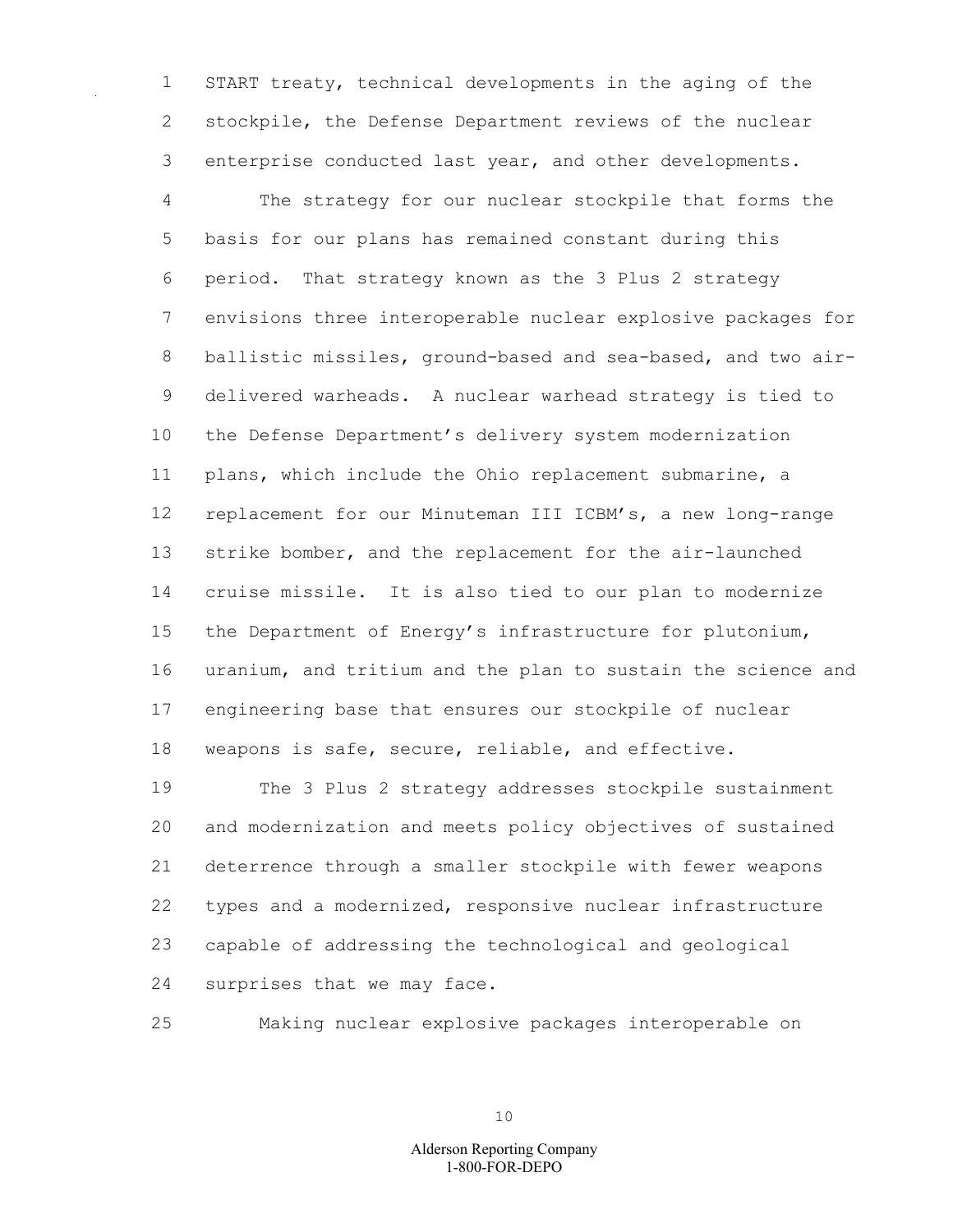different delivery systems will reduce the number of different systems that must be maintained and provide sufficient diversity among our deployed systems.

 Over my 3 years as NWC chairman, budget constraints, particularly the implementation of sequestration in fiscal year 2013, have forced the NWC to annually adjust its stockpile maintenance and infrastructure plans to fit within the resources appropriated. These adjustments cause delays or cancellations, reduce work scope, or extend development or production periods. Today we have reached a point where all flexibility from nuclear weapons life extension programs has been removed.

 We have worked with the U.S. Strategic Command to adjust stockpile requirements where possible. We continuously strive to strike the best balance between the science and engineering required to certify the stockpile, the program's plan to extend the life of the stockpile, and the plans for a responsive infrastructure. Achieving our plans for tomorrow's stockpile will require adequate resources, national commitment, and balanced investments. The NWC remains committed to our responsibility to ensure a safe, secure, reliable, and effective nuclear strategic deterrent, and we urge continued congressional attention to the Nation's essential security needs by sustaining a stable nuclear enterprise budget in general and in specific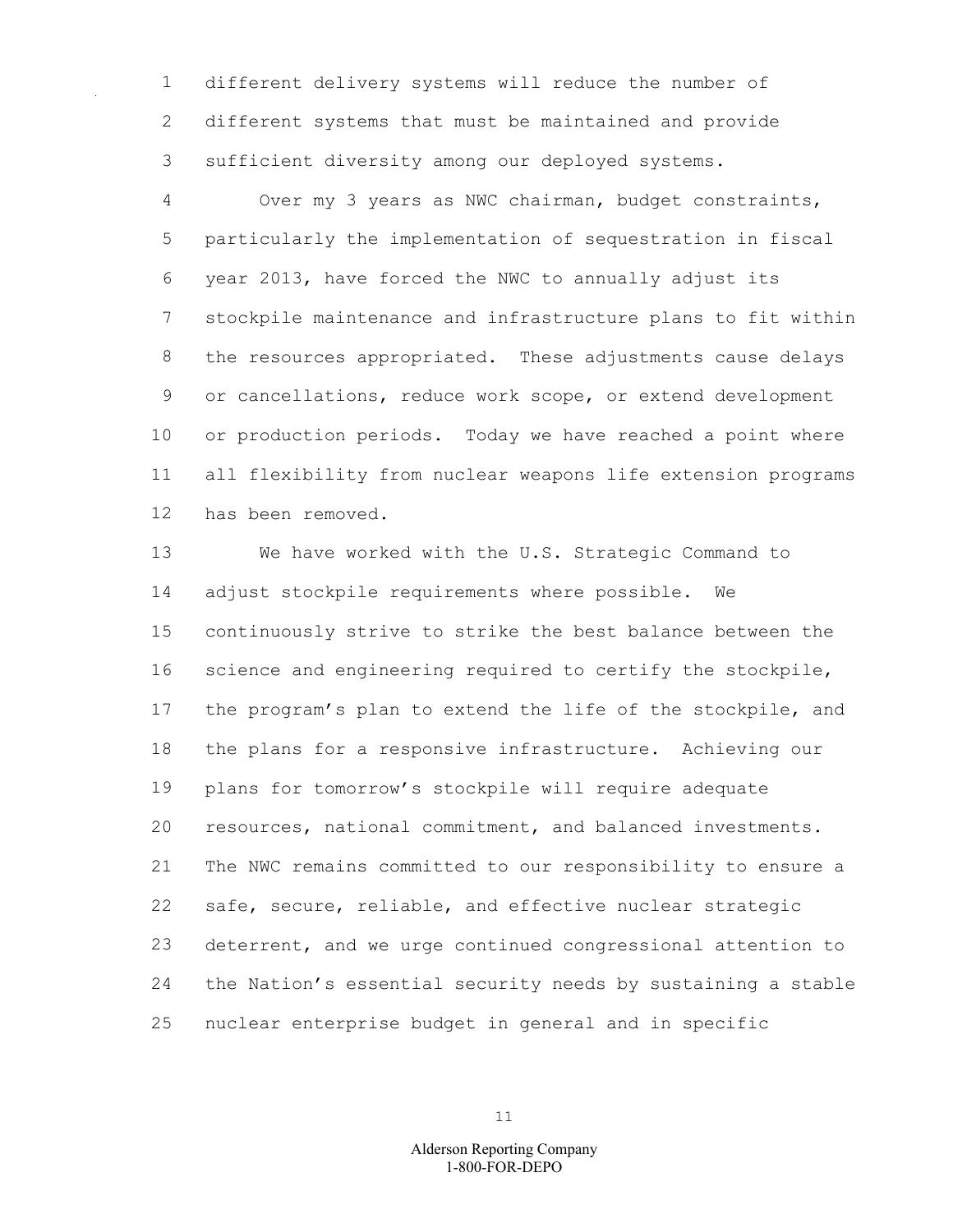1 removing the threat of sequestration. 2 Mr. Chairman, I thank you for your time, and we wait 3 for your questions. 4 [The prepared statement of the Nuclear Weapons Council 5 follows:]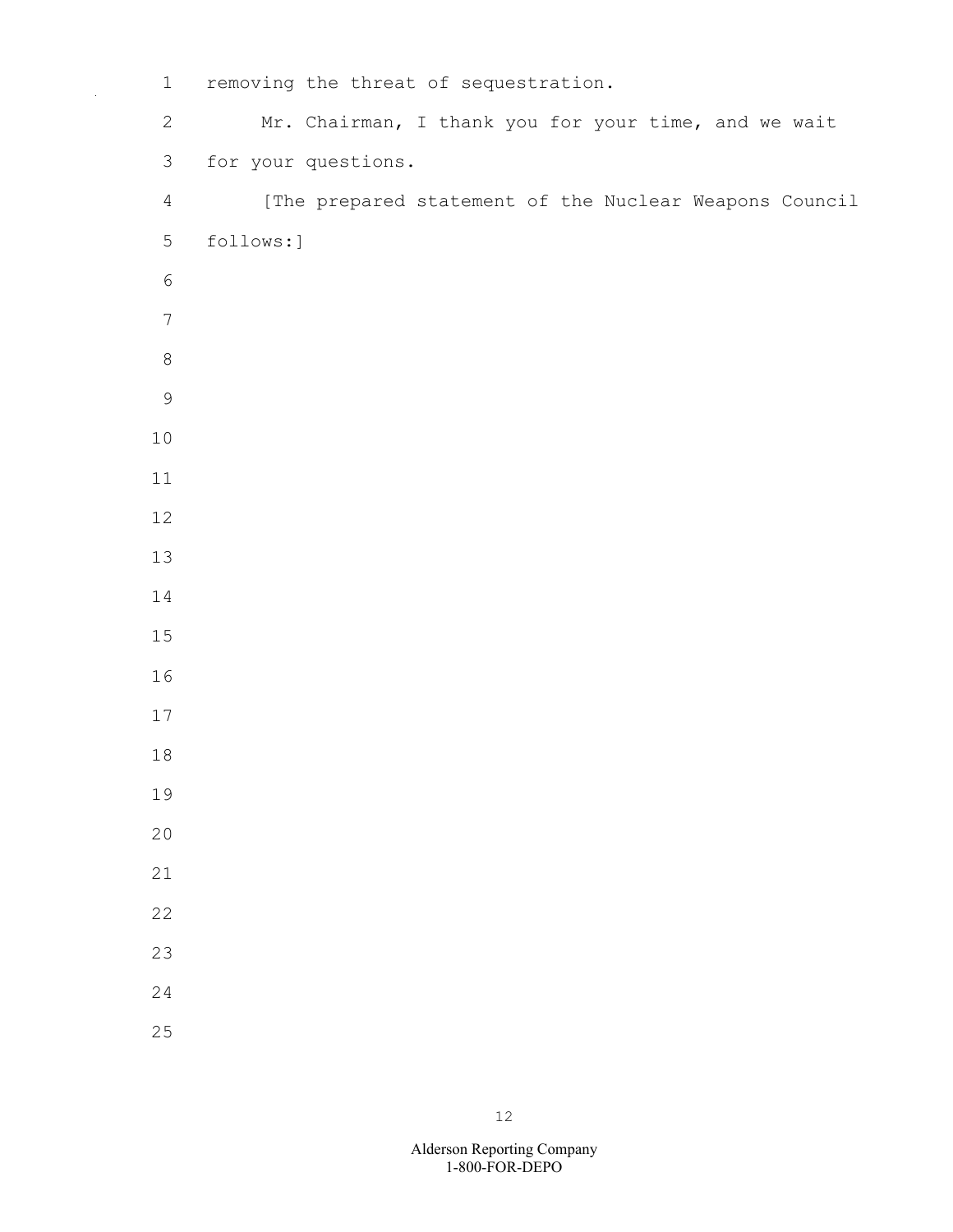Senator Sessions: Thank you.

 I guess I will sum it up and ask all of you -- and Secretary Kendall, you are going to answer, I guess, first. But do you believe that the basic plans that we have laid out that, as I understand, you support in your opening statement, a move to modernize our triad and our delivery systems and to modernize the aging warheads is a substantial need for America? It needs to be funded, and the general outline of funds can get this job done?

 Mr. Kendall: Yes, Mr. Chairman, absolutely. It is a critical national security need. The funding that we have requested for both Departments through the 5-year plan that we submitted is adequate to execute our plan during that period. After the end of that period, as we start to actually produce the systems I talked about, we are going to have an affordability program that we have to deal with. And you alluded to that earlier.

 Senator Sessions: And your period is what time? Mr. Kendall: This will surface in next year's budget. In 2021, we are going to start to have a problem finding ways to afford these systems. We will work to do that. It is a very high priority, and we will work to do that. But it is going to be a challenge for us.

 Senator Sessions: And do any of you have any comment about that? Do you agree with the essential unity of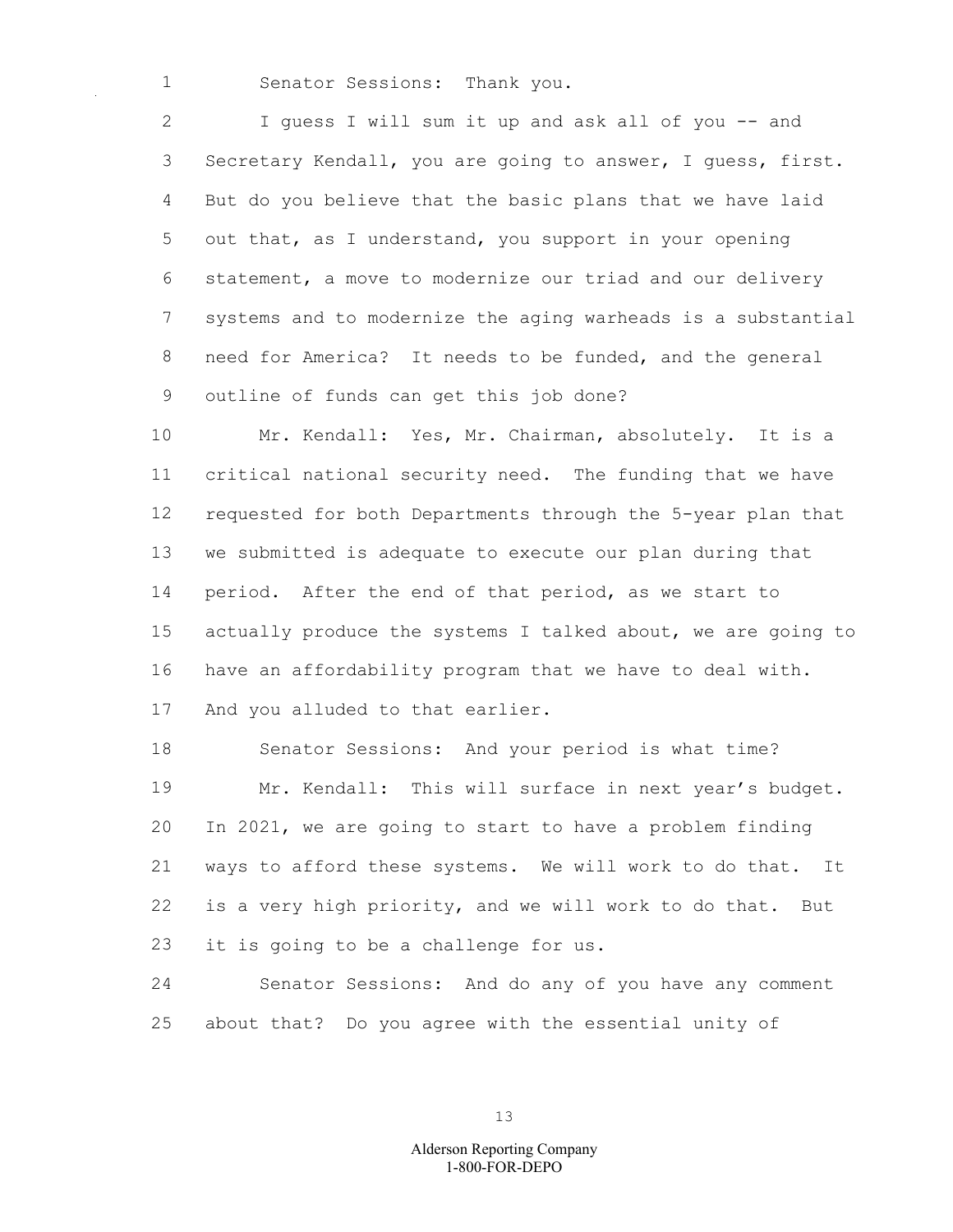statement of purpose and goal? Any other comments you would like to contribute?

 Mr. Klotz: Senator, absolutely I agree with the statement. I would add that from the NNSA Department of Energy side, we have taken a very careful look at the requirements in terms of what it means for our scientific, technical, and engineering base at the laboratories and production facilities, the workload that they will have as we move through the series of life extension programs and modernization of our plutonium, uranium, and tritium capabilities. And this is a busy -- it is a challenging but it is an imminently executable plan that we have laid out. With one caveat, just to underscore what Mr. Kendall said, one of the most important things is stable and predictable funding so that we can ensure that we have the right people, the right tools, and the right facilities there to execute this program.

 Senator Sessions: Well, Secretary Kendall, you said in March I believe of last year, quote, the program is fragile, and any funding reductions at this point could pose unacceptable risk to the health of the nuclear enterprise. And you noted that budget constraints force the Nuclear Weapons Council to annually adjust its stockpile maintenance and infrastructure plans to fit within the money actually appropriated. And, quote, we have reached a point where we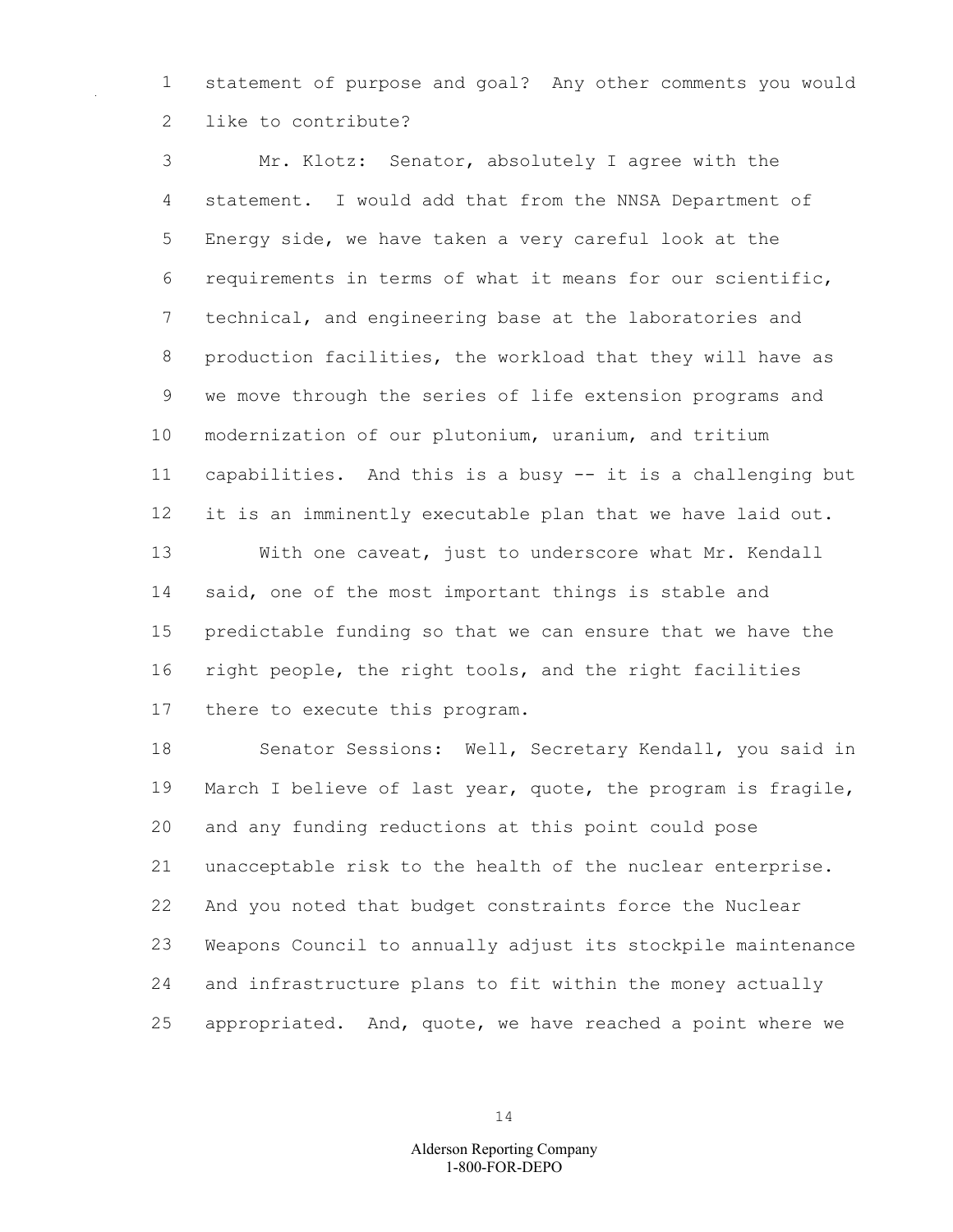have removed all flexibility from the nuclear weapon life extension programs and have worked with the Strategic Command to lower stockpile requirements where possible. So what do you mean by "fragile," and how serious do you consider stable funding to be?

Mr. Kendall: It is very important.

 What we have done is we have slipped the first production of the new submarine about 2 years, which puts it right up against -- and we have to replace the existing submarine fleet. There are aging effects on the current force structure that are predictable and understood, and we have to deal with those. We acquired a lot of the current force structure basically at the same time historically. It is all aging out at the same time. The submarines are aging out.

 Senator Sessions: Yes, submarines. I know one is celebrating its 30th anniversary in a few weeks, and others are pushing 40 I believe. That is a long time to maintain a sophisticated piece of equipment like that.

 Mr. Kendall: It is a long time. Both the hulls themselves and the reactors have predictable aging effects that have to be dealt with. The rocket motors and our ICBM's are similar. We have renewed those but we are going to be at a point where we have to modernize those again. And there are a lot of older technologies in those systems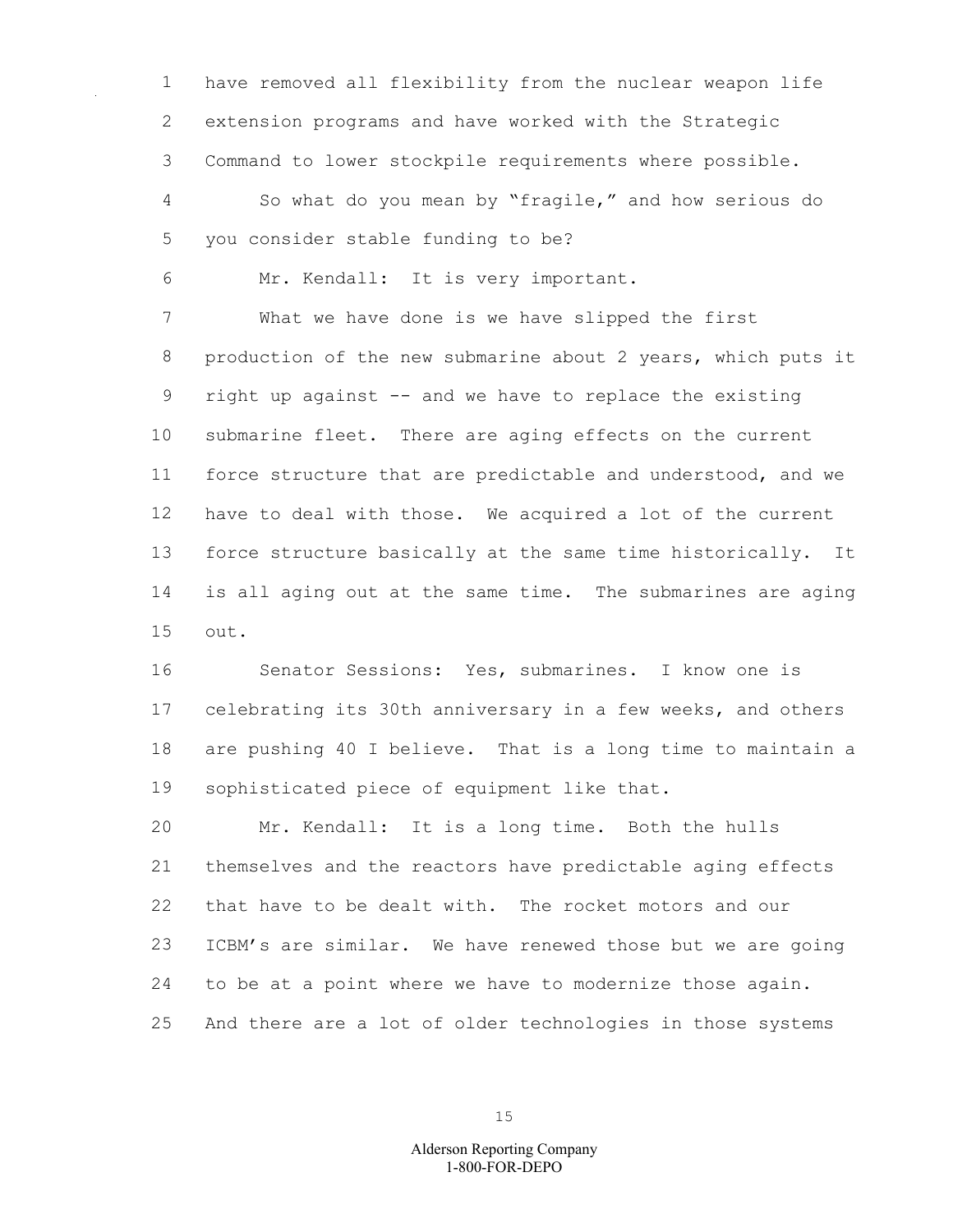that have to be replaced in the ICBM force. The air- launched cruise missile is showing a lot of reliability problems right now. It is becoming harder to maintain, and it is going to have to be replaced as well.

 What we did in this most recent budget, which you may have noticed came in a little bit higher than last year's request in the out-years in the 5-year plan, was we were able to accelerate the Elkem replacement about 2 years because of those aging effects.

 We are also seeing some effects in the nuclear stockpile itself. We found some money -- and it is mentioned there, the item about the requirement for maintaining the stockpile. We found some money to address a conventional high-explosive problem in one of our warheads, which we had hoped would last longer than is going to be, but we are seeing signs that it will not and we have to replace that. So that has added a few hundred million dollars of cost, which we were able to cover. But we are essentially out of room to maneuver in our plan.

 Senator Sessions: Well, I think you are right. We have got a chart. Let me just show it.

22 [The information referred to follows.]

- [SUBCOMMITTEE INSERT]
- 
-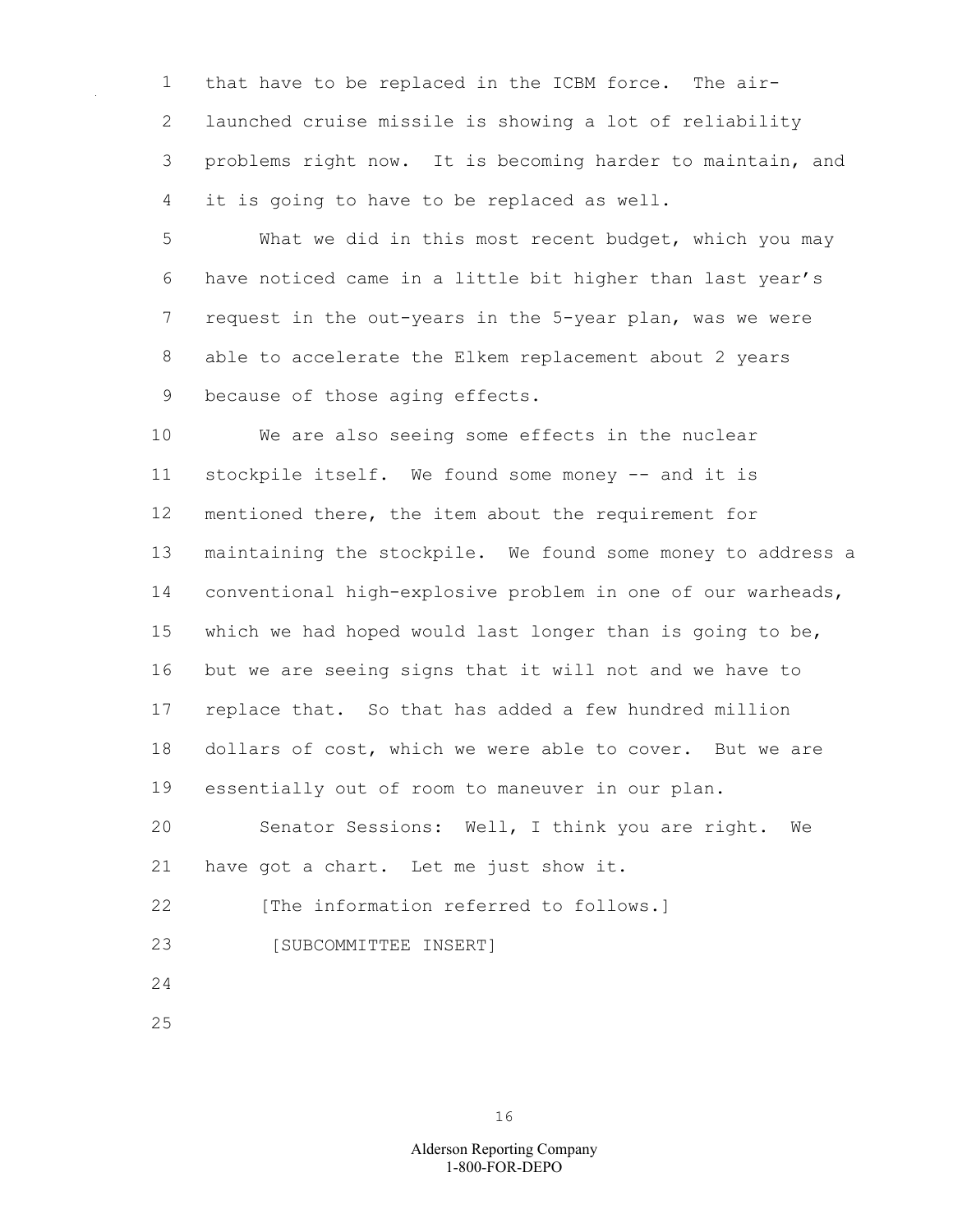Senator Sessions: This chart, I think, is pretty revealing, and it is produced by the Defense Department I believe. But it shows the blue you cannot read there is investments, and the red is operation and support for our nuclear enterprise, which includes the triad, I mean, our launch system, as well as the bombs. So you can see this dramatic reduction here in 2002 to 2010. We end up by 2017 to 2018, we got to start making some changes. This yellow is a new submarine, the Ohio class. The new bomber. The orange is ICBM and the new SLBM, submarine-launched ballistic missile. And then it begins to drop again. It drops again in 2034 through 2042.

13 So I see that we have been able to go a long time, General Klotz, without putting much money in the system, and if we can get by and modernize our entire fleet for this 16 small a percentage -- maximal is the 15 percent I believe. 17 If we can get by at that, then we have not bankrupted the country and have still been able to maintain a robust nuclear deterrence that I think all of us share.

Senator Nelson?

 Senator Nelson: Thank you, Mr. Chairman. And I am going to yield most of my time to Senator King.

 But let me just say this is a plan that you put out for \$35 billion a year for 10 years, which is that blue added above the yellow there. Now, in the decade of the 2020's,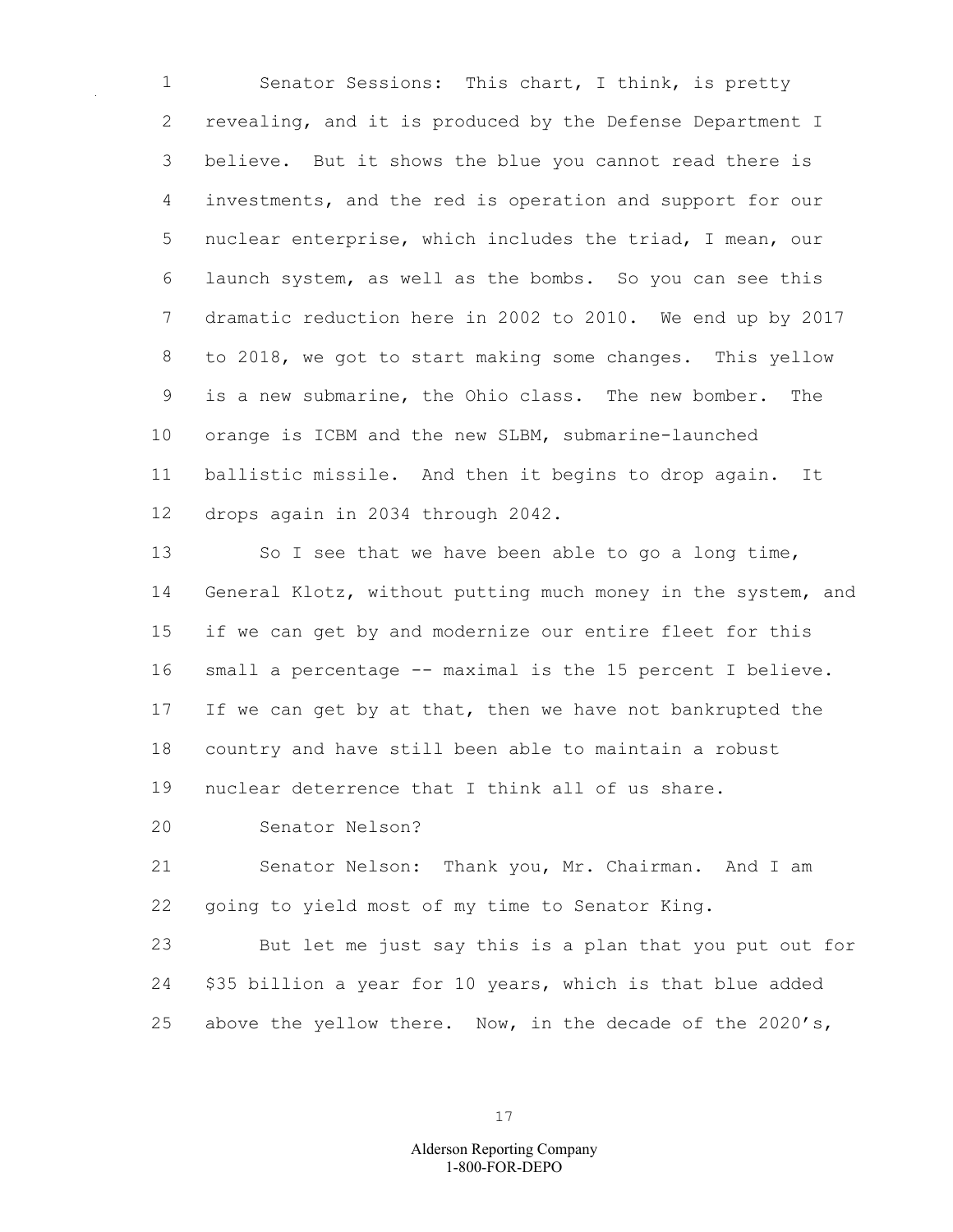you are expecting to product 50 to 80 pits a year. Is that sufficient?

 Mr. Kendall: We would like to have the capacity to produce 50 to 80. That number is, in part, a hedge against uncertainties of aging effects on the current stockpile. It puts us in a position -- if there is a change in the geopolitical environment or a problem with our stockpile, we can respond to that. We do not know that we will have to actually produce that many pits.

 General Klotz can probably address that question more fully.

 Mr. Klotz: It does two things for us, Senator. The capacity to produce pits -- which, by the way, it used to be very substantial during the Cold War period. We had a facility in Colorado, Rocky Flats, 30,000 square feet, produced thousands of pits, up to 2,000 pits a year. We now essentially have 60,000 square feet at Los Alamos in New Mexico to do the same thing, and our pit production is way down.

 We will have a need, as we move towards the interoperable warhead, which will have an explosive package that could be used on both an Air Force and a Navy ballistic missile in the future that may require us to produce new pits, and I would be happy to discuss that in a little more detail in a closed session.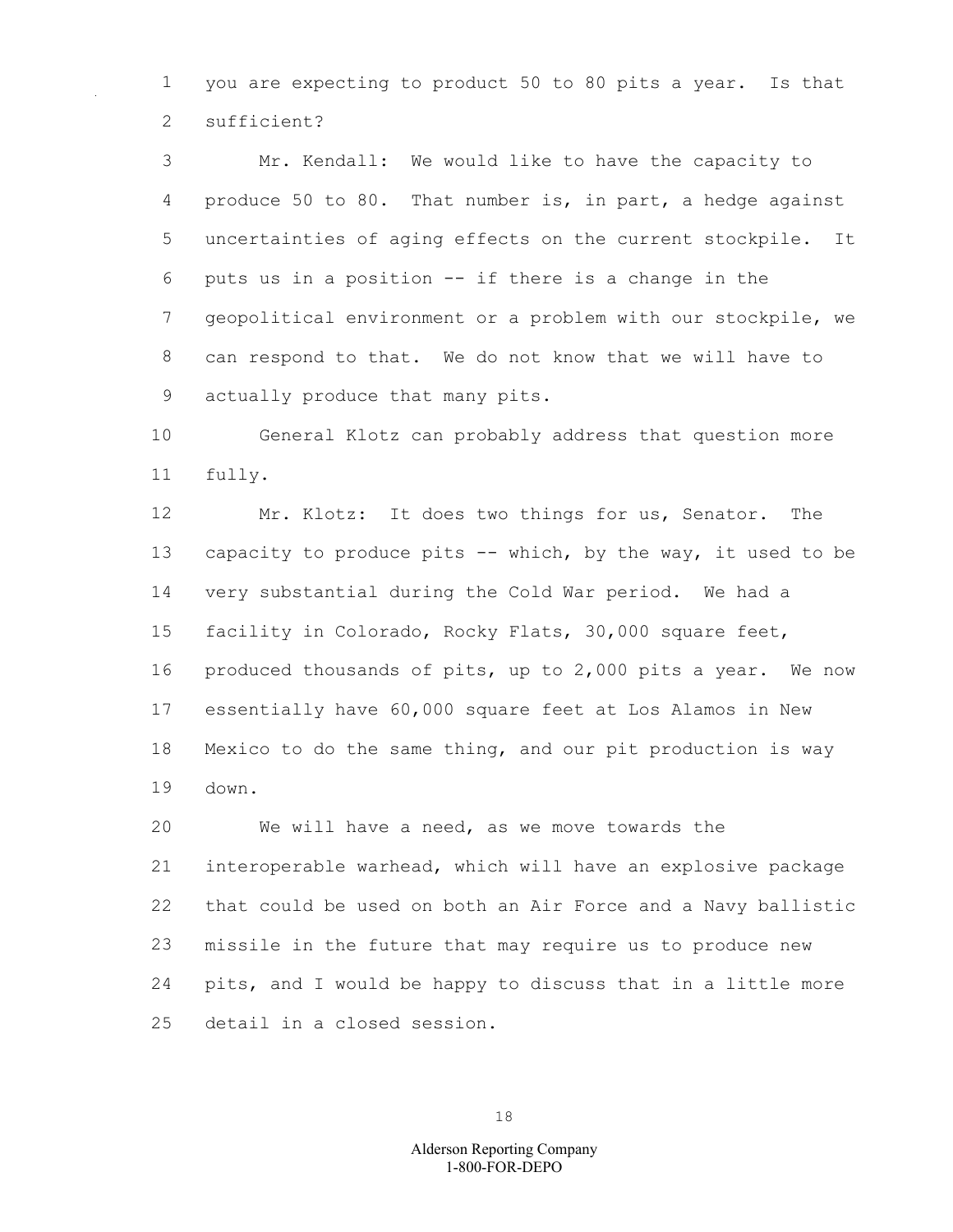But also as Chairman Kendall said, this is also part of having a responsive infrastructure and a capability to respond to unforeseen political developments or unforeseen technical challenges within the stockpile. It is a capability that we need and that we are in the process of pursuing through a plutonium strategy which has been approved by the Nuclear Weapons Council in a collaborative fashion. In fact, Chairman Kendall and I came up and briefed Members of the Hill, and it has been approved in the appropriations and authorization bills.

 Senator Nelson: Well, I thought I was going to yield to Senator King, but the time has just about run.

 Let me just say -- Admiral Haney, the fiscal year 2016 budget begins a life extension of the air-launched cruise missile. Is there a military requirement for replacing our current air-launched cruise missile?

 Admiral Haney: Senator, absolutely. And as mentioned by Chairman Kendall, the fact of the matter is the current air-launched cruise missile has reliability problems. It is well over its life, designed for about 10 years, and we are well over the 30-year point for the current missile system. It is important from a deterrence in warfighting requirement, given that we need to have for our air leg, our flexible deterrent part of the triad, the ability to have standoff capability now and well into the future.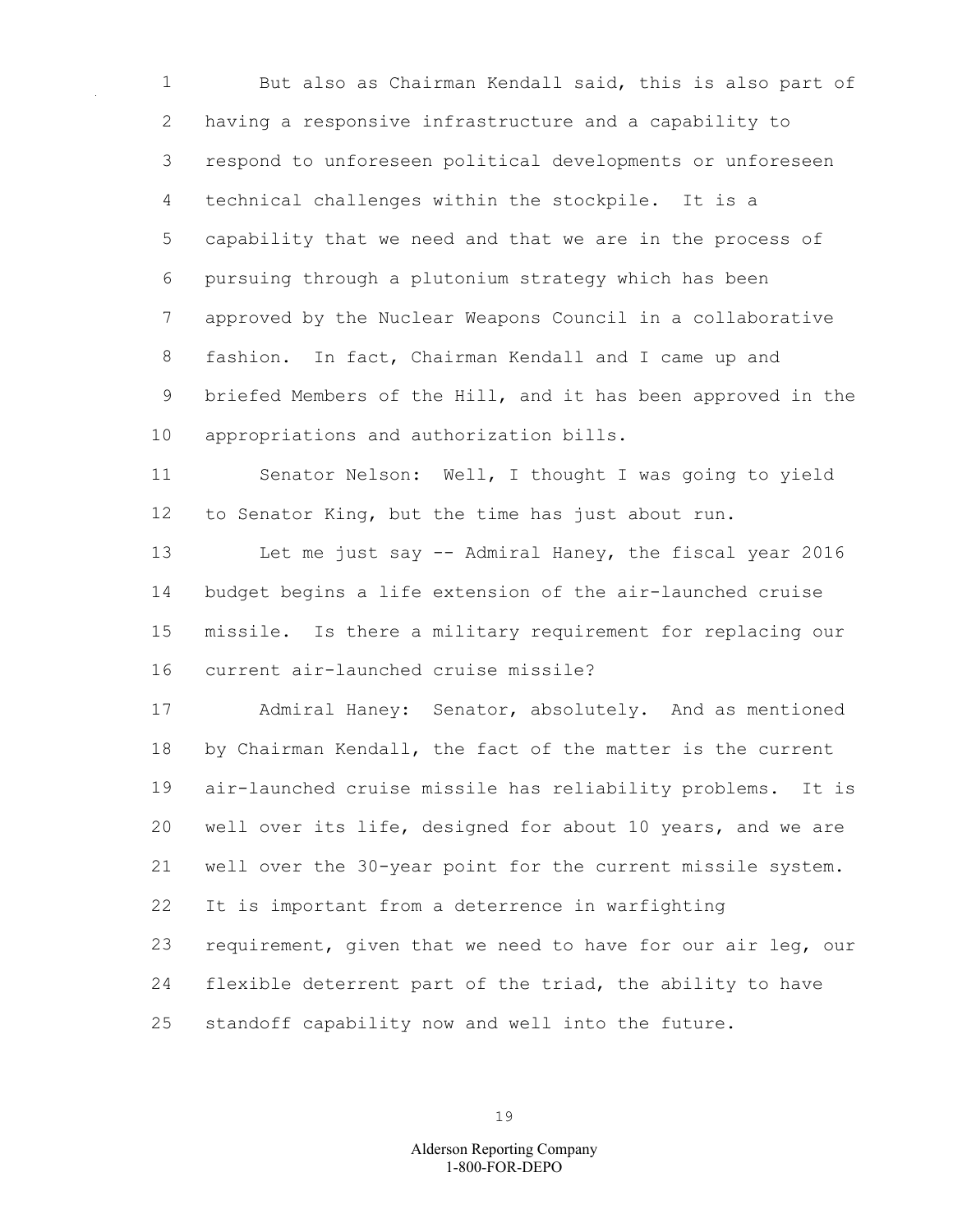Senator Nelson: Thank you.

Senator Sessions: Senator Fischer?

Senator Fischer: Thank you, Mr. Chairman.

 Gentlemen, I was pleased to see in the budget request this year that it moved up the development and the production of the replacement cruise missile to 2025. And, Secretary Kendall, previously the council had decided to delay that to 2027. Is there a consensus now among the members that 2025 is the date that you are anticipating and that you probably will stay with?

 Mr. Kendall: Thank you, Senator. Our preference was always to start that program earlier. Budget realities would not allow us to do it last year. We did, as I mentioned, come in with a slightly higher budget particularly in the out-years after 2016 in our 5-year plan. That allowed us to move it back up 2 years. There was very strong -- and Admiral Haney may want to address this. There was very strong interest in accelerating that program if we could find a way to do it, and we did so.

Senator Fischer: Thank you, Mr. Secretary.

 And, Admiral, if you can clarify there, there is a difference between the nuclear cruise missiles and the nuclear gravity bombs and what they do in their missions. Can you enlarge upon that and why we need them? Admiral Haney: When we look at our air leg, the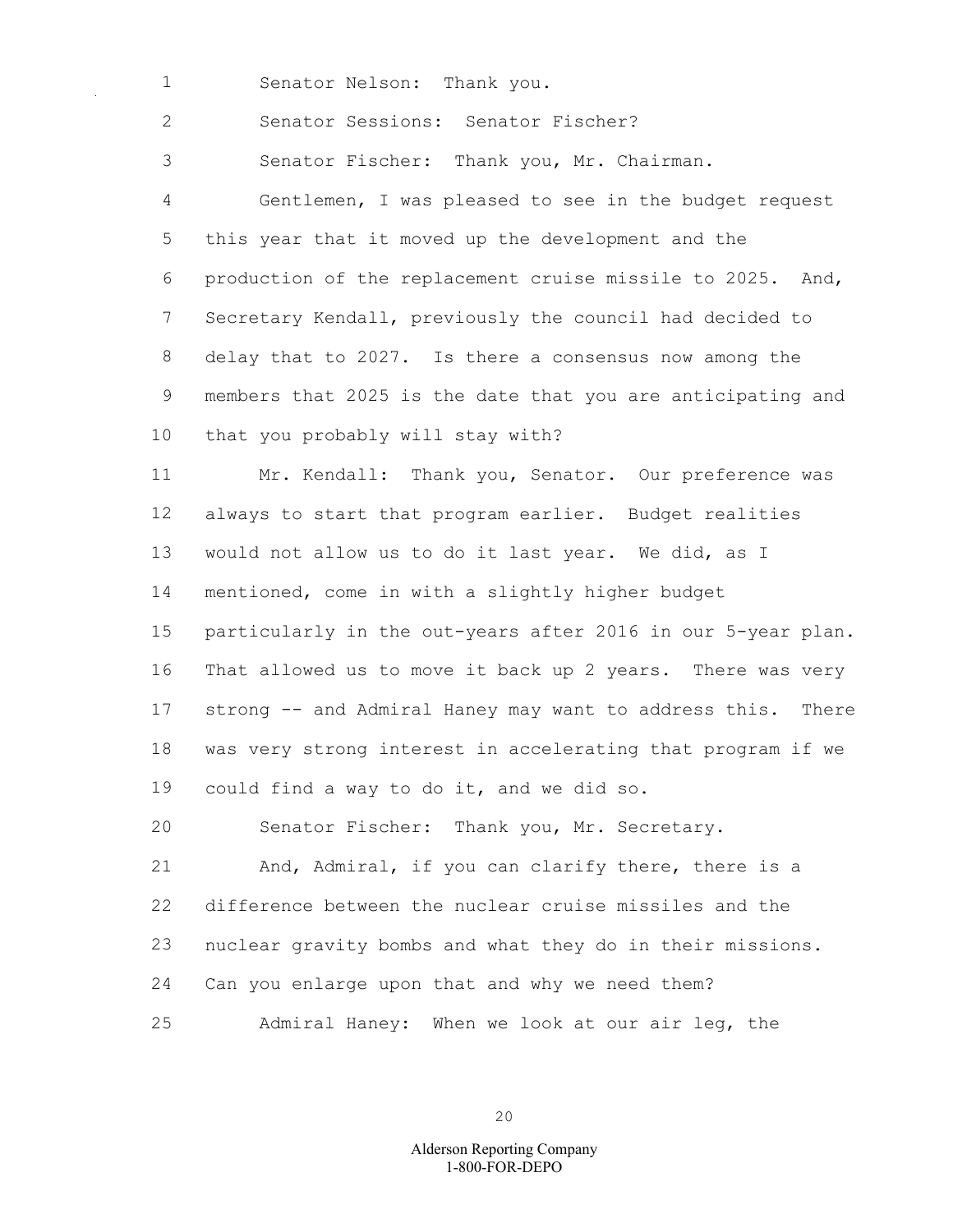flexible leg of the deterrence, it is important as we look at today the B-2 capability, and part of that comes with the bomber -- bomb piece. It does not have currently the capability to do an air-launched cruise missile. The B-52 platform requires the air-launched cruise missile to provide that standoff capability, unlike the B-2, designed with stealth. Very important. This platform, the B-52, will be around until around 2040. So we have more decades to come in its utilization, and as a result, we need to be able to have a reliable air-launched cruise missile, the long-range strike option we talk about today, in order to address, particularly as we look at how countries are developing more and more anti-access, access denial type of capability, to give us further reach and to make more complex their decision matrix associated with escalating their way out of a conflict.

 Senator Fischer: And it offers our commander in chief more options as you provide advice when conflicts may arise. Correct?

Admiral Haney: That is correct.

Senator Fischer: Thank you.

Mr. Elliott, if you could comment on this as well.

These systems are not redundant. Are they? The two

- systems. They are specific in their missions?
- Mr. Elliott: They are, Senator. I would add on the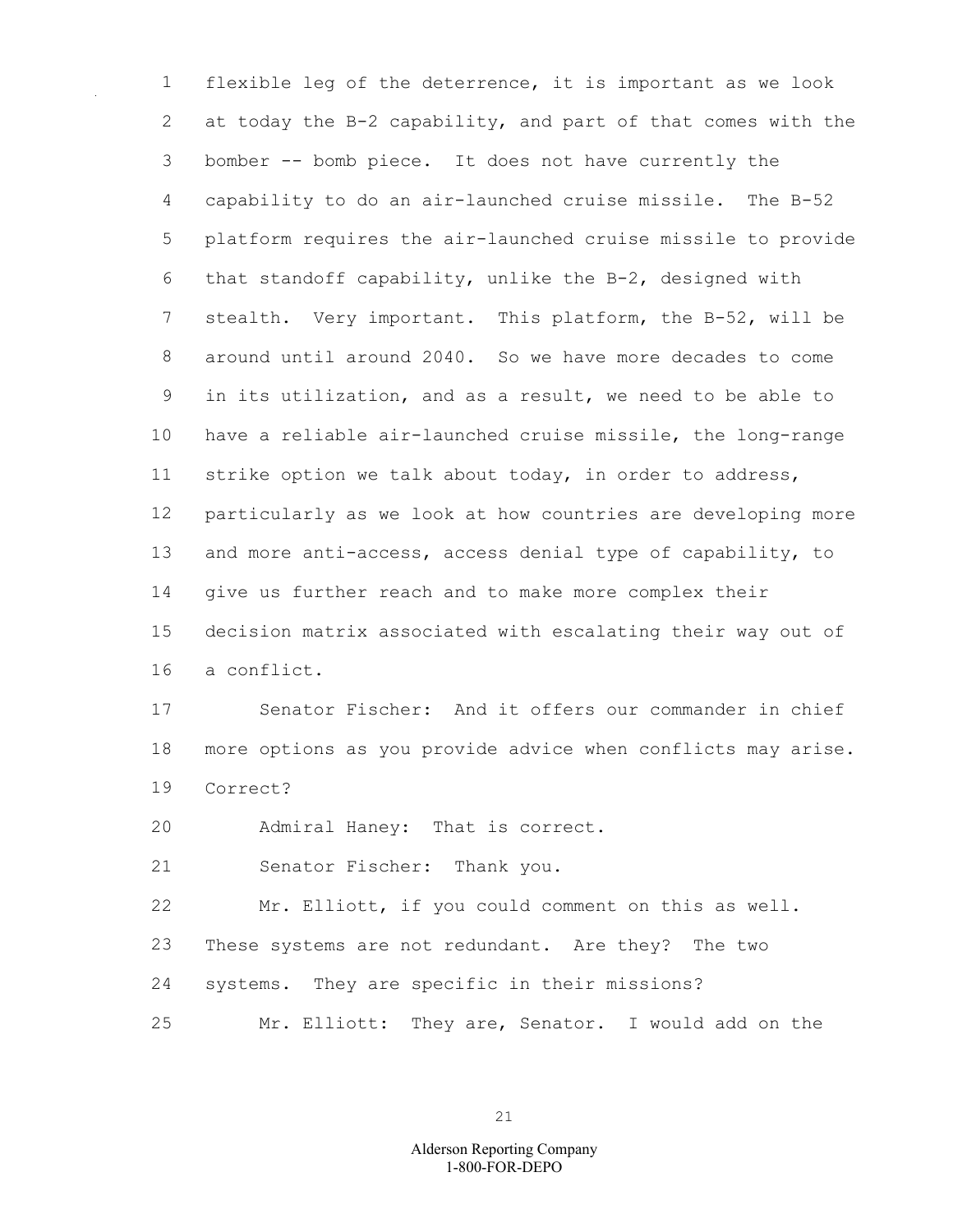1 bomb, for example, the B-61 that will replace the existing 2 inventory of those is carried by our dual-capable aircraft 3 also. They do not have a capability to carry the cruise 4 missile. They do not have the capability to carry some of 5 our larger weapons like the B-83. So it is critically 6 important that we get that for both the dual-capable 7 aircraft and for the strategic systems like the B-2, and it 8 will be available for long-range strike bomber later on. 9 At the same time, aging systems like the B-52, which

10 when the first Elkem came off the inventory or into the 11 inventory, was already 20 years old, now past 50 years old, 12 is no longer able to penetrate those defenses. Yet, it has 13 significant capabilities and a replacement air-launched 14 cruise missile, LRSO in this case, will extend its utility 15 to the plan in its primary role of deterring attacks on the 16 United States. So they are equally important and serve a 17 very different purpose in our plans.

18 Senator Fischer: Thank you.

19 And, General Klotz, thank you once again for allowing 20 Senator King and I to come and giving us a very thorough 21 tour of the facilities. We appreciated it and learned so 22 much.

23 But if you could comment on moving the warhead up, and 24 does it stabilize the load for the NNSA?

25 Mr. Klotz: Thank you very much for joining us out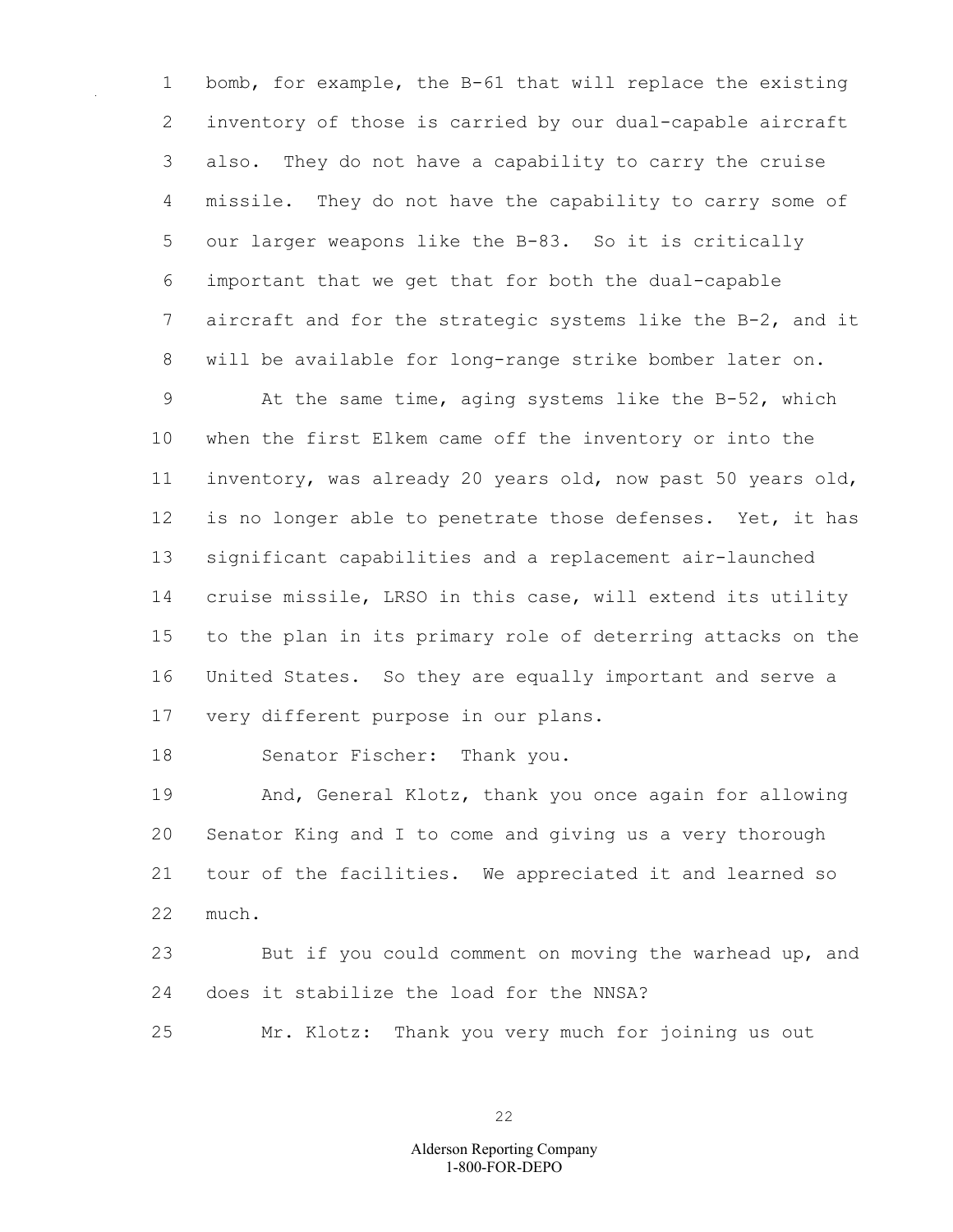there in New Mexico. I am sure Senator Heinrich would say you visited two of the finest of the labs, but we love all our children in NNSA.

Senator Fischer: We do, we do.

 Mr. Klotz: If I could just make one point to what Mr. Elliott just said. On the gravity bombs, the B-61, they, in addition to the strategic bombers, also go into these dual- capable aircraft. Those are fighter aircraft that can conduct both conventional and nuclear missions. And that capability is so essential to our overall policy of extended deterrence, in other words, providing that nuclear umbrella to our allies and partners across the globe. So that is why it is very important.

 On the issue with moving the date to the left for the long-range standoff, we looked at that very carefully. This actually fits in very well with our workload projections. We will be in the phase of two other life extension programs where if we did not have work to do, we would have a gap in work for our employees at the laboratories, as well as the production plan. So by moving that a couple years to the left, it actually has a positive, beneficial effect by smoothing out the workflow, not having to go through letting some people go and then hiring them back at a later date. Senator Fischer: Thank you very much.

Thank you, Mr. Chairman.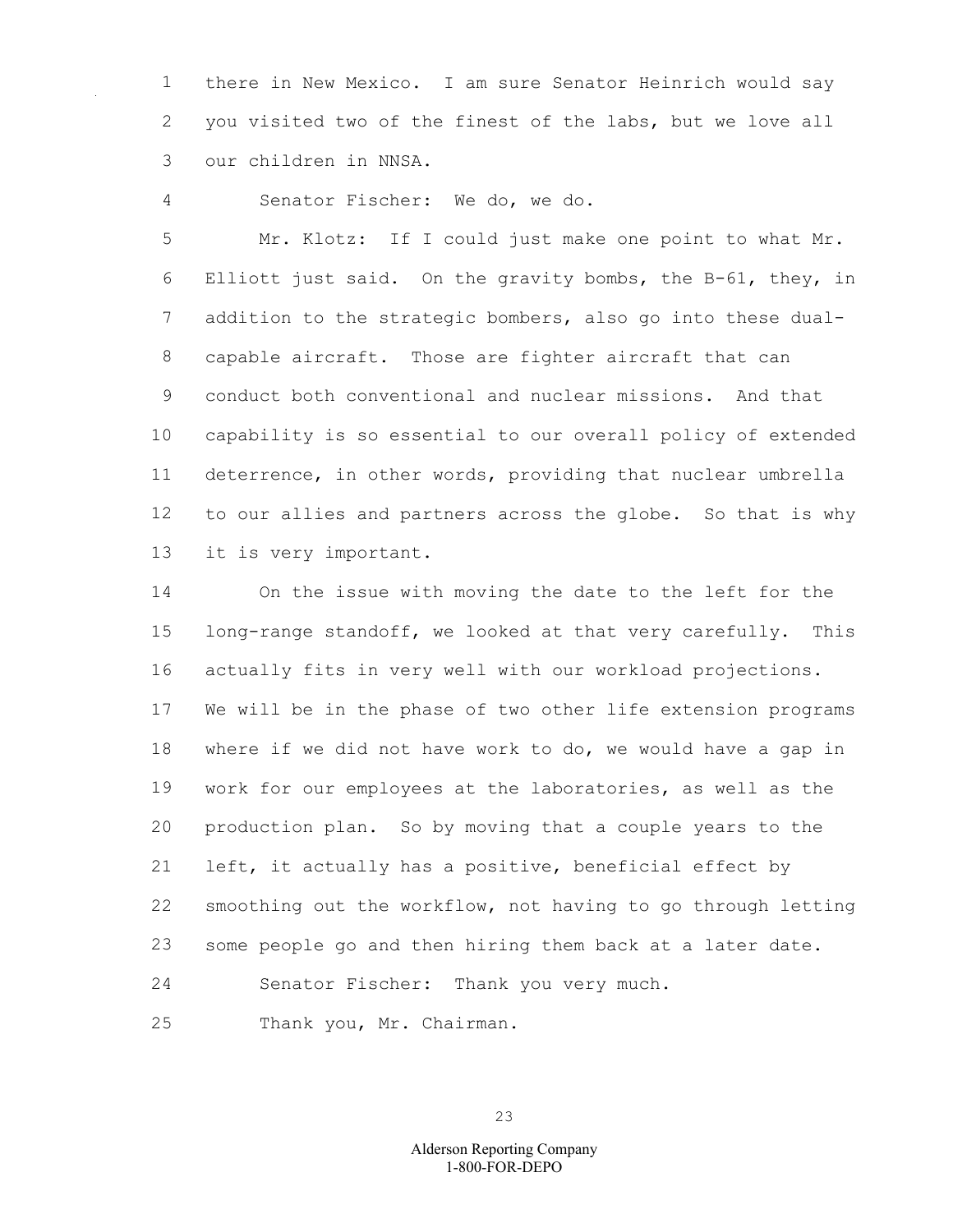1 Senator Sessions: Thank you.

2 Senator King?

3 Senator King: I am not sure who to address this 4 question to, but I note that a lot of our nuclear force 5 calculations are based upon applying the terms of the New 6 START treaty. And my question is, is Russia abiding by the 7 terms of the New START treaty, and do we know that? 8 Mr. McKeon: Senator King, what we are seeing is that 9 Russia is abiding by the New START treaty. The main, 10 central limits of the treaty do not come into effect until 11 February of 2018, but the assessment of the intelligence 12 community at the moment is that we expect that they will 13 fulfill their obligations under the treaty.

14 We also have ongoing inspections and verification 15 mechanisms in place with mutual inspections, and those are 16 proceeding without any violations.

17 Senator King: Thank you.

18 Mr. Kendall, when I hear the word "interoperable," it 19 gives me a sort of uneasy feeling because I next think of 20 the word "Joint Strike Fighter." Execution is as important 21 as vision. "Interoperable" sounds good. Are there 22 practical problems? Please reassure me that we are not 23 going to make something more expensive and difficult by 24 trying to make it interoperable.

25 Mr. Kendall: We have completed a fair amount of study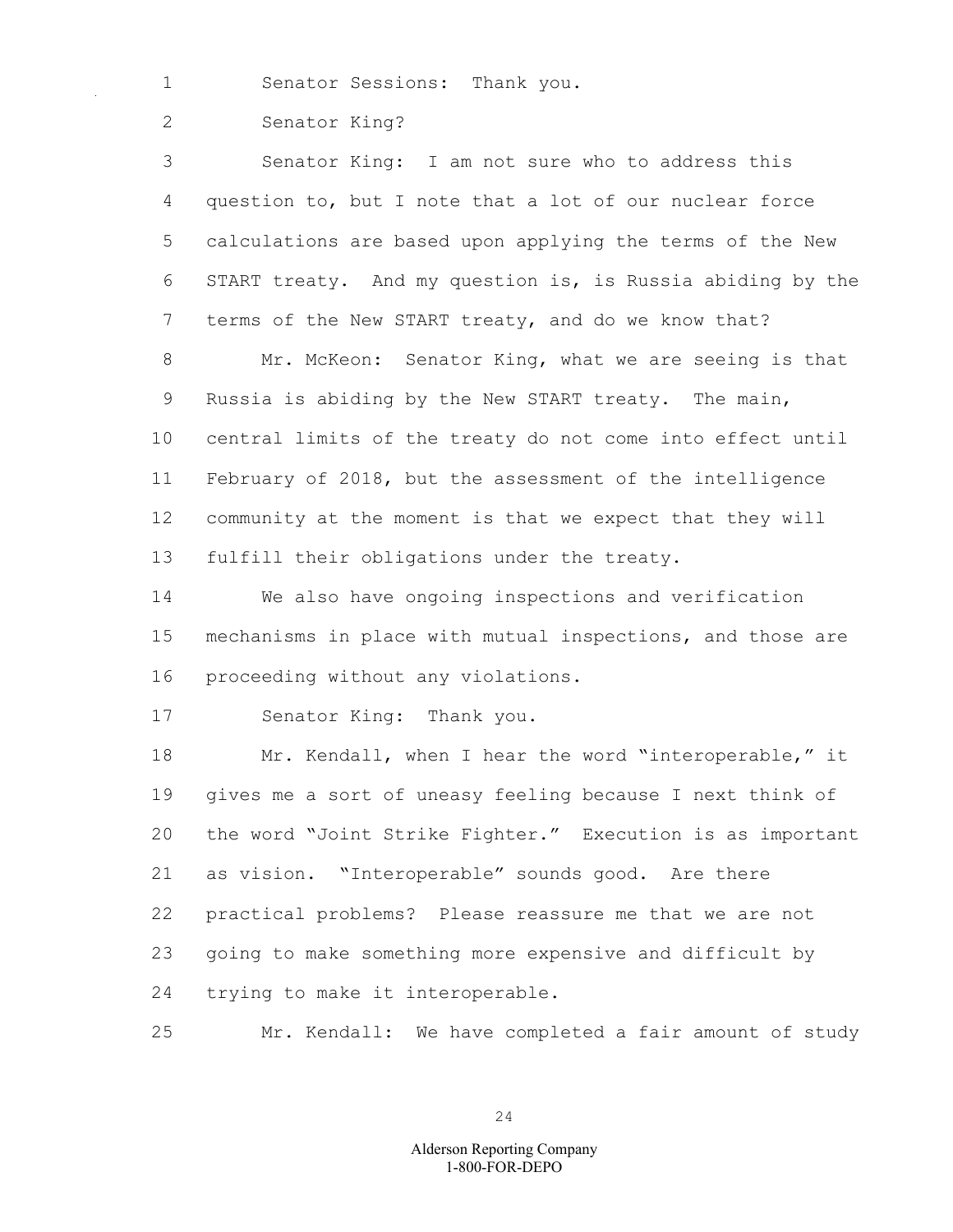of options for a common word that could be used by either of the ballistic missiles. And while we have delayed that 5 years now in our plan -- it does not start until late in the 5-year plan -- we do think that is technically feasible, and it will lead to significant cost savings as well. So "interoperable" in this case I think is a very, very different matter, the idea of three largely common variants of aircraft which is what we tried to do in the F-35.

 Senator King: Command and control, a crucial part of the nuclear deterrent. How do you feel about where we are in command and control particularly in light of the developing cyber threat?

 Mr. Kendall: It is a concern. I co-chair a body with the Vice Chairman of the Joint Chiefs, Admiral Winnefeld, which by statute now oversees the nuclear command and control enterprise.

 We have taken some steps over the last 2 or 3 years to put some modernization funds into that part of the structure. Our chief information officer is currently doing a review of that and he is going to be reporting out very shortly to us. From the preliminary indications I have from him, we do have some additional things that we have to pay attention to. A lot of that infrastructure, like other parts of the nuclear enterprise, has been aging, and the cyber threats are getting much more severe over time. So we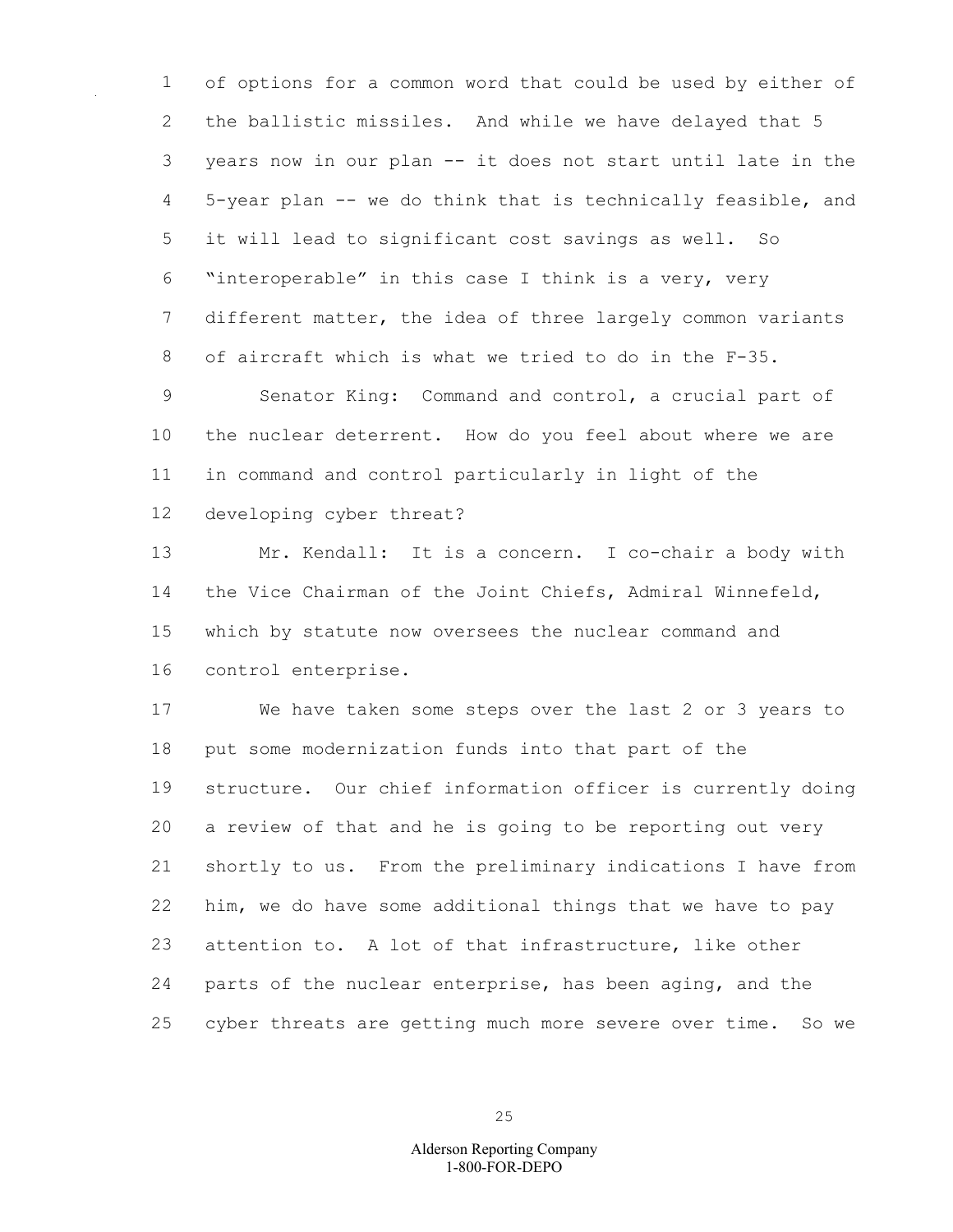have to pay close attention to that.

 Senator King: We had a hearing a week or so ago with some deep thinkers on these issues, and one of the things 4 they talked about was the Soviet -- sorry -- the Russian -- that is the second time I have made that mistake. Mr. Kendall: I do that all the time too. Senator King: The Russian stockpile of tactical nuclear weapons. Is this a gap, if you will, in our deterrent? We are talking here about strategic weapons. If we are talking about deterrence, it is important, it seems to me, to have something to deter the tactical usage. Mr. Kendall: That is a cause for concern. The Russians are changing their doctrine and they are pursuing an approach that we took at one time in the 1950's. We had a lot of small-yield, short-range nuclear weapons. The Russians seem to be going down a similar path and their doctrine is changing consistent with that. That would suggest a more willingness to use those to try to control escalation. I would like to ask Secretary McKeon to address that because I know Policy has been looking at that very closely.

 Mr. McKeon: Senator, I probably cannot get into the numbers in this forum, but it is not a secret that Russia has more tactical nuclear weapons than we do. I think we still are of the view that our conventional and nuclear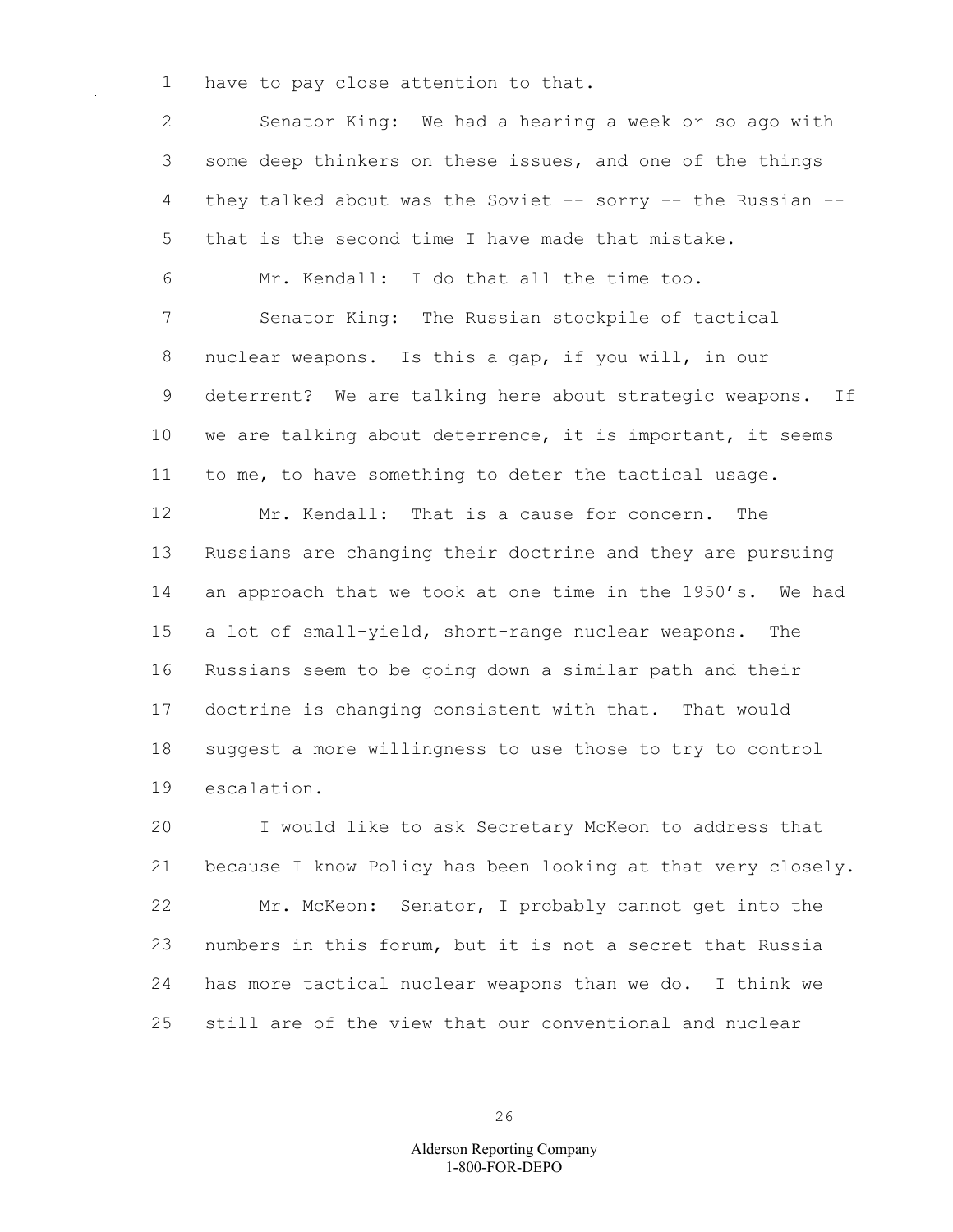forces, taken together, provide us adequate capabilities to deal with that disparity in tactical nuclear weapons.

 Admiral Haney may also have a view on that. Senator King: Ironically it appears that the world was turned upside down in terms of perceptions. We had them because we perceived the Red Army as a massive conventional threat, and I gather they now consider us to have a more severe conventional threat and therefore they are moving toward the tactical weapons that we were relying upon.

 Mr. McKeon: That is our assessment of why they have so many. It is because of what they perceive to be our overwhelming conventional spear.

 Senator King: A question about deterrence. The whole 14 theory of deterrence rests upon rational state actors, and we are now in a world of irrational non-state actors. How do we develop a doctrine that is equivalent to deterrence? Deterrence was a very effective doctrine for 50, 60, 70 years. But how do we deter somebody who, A, does not represent a country and, B, does not care about dying? Let the record show they pointed at each other.

21 [Laughter.]

 Mr. Kendall: It is a policy question, and I would like Secretary McKeon to address it. But that is a cause for deep concern, and that is why counter-proliferation is so important to us. We do not want one of these groups, who is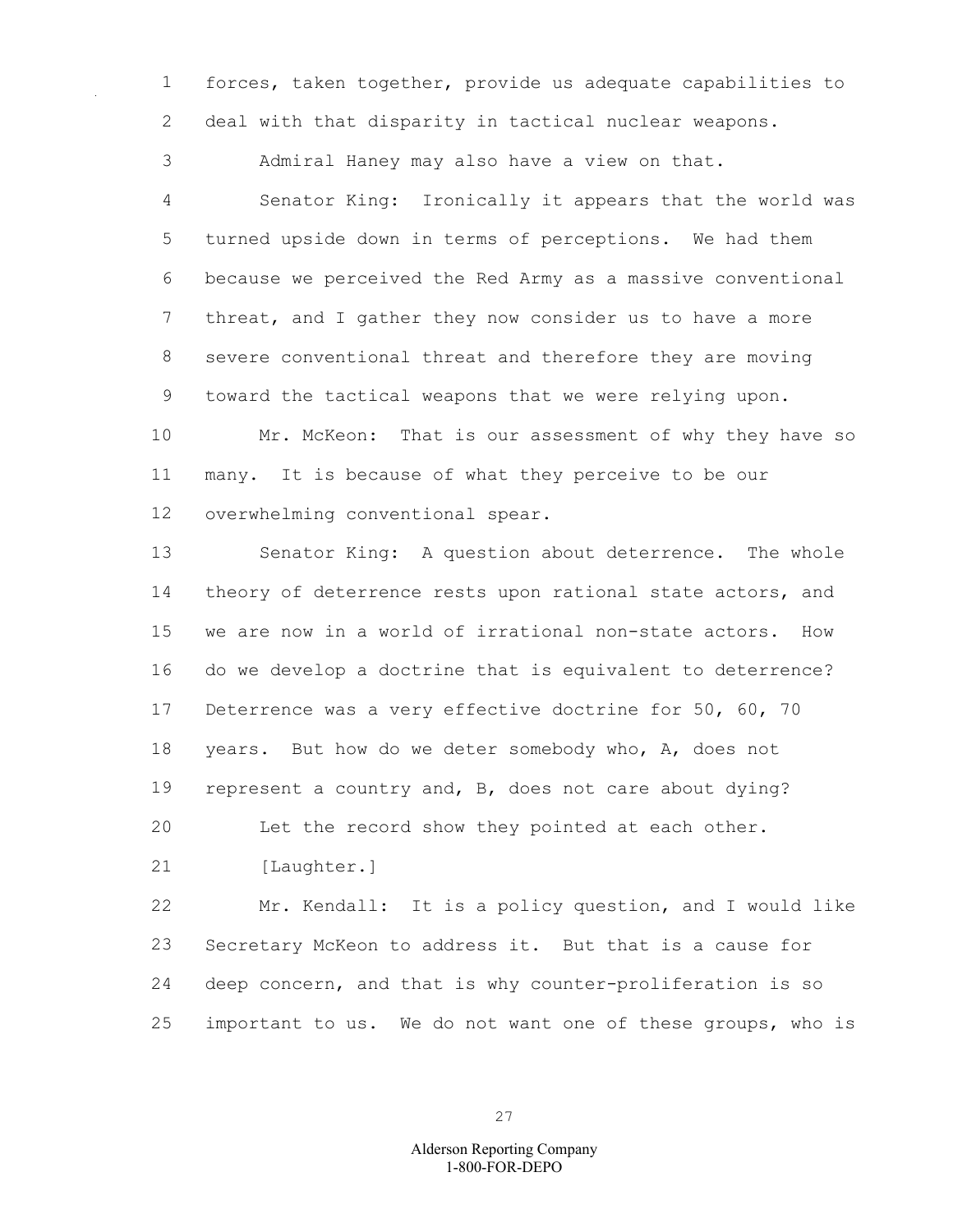exactly as you described them, get their hands on a weapon 2 of mass destruction of any type.

 Mr. McKeon: I do not have much to add to it. Under Secretary Kendall said there are certain people who cannot be deterred. We keep a close eye on terrorist groups and others who are trying to get either nuclear weapons or nuclear material, and we have a lot of programs in this area that both our Department and the Department of Energy work on, and they are also a critically important part of our budget.

 Admiral Haney: The only piece I would add, Senator, is that as we look at the art of deterrence and the cost and benefit ratio, it is the whole-of-government kind of approach associated with that. And as a result, as we look at that, although you might argue that rational thought and terrorism, for example -- are they congruent or not? I would just say in terms of a reactor state or not, there are costs and there are benefits, and we have to get at that in terms of the deterrence calculation.

 Mr. Klotz: Can I pick up on a point that was raised earlier? And that is, a very, very important part of our overall nuclear security strategy also deals with making sure that would-be proliferators and would-be terrorists can never get their hands on the special nuclear materials which they would need to either make a bomb or to fashion a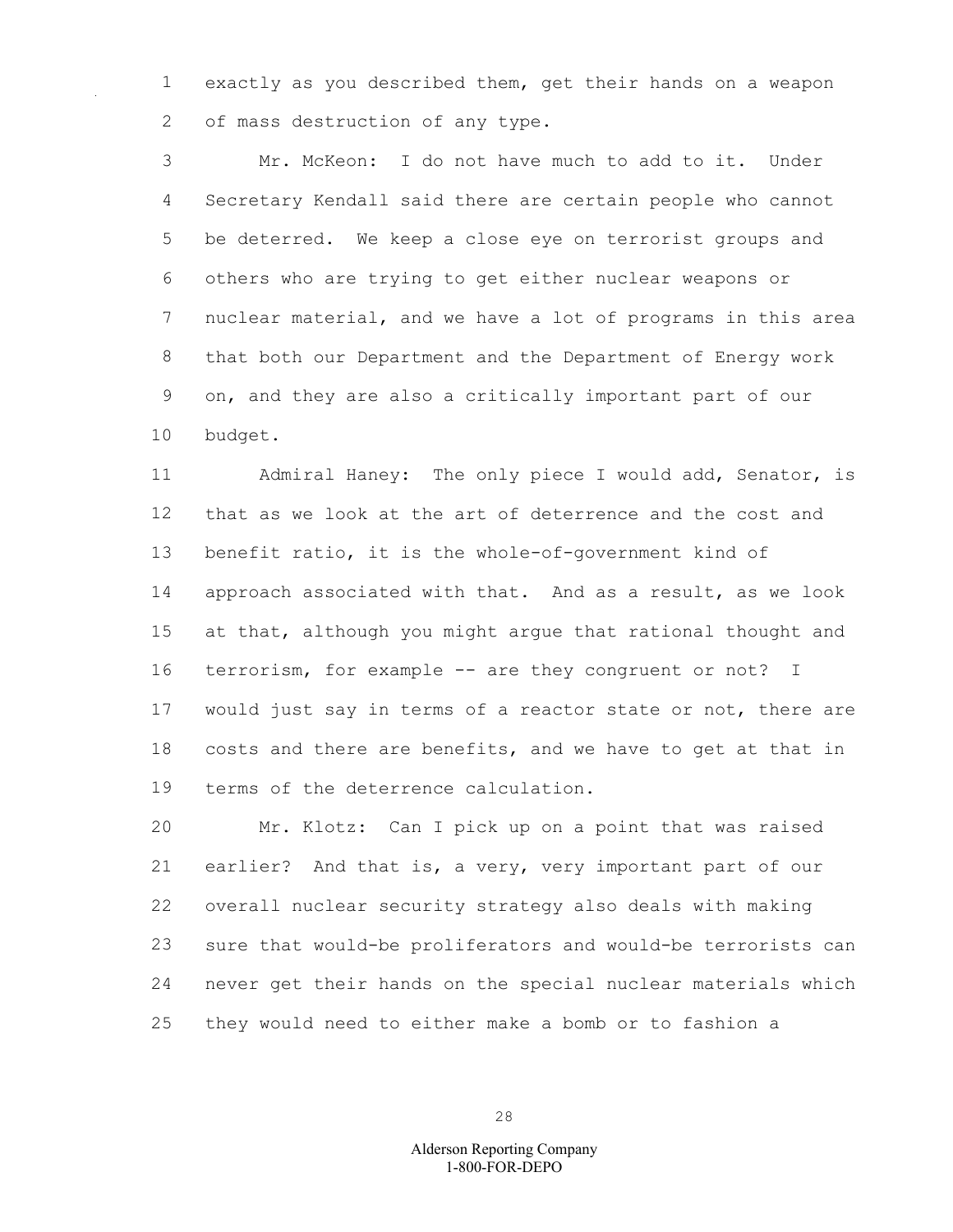nuclear or radiological device that they could use in a terrorist scenario.

 So a large part of what we do and a large part of our budget requests, beyond the weapons activity, has to deal with putting in place systems to prevent proliferators or terrorists getting that material, if somehow they do, countering what they can do with that material, and then, God forbid, if anything ever actually happened, being able to respond to the consequences of that. So that is a very, very large part of what NNSA does, drawing upon the scientific, technical, engineering capabilities that are resident in our network of laboratories and production facilities. Senator King: Thank you, Mr. Chairman. Senator Sessions: Thank you. Senator Heinrich? Senator Heinrich: Thank you, Mr. Chair. And I want to thank you for bringing up the technical nuke issue. I think it is something we need to put a lot of thought into. General Klotz and Under Secretary Kendall, I understand

 that you are already working to address some of the congressional advisory panel's recommendations for NNSA governance reform, and I wanted to ask on the specific issue of NNSA's structure, is that something you plan to address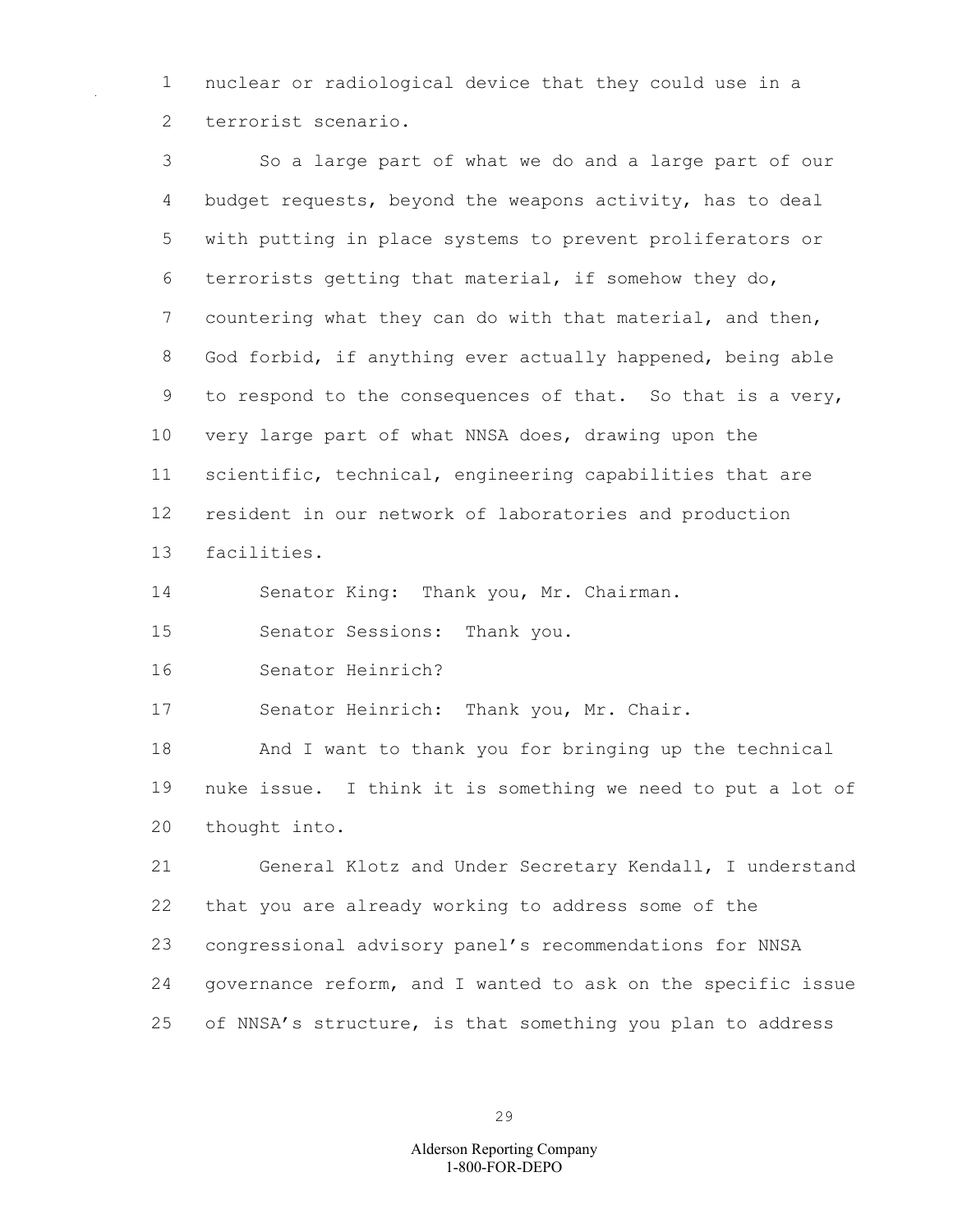or do you think that this committee should be looking at legislation to improve on the current organization of NNSA within the Department?

 Mr. Kendall: I am going to let General Klotz deal with that question because it is a DOE organizational question. But I will say that I think our relationship with NNSA has been very good. It has been very collegial. We have worked very closely together to try to address problems together. I think how the Department of Energy organizes itself and how the Congress chooses to have that organization in place -- we will find a way to work together and get the job done in any arrangement. But I think the current arrangements are working fine from our point of view. I think my colleagues from the Defense Department would agree with that.

 Mr. Klotz: Well, Senator, first of all, we appreciate the work that was done by the panel. They are a panel of distinguished Americans, many former Members of Congress represented on that, and they gave a lot of thought and spent a lot of time coming up with a very comprehensive list of recommendations.

 Many of the recommendations that they make, particularly in the area of management, cost estimation, analysis of alternatives, project oversight, are things, quite frankly, which the Department under Secretary Moniz's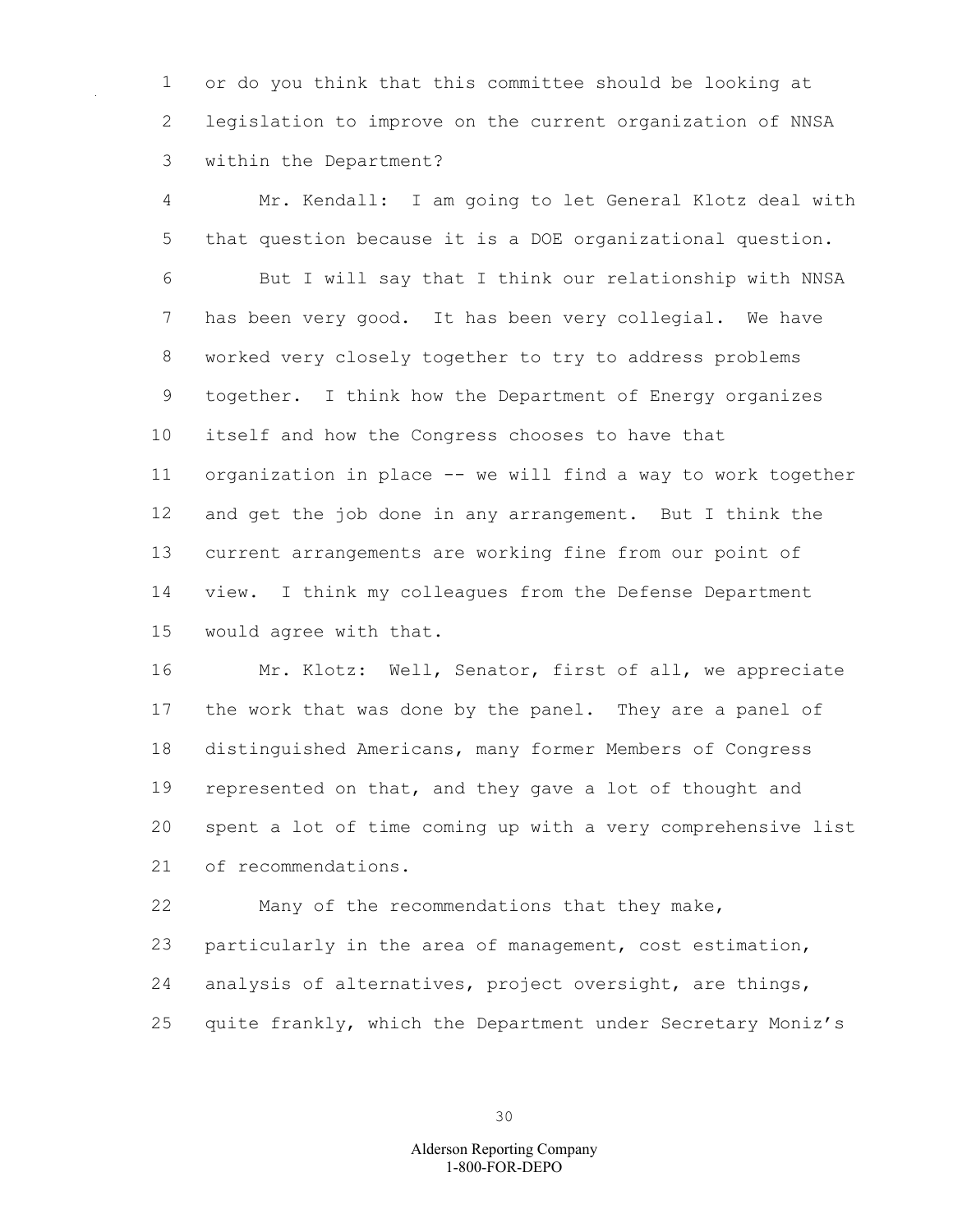leadership -- he has been in the saddle between a year and a half-2 years. And now with confirmed leadership in key positions at NNSA, we are already moving out very smartly on in terms of enhancing the rigor and the discipline and the process which we use for life extension programs, construction projects. And many of the things that the Secretary is doing and the Department is doing we can do within existing authorities which the Secretary or the Administrator of NNSA already have, and we are moving out on that.

11 In legislation that came out at the end of last year, I am required to submit a report by March 17th, and we will lay out in some detail our views and our responses to each of the 19 overall recommendations and 63 sub- recommendations. I do not think, however, we will comment on how the Congress should organize itself as the panel suggested we do.

 Senator Heinrich: Everyone else does. You might as well.

[Laughter.]

 Senator Heinrich: General Klotz, I want to continue with another issue. I am a strong supporter of a modest set-aside of funding for laboratory-directed research and development, or LDRD. LDRD investment in high-risk, high-payoff activities supports the national security mission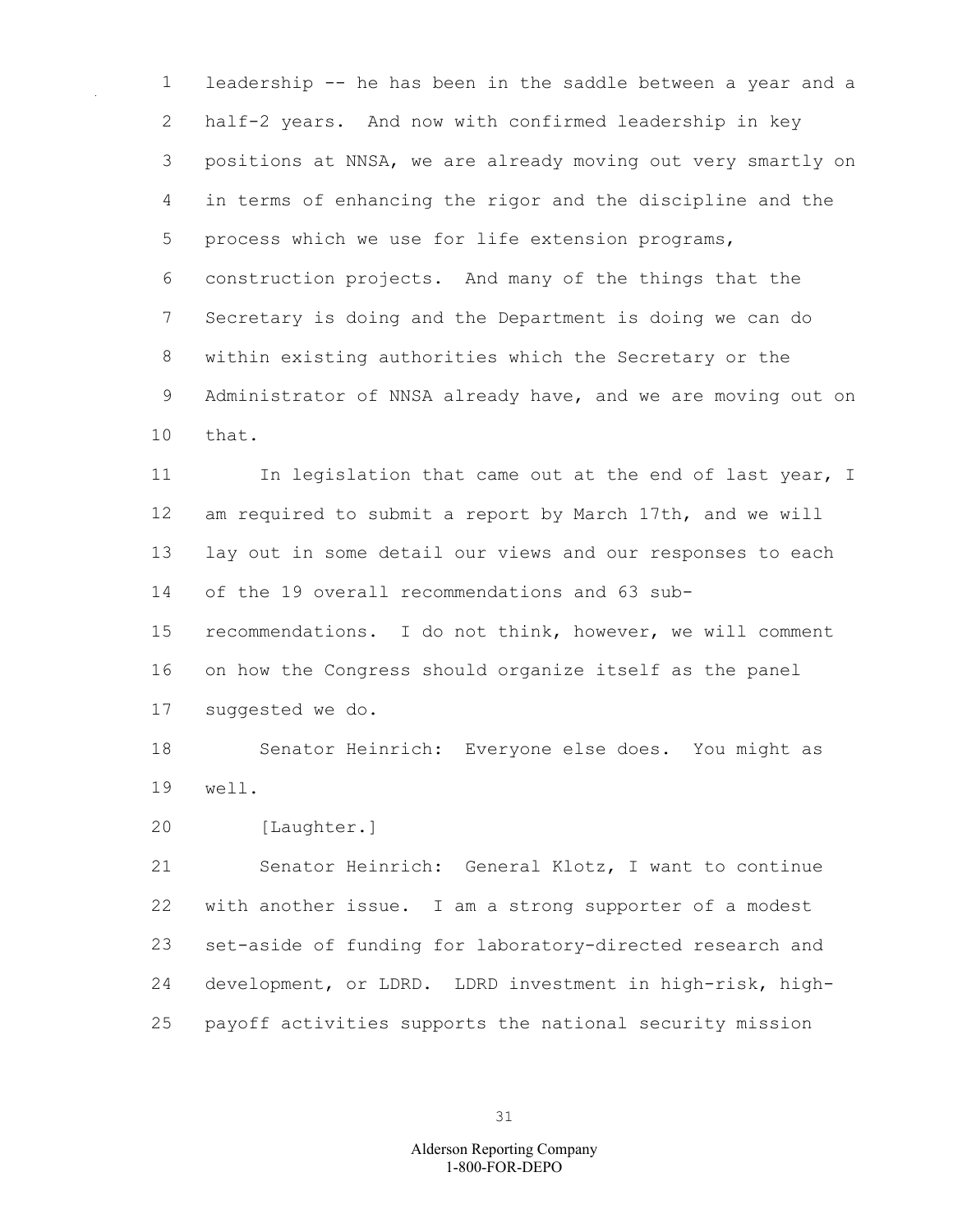while allowing the lab scientists to pursue innovative solutions to some of our Nation's most challenging energy as well as national security problems. One of the things that this really helps with is attracting the best and the brightest talent. And I actually believe that a set-aside for LDRD of 8 or even 10 percent can be justified.

 I wanted to ask you more broadly. Do you agree that Congress should maintain a robust LDRD program?

 Mr. Klotz: Absolutely, Senator. I could not have said it any better than you did. It has payoffs both in terms of the basic research that is necessary to maintain the 12 stockpile but, more importantly, to recruit and retain the best and the brightest out of STEM programs at our leading colleges and universities by giving them the opportunity to work on leading-edge scientific and engineering work to establish their bona fides with their colleagues around the country. And once we allow them to do that, we find they get very intrigued by the other things that are going on in 19 the laboratory, and we can hold --

 Senator Heinrich: We suck them in and they are there for 30-plus years, which is really the goal. Some of our most amazing scientists have been intrigued by these issues. And it is one of those things that for not only retention, but just attracting them in the first place has been incredibly powerful.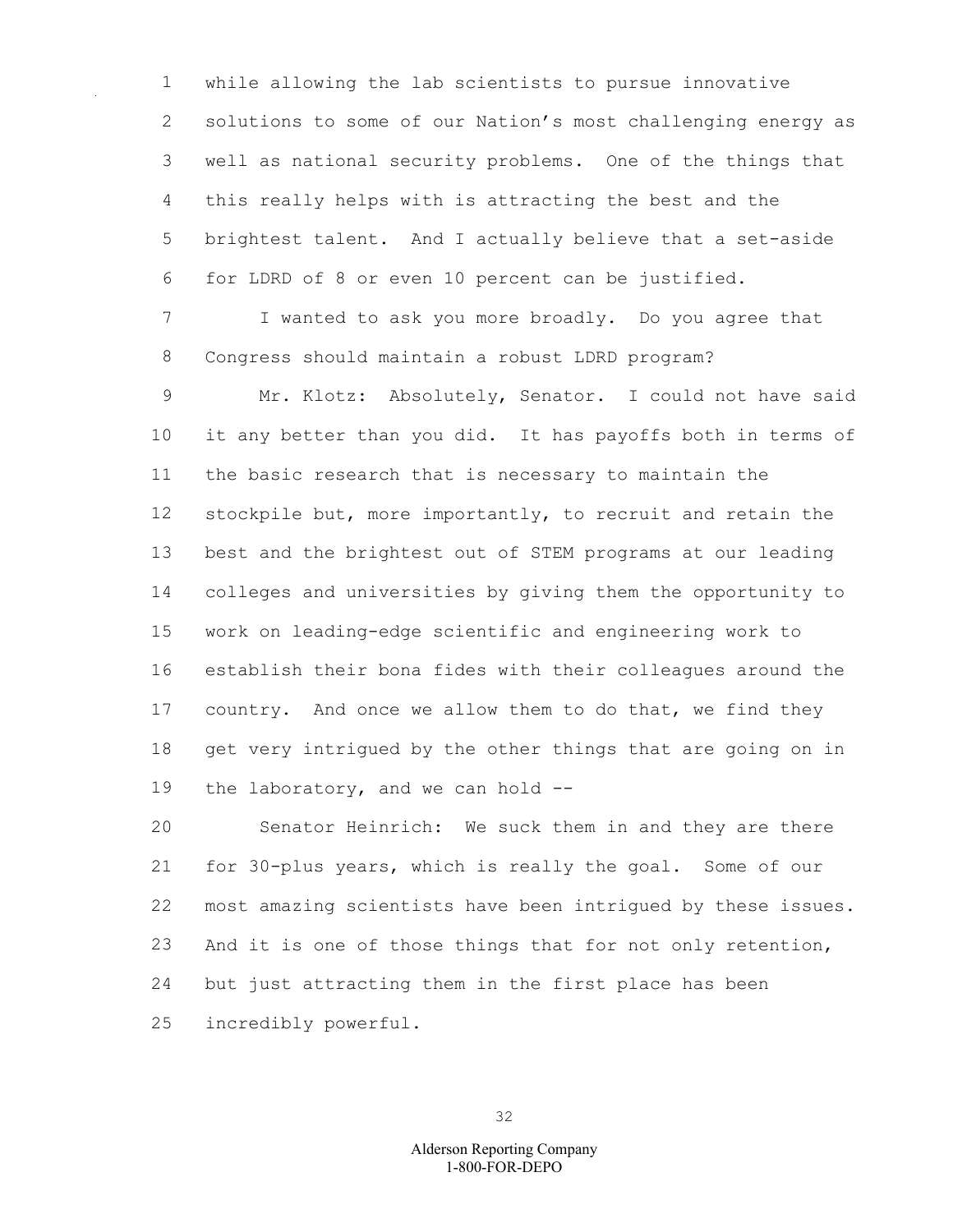One of the things that I would encourage my colleagues to do, as they get a chance to visit some of the labs, is to ask for a specific brief on some of the things coming out of LDRD because I have always been amazed. Not only is it really important for this sort recruitment and retention piece, but some of the most innovative things that spin off and end up helping our warfighters, really saving lives, doing things in the cyber field that we did not think was possible just a short time ago come out of these projects. And it is fascinating to see that window. And so I would encourage you all to do that.

12 I want to move on to Los Alamos really quickly. Your submitted testimony says that we reinforced NNSA's need to fully develop responsive and productive plutonium and uranium capabilities for this Nation. Today these capabilities and their enabling infrastructure are at great risk and rank among our highest priority infrastructure challenges. General Klotz, can you explain to the subcommittee how important it is to ensure that the replacement for the plutonium facility is built and that we get that rolling in order to address some of the issues that my colleagues brought up regarding pit production and unforeseen future events?

 Mr. Klotz: Thank you, Senator. As I said earlier, we have gone down dramatically in terms of our ability as a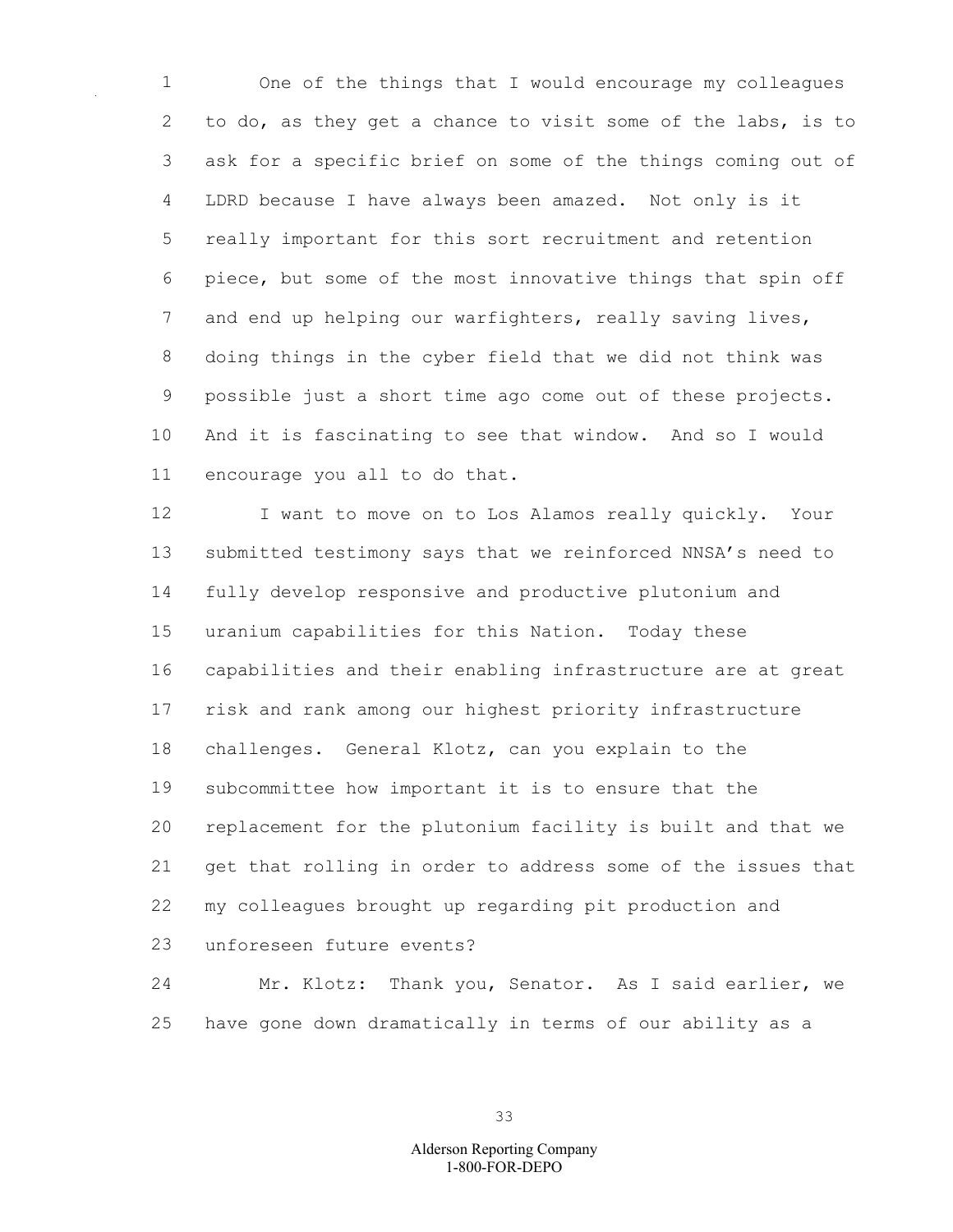Nation to produce pits either for future systems like the interoperable warhead or in response to a technical challenge that we have to deal with. Much of that work is going to be done at Los Alamos. There is also work done at our other labs and our other production facilities, but the heart and soul of that is at Los Alamos.

 We have a plutonium strategy which this whole Nuclear Weapons Council has agreed to that will result in repurposing and reusing some of the space that is in the PF-4 and at the rad lab, and also later this year, we will establish a mission need statement regarding building additional modules which will allow us to move some of the work that requires the highest degree of security and safety and free up more space within PF-4 to actually do pit production.

 Senator Heinrich: So it is important again that we keep this on track. And we have had great support from this committee and other committees on the Hill in terms of moving forward. I look forward to working with you on that.

Thank you, Mr. Chairman.

Senator Sessions: Senator Nelson?

 Senator Nelson: First of all, I want you all to know how much we appreciate what you do. It is not in the press, and it is absolutely super important to the national security of this country. And you all do it in a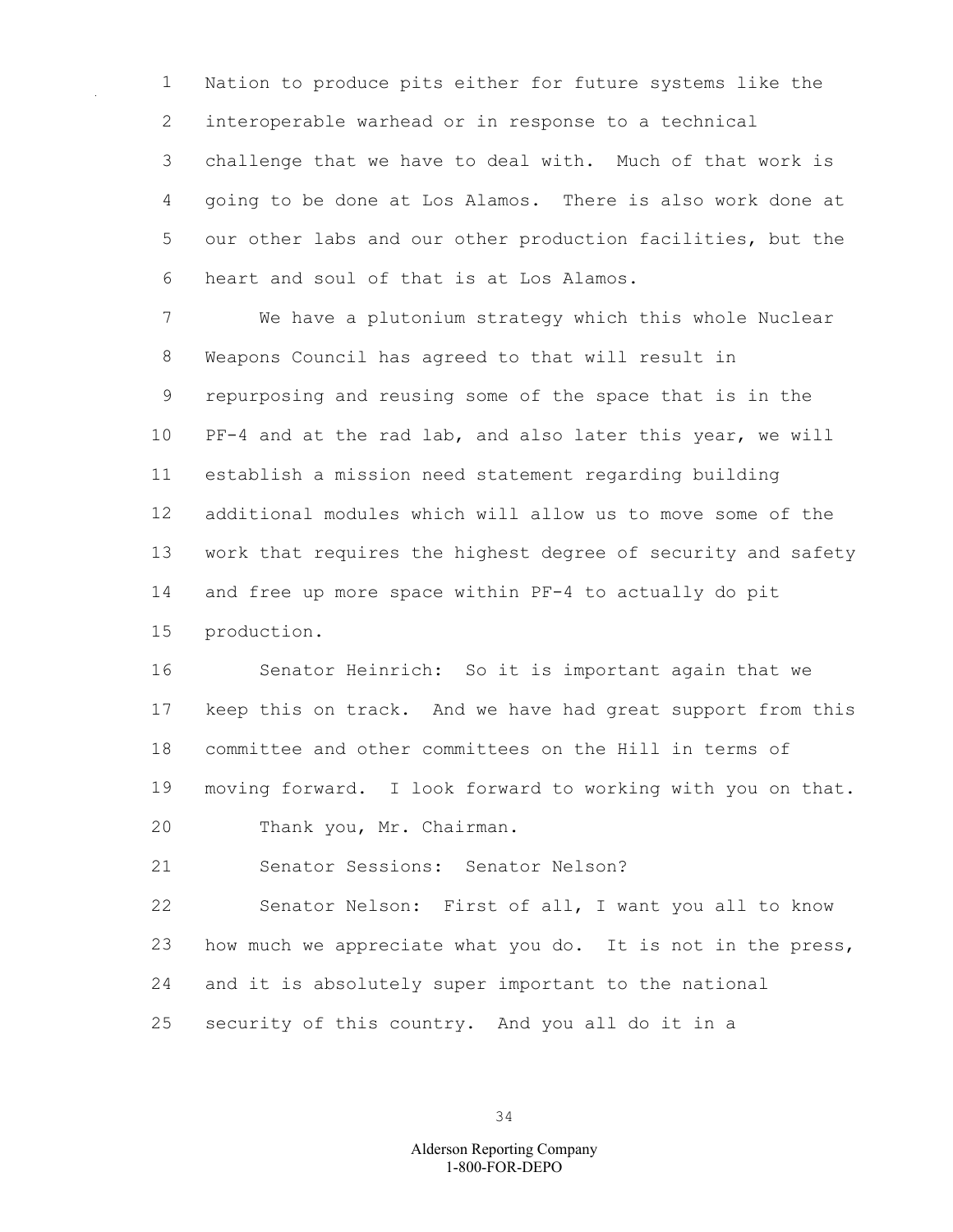collaborative fashion, and the results speak for themselves. So thank you. Thank you.

 Mr. Kendall, since you chair the council, it is my understanding that as an acquisition body that works with the NNSA to set requirements and develop planned warhead activities as you collaborate, do you think it needs to be expanded to include other groups such as the services or set requirements for DOD delivery platforms?

 Mr. Kendall: The short answer is, no, I do not. The council operates by consensus, and if you expand the group, it is harder to achieve consensus. I think we have the right people here before you, Admiral Winnefeld represented 13 by Mr. Elliott, to represent the policy and the acquisition aspects from the Pentagon, as well as the operational aspects and the services through the Joint Staff and, of course, the Department of Energy through NNSA's Director. I just want to make the comment that we do include in Nuclear Weapons Council meetings all the relevant

 stakeholders whenever we meet. So we have people there from our comptroller, financial side of the house, from our cost analysis and program evaluation, CAPE, organization, from each of the military departments, and frequently from the national security staff or perhaps OMB as well if they are engaged on the issue. So we are very inclusive. We include people. We hear their points of view. We take them into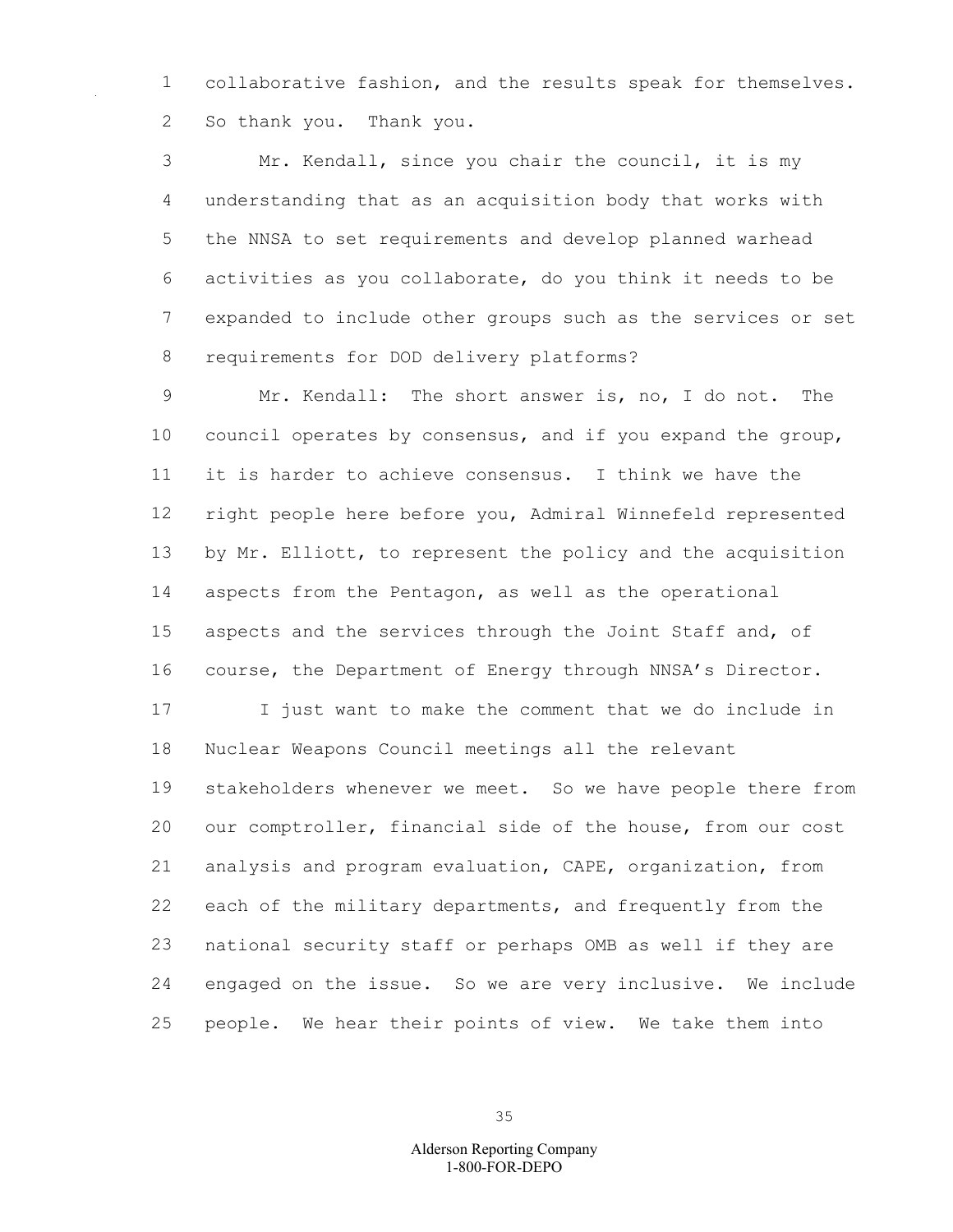account, and I think the membership is suitable as it is today.

 I would invite my colleagues to comment on that if they would like to as well.

 Mr. McKeon: I agree with what Under Secretary Kendall said. Everyone is in the room who needs to be in the room. In my short time in the Department -- I just got there in August -- my impression is it all works pretty well at our level. There may be some skirmishes amongst our staff, but 10 by the time it gets to us, we come together on recommendations. I do not get the sense that any of the services feel like they do not have an adequate voice in that forum.

 Senator Nelson: Well, let me ask you something. You all have identified in your report, titled "The Report on Balance in Nuclear Weapons Programs," that you need to certify and maintain the current stockpile, that you need to perform the life extensions and you need to prepare to respond to future uncertainties. Can you explain each of those functions?

 Mr. Kendall: Sure. Our stockpile -- because we cannot do any underground testing anymore, we have to keep track of the safety and security and reliability of the stockpile. So surveilling the stockpile, testing it, looking for any aging effects that might have been predicted is one activity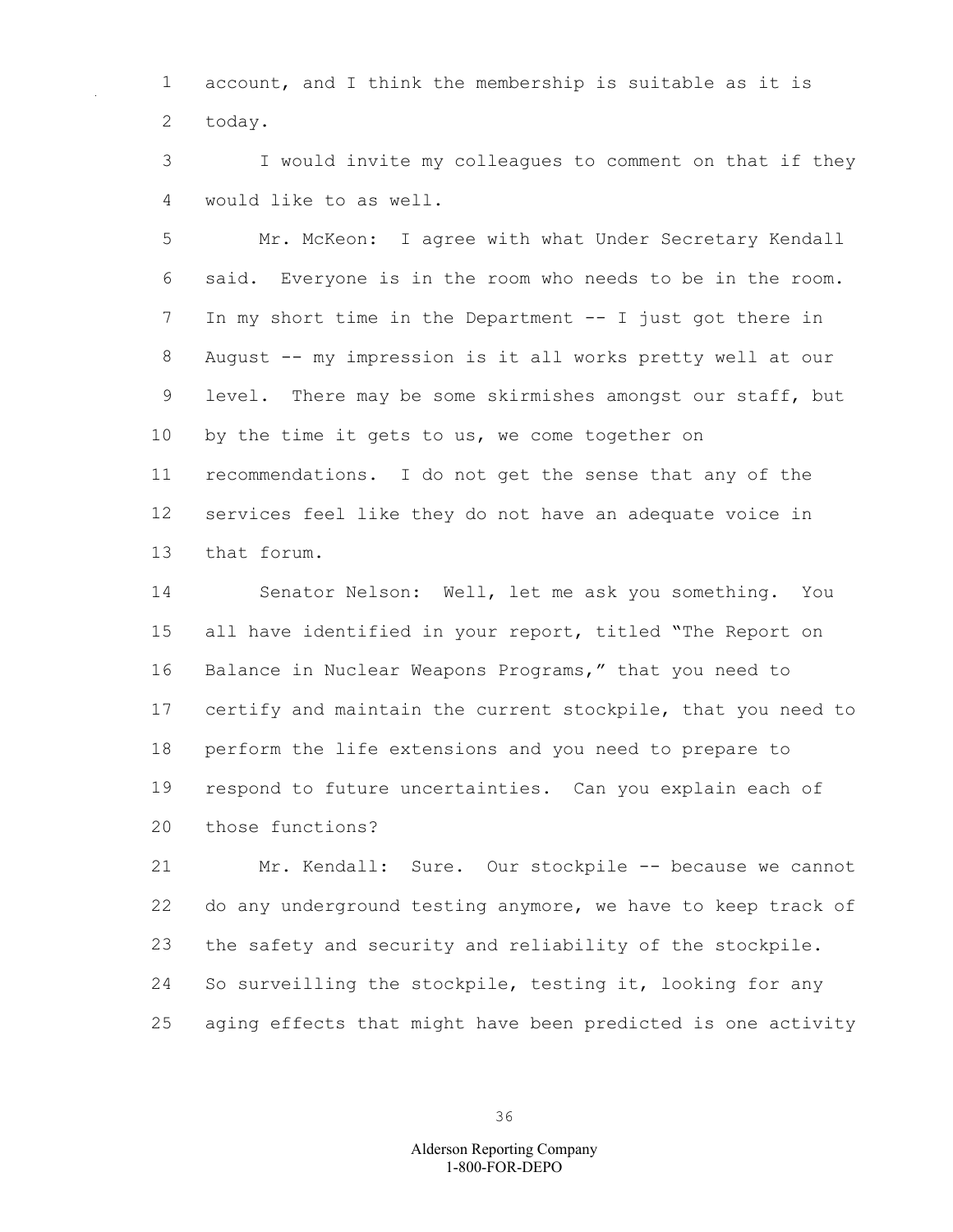1 that we have to do.

2 There are aging effects that take place that we 3 understand, and those require us -- and also, because there 4 is some obsolescence of technology, we have to upgrades to 5 the weapons over time. The B61, for example, is responding 6 in part to some very obvious aging effects, which we 7 understand and are aware of, and we are in a bit of a race 8 against time to get that program and other programs like it 9 done. So those two aspects deal with that.

10 We also have to consider any needs in the future in 11 terms of production and have the infrastructure in place 12 that will support those needs. Part of this, of course, is 13 the life extensions programs. We need production for that. 14 But if we were called upon to do more in the case of a 15 geopolitical change or something we did not foresee, the 16 infrastructure needs to be there to produce weapons as well 17 as to meet the needs that we do foresee.

18 So those are the basic three pieces.

19 Frank, do you want to add to that?

20 Mr. Klotz: If I could add just a bit, Senator. 21 Sometimes some people will make a distinction between 22 production on the one hand and science, engineering, and 23 research on the other. In my view, it is not an either/or 24 situation. In order to do surveillance of the current 25 stockpile and also understand those aging effects, we have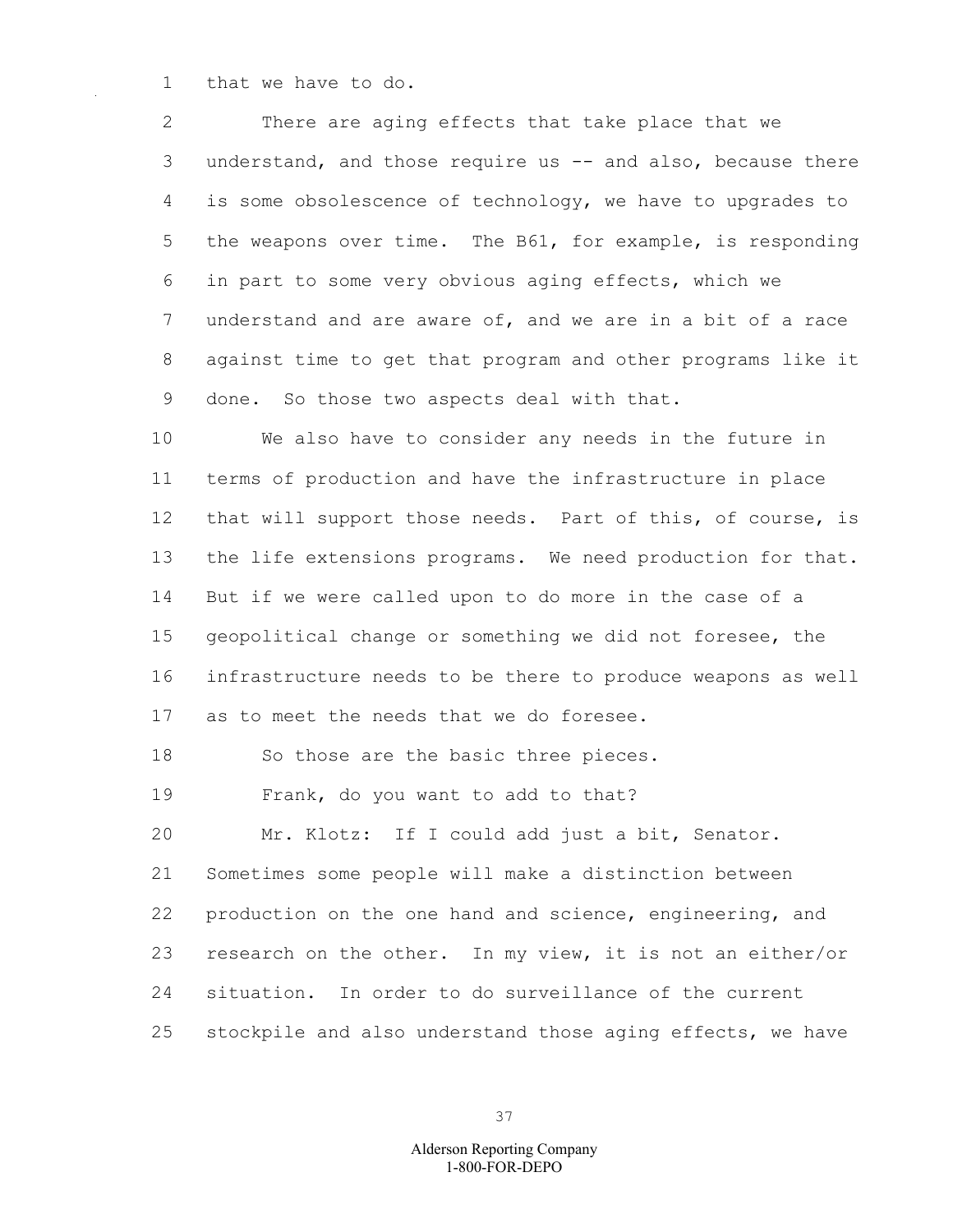to do some pretty leading-edge science and engineering, particularly as these systems age. As the components, the uranium, the plutonium, the tritium age, we need to understand that. The way we understand it is by doing diagnostic experiments and then putting the data from those experiments and past test data into high performance computing platforms which allow us to understand the effects of aging. They also allow us to understand the effects of changing components perhaps using new materials because the old materials are no longer manufactured or available. Mr. Kendall: If I could make a comment. I would

 encourage all of you to find an opportunity to come see nuclear weapons, come see what is in those designs. They are not simple devices. They are extremely complicated devices. And if you look at some of the technology that is in some of our older weapons and you compare that to some of the newer life extension program designs, there is a remarkable difference. I think it will be very obvious to you why we need to do this work.

 The other thing I want to say is that we have devices which are critical to national security which are terribly destructive that we cannot test, and we have maintained them. If you look at the chart that you have up there, this is largely the platform side, but there is a similar set of charts for the weapons side. We built a lot of weapons. We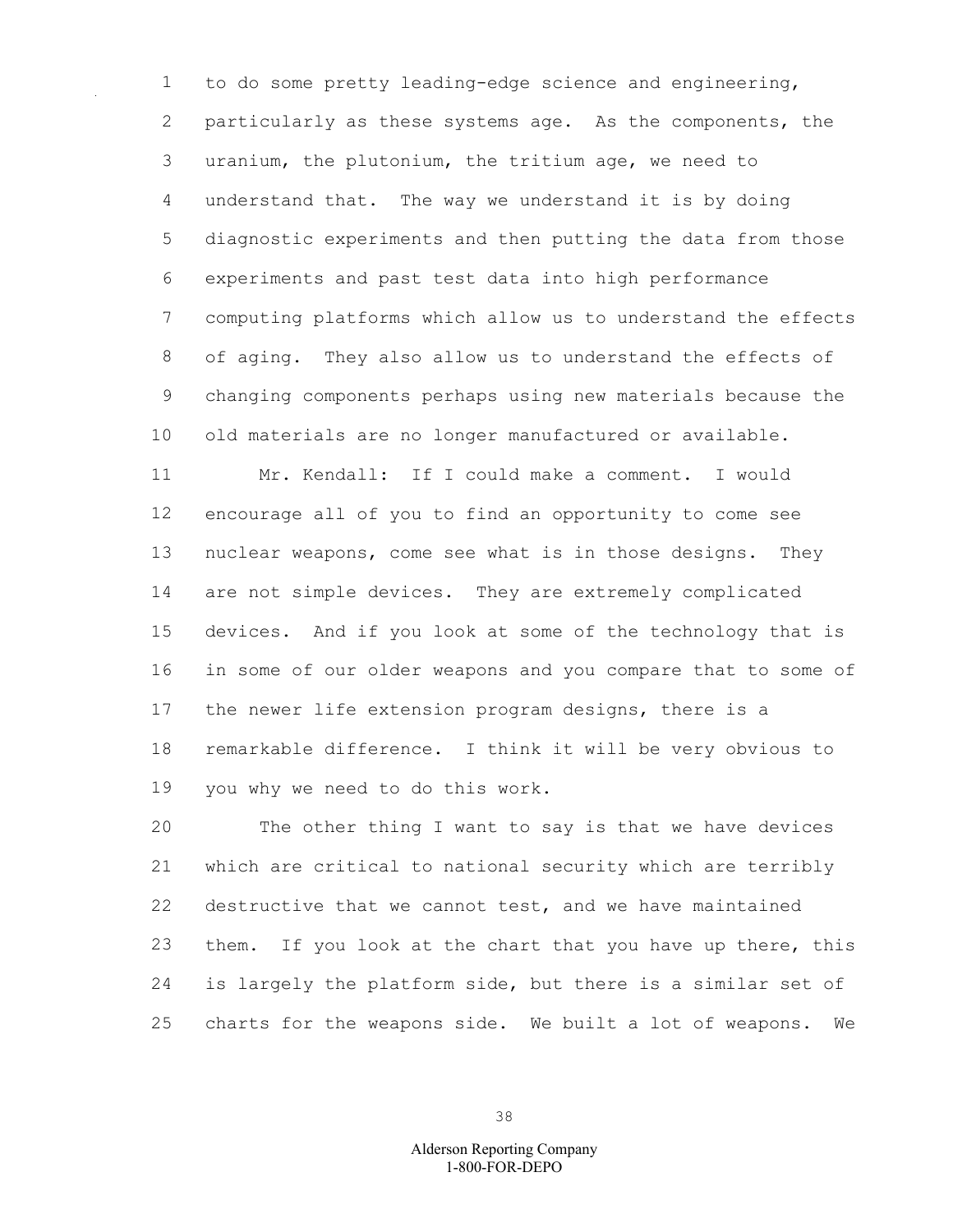tried to keep them for about 40 years. We want to be sure 2 that those weapons are safe, they will not go off accidentally. We want to be that if they ever are asked to go off, that they will go off reliably. These are very stringent requirements. This is a very stressing, difficult, technical task. It demands the best from our scientists and engineers. And you should see for yourselves what we are doing with these systems. This is a very difficult task. And what we are doing in the science and engineering program, other aspects of it are all necessary to ensure the safety, security, and reliability of that force structure.

 Senator Nelson: Admiral Haney, in your opinion do we need new nuclear weapons, or can we do the job with the existing stockpile?

 Admiral Haney: We can do the job with the existing stockpile, Senator, as long as we work this 3 Plus 2 strategy, we work the life extension programs, as we have been talking about here. Those are critical for us to be able to sustain ourselves through the future. So I cannot say enough about staying on track with the 3 Plus 2 strategy.

 Senator Sessions: Well, thank you, Senator Nelson. Sort of to follow up on that and Senator Heinrich's questions, the 2015 STRATCOM report on balance in the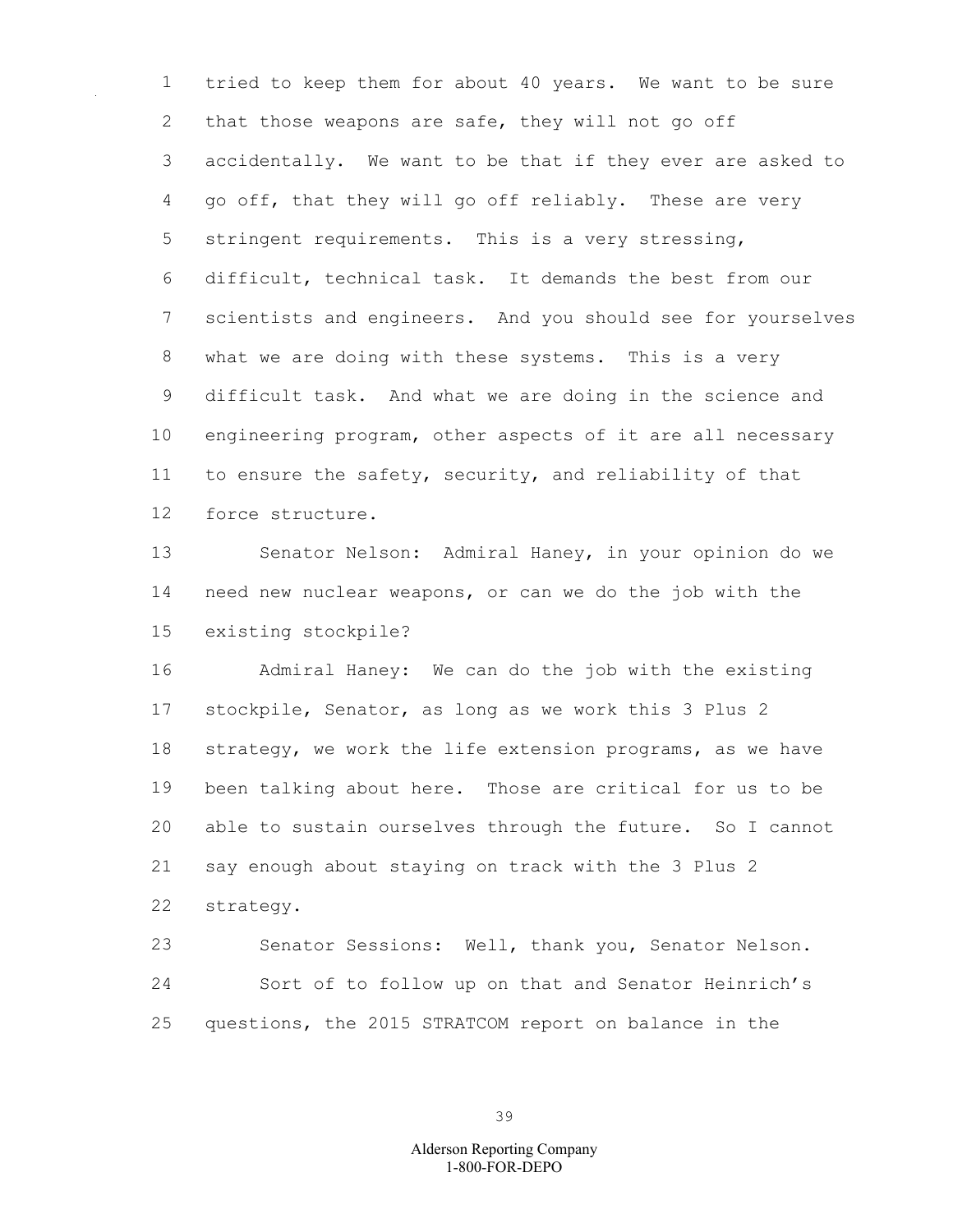nuclear weapons program suggests that due to the current funding emphasis on certifying the nuclear stockpile and performing life extension programs on aging weapons, there may be insufficient funding in science activity to respond to future uncertainties. In other words, there is concern about losing, quote, a full design and production capability, close quote, which is, quote, a critical component of the U.S. nuclear deterrent.

 Maybe Admiral Haney and General Klotz, you can comment on that.

 And it also relates to the idea that we do not want to have legislation and funding so restricted that the good scientists who come up with good ideas are not even able to research and test them. Of course, Congress is not going to allow something new to be done that they have not ultimately approved. But do you feel like that is a problem? And would there be benefits derived from directing our scientists and engineers to gain practice and experience by designing at least, if not building, a new prototype weapon as we determine -- as we go forward in the future? Mr. Klotz: Thank you, Senator, for the question. I am not a nuclear physicist. I am in awe of nuclear physicists. But when I visit the laboratories and when I visit the production plants, it seems to me that the work

that our people are doing requires and imbues in them a very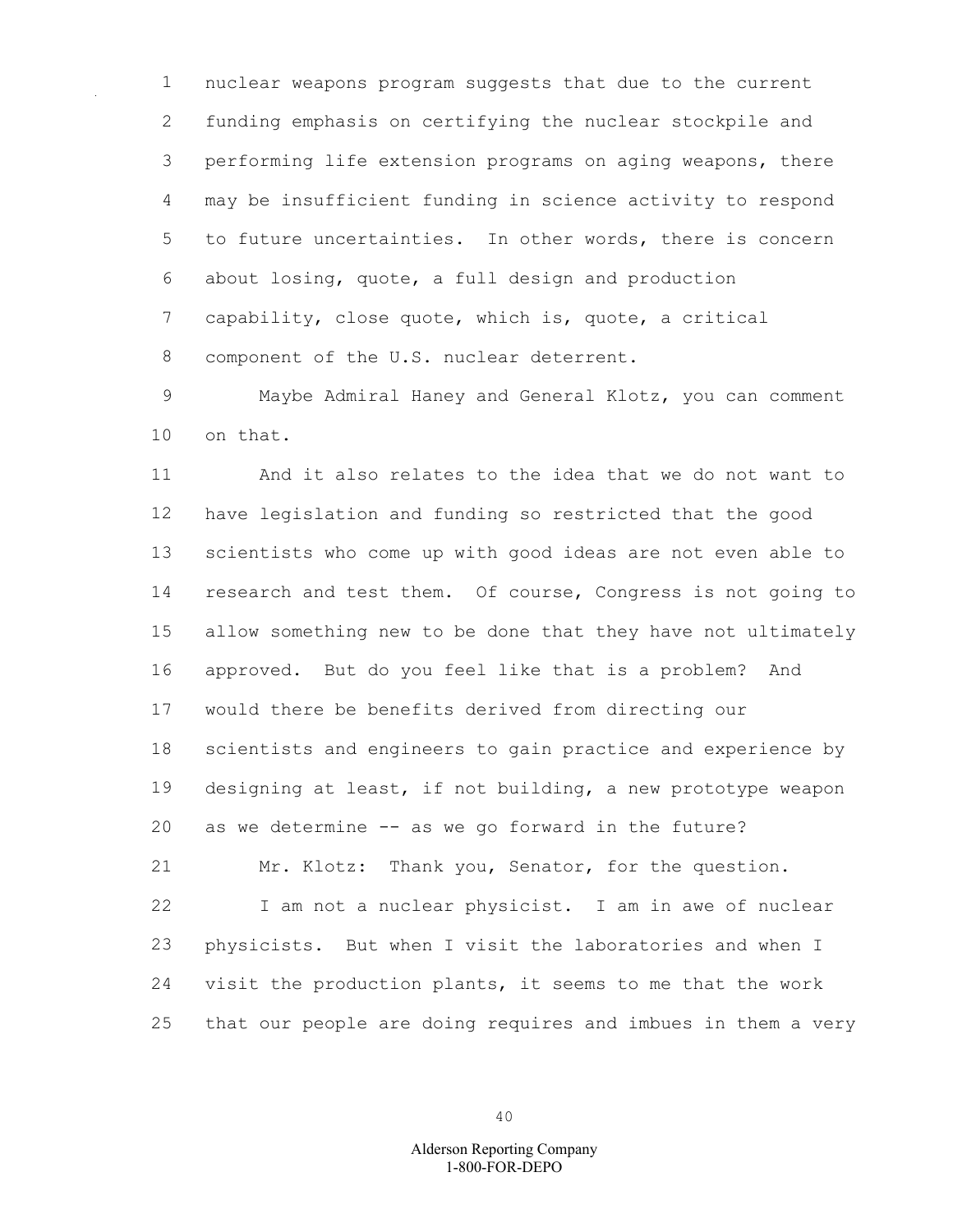thorough understanding of the engineering and the operation 2 of these very sophisticated, complicated devices. And they are fully engaged and fully employed in that. And without going into the details of all that that means because of the level of sensitivity, I sense our people understand that. We are, of course, concerned about the fact that a lot

 of our workforce is aging. Many of them came of age the same time I did, and they are about ready to pass the torch on to the next generation. So we have to provide them challenging work to do, but I think they have a full slate of challenging work to do.

 The other important thing, as far as legislation is concerned on this or any other area -- we have a broad consensus in the Nuclear Weapons Council that this is the right path that we are on. I think there is a broad consensus based upon authorization and appropriations on the Congress that we are on the right path. It seems to me that holding that consensus about the body of work that we have to do both on delivery systems and warheads that we have outlined in the 3 Plus 2 strategy is important to preserve. Mr. Kendall: Mr. Chairman, if I may. I am not a nuclear physicist either, but I am an engineer. And I think

 the scientific and engineering challenge that we have placed upon our people does certainly give them the experience to

be confident of their products.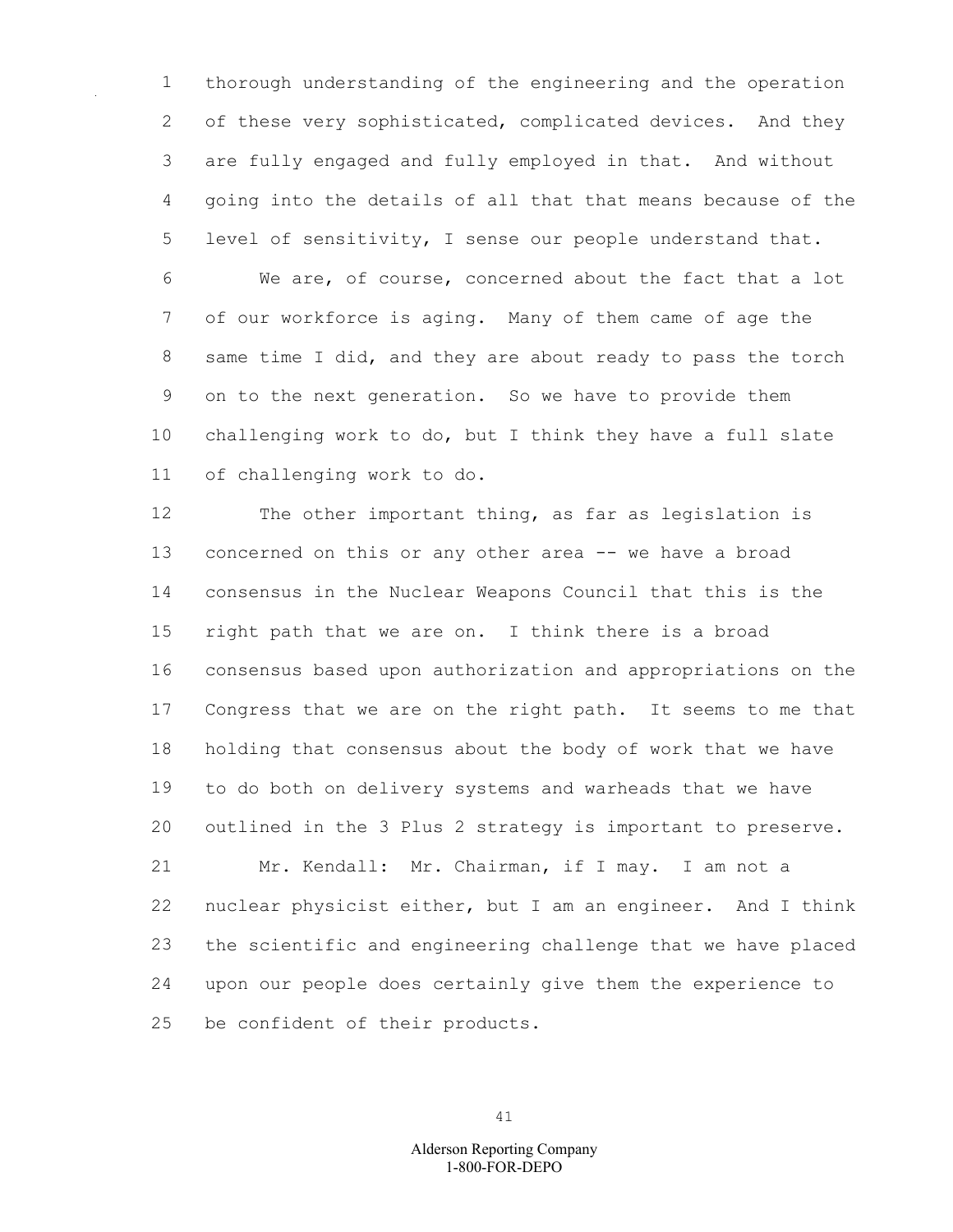I do not think we need to do new designs. We have very state-of-the-art modeling and simulation capabilities. We are doing laboratory testing and other testing, to the extent we can, to verify the performance of our systems and the components that we are upgrading or redesigning within the existing weapons design framework basically I think is adequate to keep the expertise at a reasonable level. I do not think we need to do new designs.

Senator Sessions: Admiral Haney?

 Admiral Haney: Chairman, I would also add the fact that when you look at the intricacies associated with these life extension programs that are underway or planned, those in themselves are challenging to the workforce and to such an extent that I think it also helps keep them proficient in terms of if there was ever a need for a new design, that we would have the workforce we need to do that, from the visits 17 I have had. This business of reuse, refurbishment, and then the electronics associated with it is not trivial stuff, as Frank Kendall mentioned, and I just want to sound off that that in itself keeps them very gainfully not just employed but requiring significant thinking and cranial power.

 Senator Sessions: Well, let us just say it this way. There is a consensus in the Congress, and when you say a consensus among yourselves, I think you mean you consider a little bit of the political world you live in when you make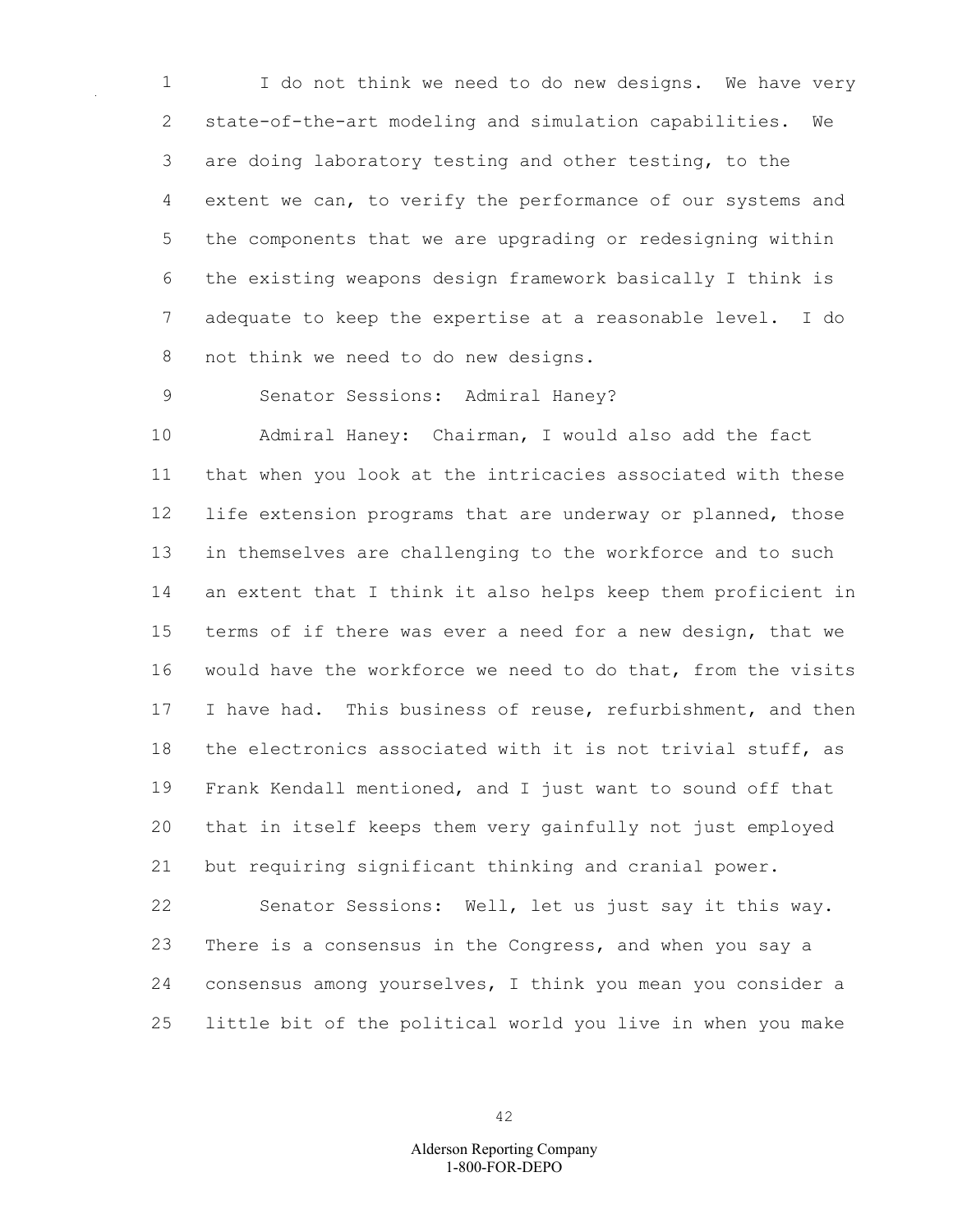those statements that you have made.

 The lab directors, as I understand, are concerned about having full design and production capability. They think that is a critical component to a nuclear deterrent because there could be future uncertainties and other developments by other countries.

 So I am not rocking the boat. We are not going to rock the boat and say what some have said like if we are going to refurbish this thing, why do we not just build a new one. It will be safer, smaller, more capable, and more flexible, and probably cost less money.

 So we are just going to update the ones we have got. That is the consensus that we have got.

 But I think you do not want to hold your people back from if not doing design, doing work on possible new systems in the future. Would you agree with that? Maybe we could at least do that, Secretary Kendall?

 Mr. Kendall: I think we are constrained in what we can do, but I do think, as we said, that the work that we give our people is adequately challenging to maintain their expertise.

Mr. McKeon: If I can add one thing, Senator.

Senator Sessions: Yes.

 Mr. McKeon: I was in a meeting in the first term with the Vice President, my old boss, and Secretary Chu and the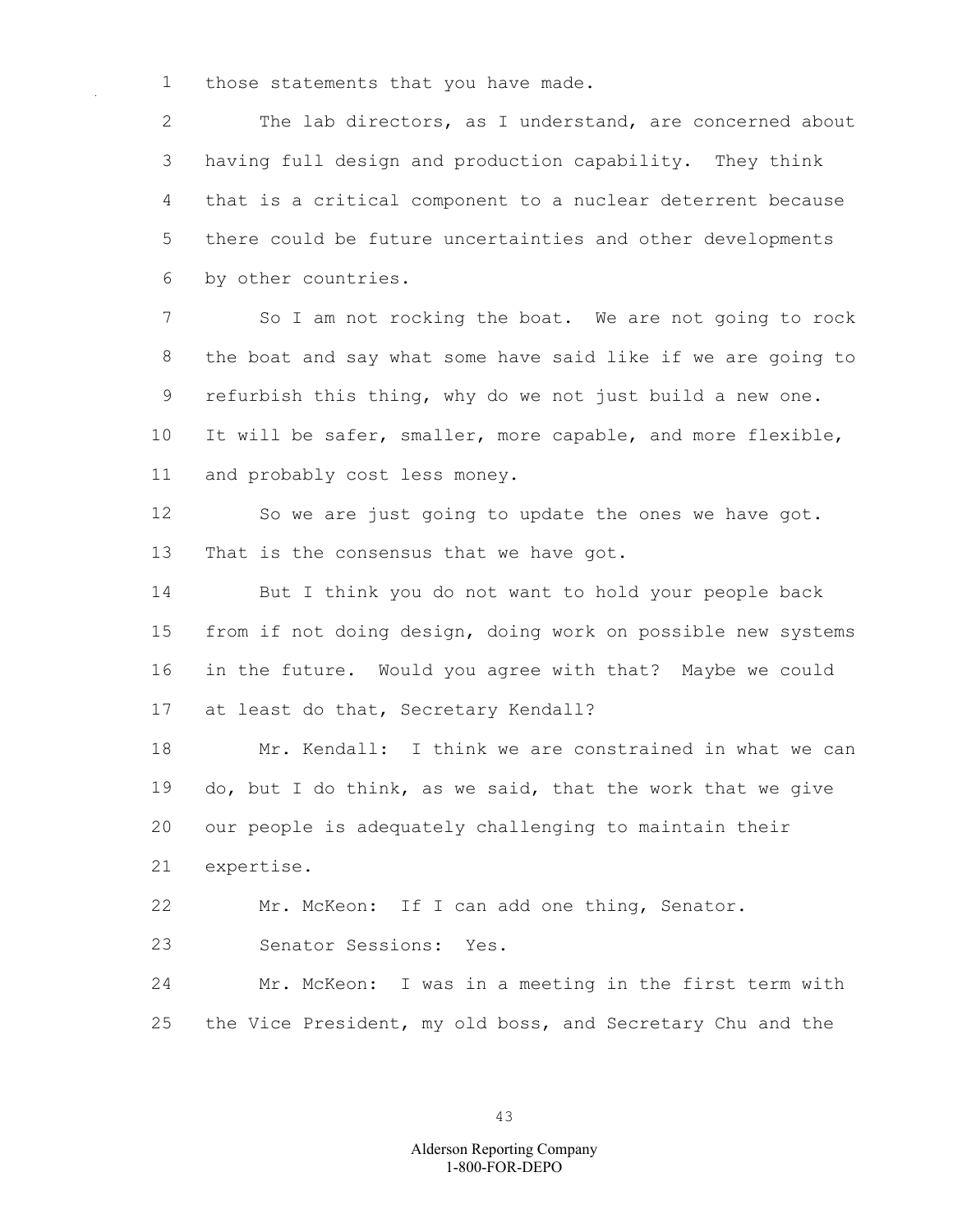three lab directors. And General Klotz repeated this point the other day. They all said to a person that they have learned more in the last 20 years about nuclear weapons during the stockpile stewardship program than they did through several decades of testing. So you should ask them today if they still hold that view. General Klotz said that in our prep session the other day. So I think the work they have is definitely challenging.

 Senator Sessions: Well, good. I think we can move forward the way we are. We will move forward in a bipartisan way. Let us do it that way.

 General Klotz, look, I believe we need to complete the goals we have got and to refurbish these weapons on the timeframe we are. But it is an expensive proposition. We talk about how little we spend, but still, it is billions of dollars. We are talking about several years there at \$15 billion a year. I guess what I would say to you and all of you is that if we have to have more buildings, more infrastructure, let us know, but do not ask for more than we need. We are not able to just rebuild whole new nuclear laboratories and research things. The initial idea was that there were going to be \$8 billion and \$10 billion and \$12 billion buildings took us all a bit by surprise. So I think you are creatively working forward with modular approaches that get you the new space you need. So, again, if you have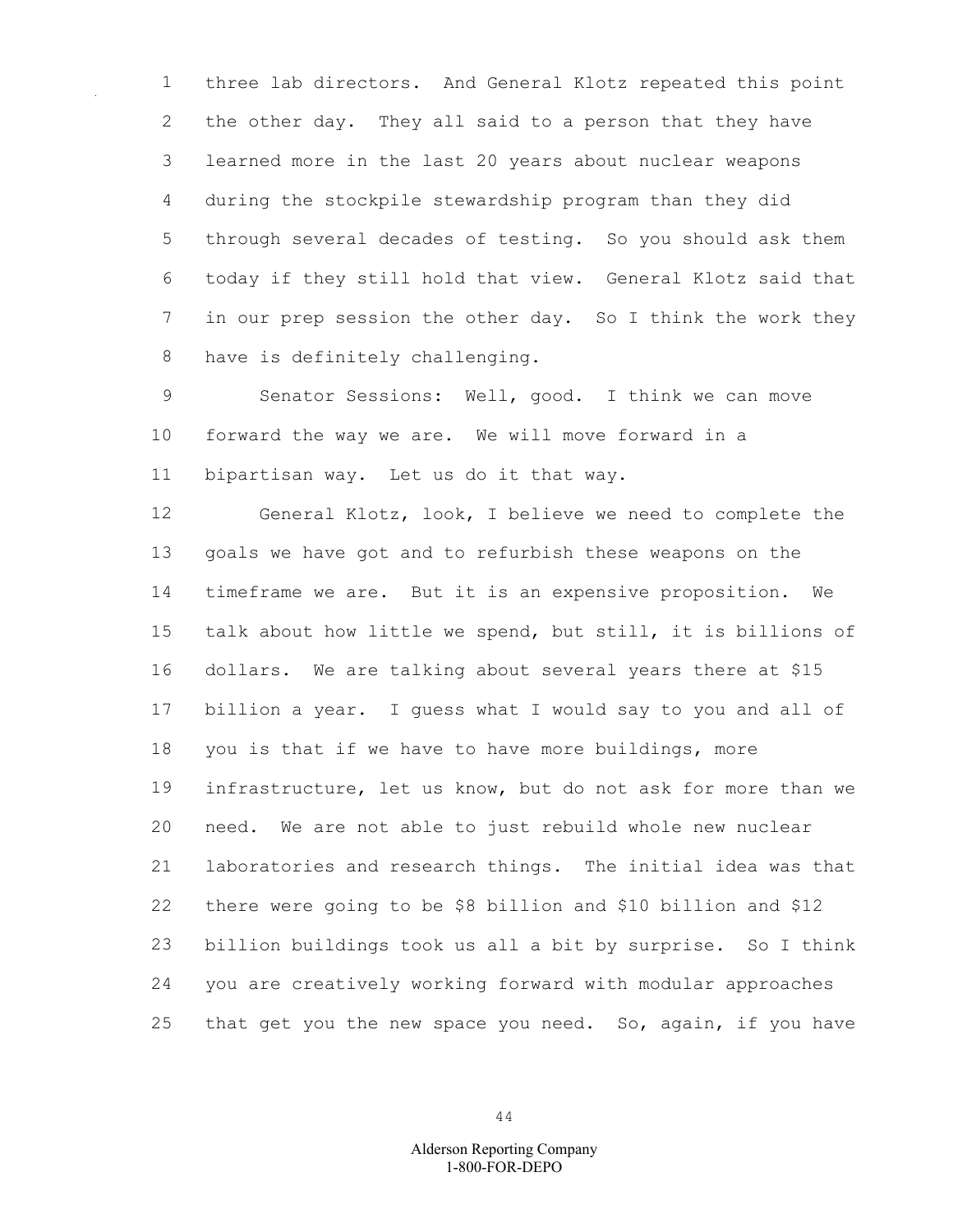to have more, please let us know, but if you can keep that cost down, that is going to free up some money that we can do things we need to do with.

 Mr. Klotz: Senator, I recall that when we met prior to my confirmation, that was one of the things that you stressed, and it has been uppermost in my mind ever since. And I think you are right in terms of the modular approaches we take, but also in terms of repurposing some of the existing facilities we have and also looking for processes that will allow us to do things more effectively and with a greater margin of safety is also a thing that we are exploring. But we are focused on bringing discipline, rigor that is very much already a part of the DOD into the way in which we approach our project management, as well as program management.

Senator Sessions: Thank you.

Senator King?

 Senator King: Just a couple of follow-up questions. 19 One is I think your chart, Mr. Chairman, is very informative. It would be even interesting to compare it with the decline of the defense budget as a percent of GDP because what you have got is a declining share of a declining share. The defense budget in 1962 was something like 5-6 percent of GDP. It is now at 3.3. So it makes this even more dramatic in terms of its cost to the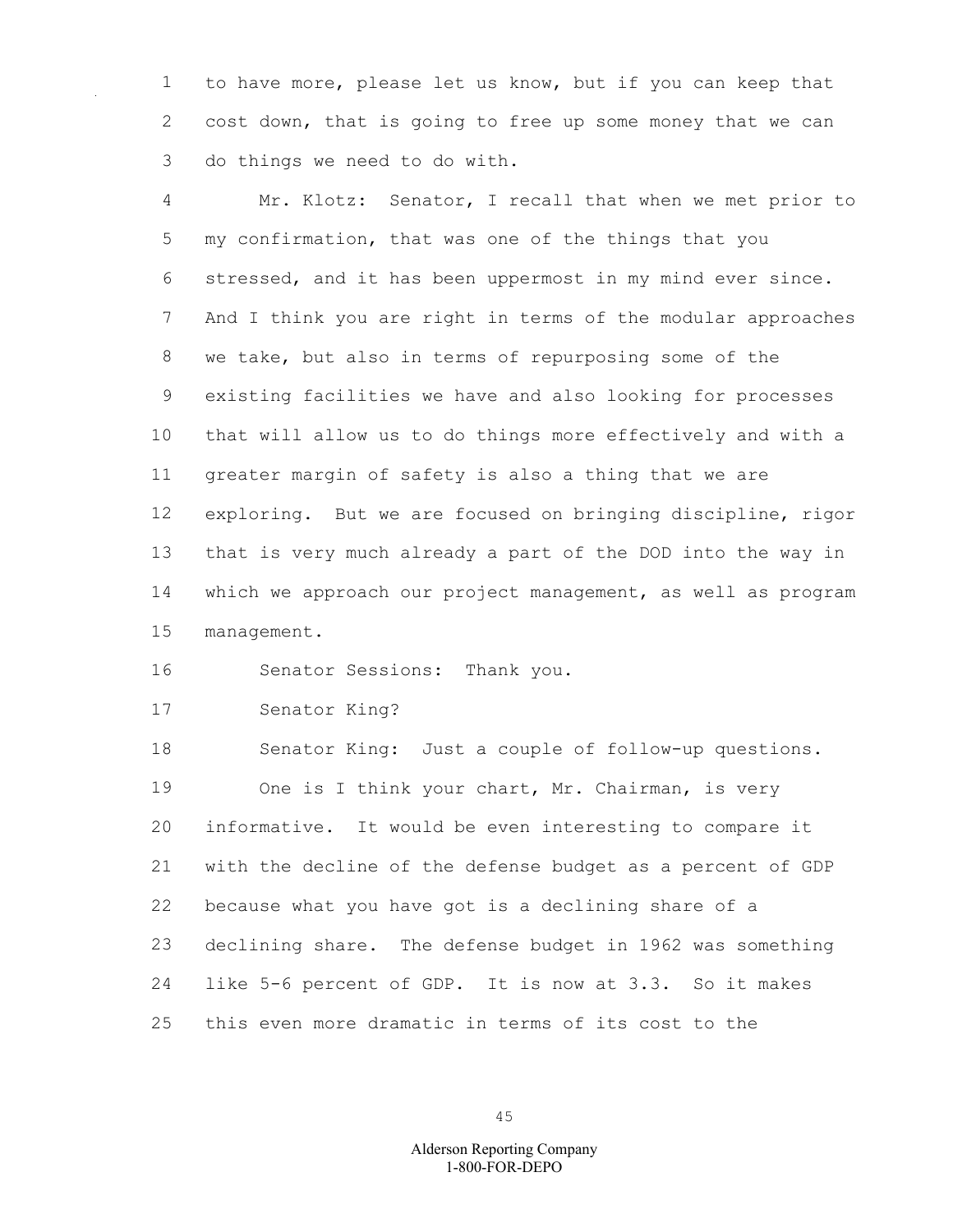taxpayers.

 Senator Sessions: Can I say one thing about that chart? The new bomber, as I understand it, is considered about three-fourths non-nuclear costs. So we have got the full cost of the new bomber in there, which is really a little higher. It makes it look a little higher than otherwise would be.

 Senator King: I do not think we have talked about this directly. All these plans and well laid scenarios and what you are going to do with refurbishing -- what does sequester do to all that?

 Mr. Kendall: That is a great question, Senator. Well, first of all, this is an extremely high priority for us. We would, I think, have to reexamine everything that both Departments do under sequester. That said, we are looking at the percentage of our budget that is involved here. We would do our best to protect this area because of the strategic deterrence mission area is so vital. I think we would have to make some adjustments, but I think we -- Senator King: Do you have a choice to do so, or would sequester require cuts in this area as in all others? Would you have that kind of flexibility and discretion under the way the law is --

 Mr. Kendall: My understanding -- and I may be incorrect about this -- is that after fiscal year 2013,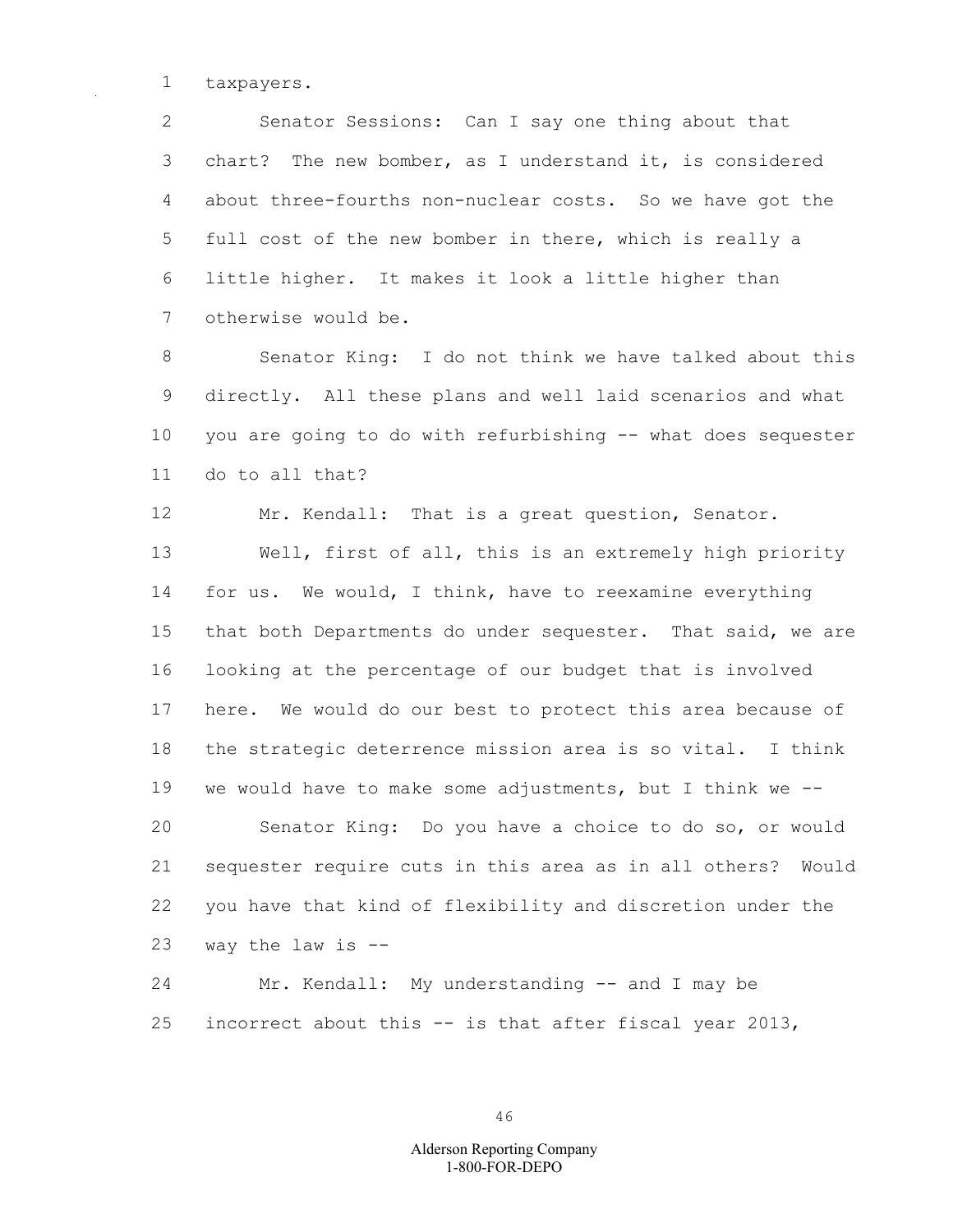there is more discretion in how sequester is implemented, and we would have some discretion. I would hope that would be the case because doing what we did in fiscal year 2013 and taking the same cuts from everything essentially was a very dysfunctional way to take cuts.

 Senator King: But if you did protect this area, it would simply mean that we would have to take it out of readiness or end strength or modernization of the other part of the Defense Department.

Mr. Kendall: That is right.

 Senator King: So is it fair to say that sequester would be damaging to this program?

Mr. Kendall: Yes, it is.

Senator King: Thank you.

Thank you, Mr. Chairman.

Senator Sessions: Senator Fischer?

Senator Fischer: Thank you, Mr. Chairman.

 General Klotz, you were discussing the issues that you faced with your workforce, whether they are aging and looking at retirement, to make sure that they are challenged with their work, to keep a workload even so you do not have to have layoffs and lose those people to other industries. I would ask Admiral Haney, do you have issues like that with your workforce at STRATCOM? Do you share some of those same concerns about keeping a workforce that has the abilities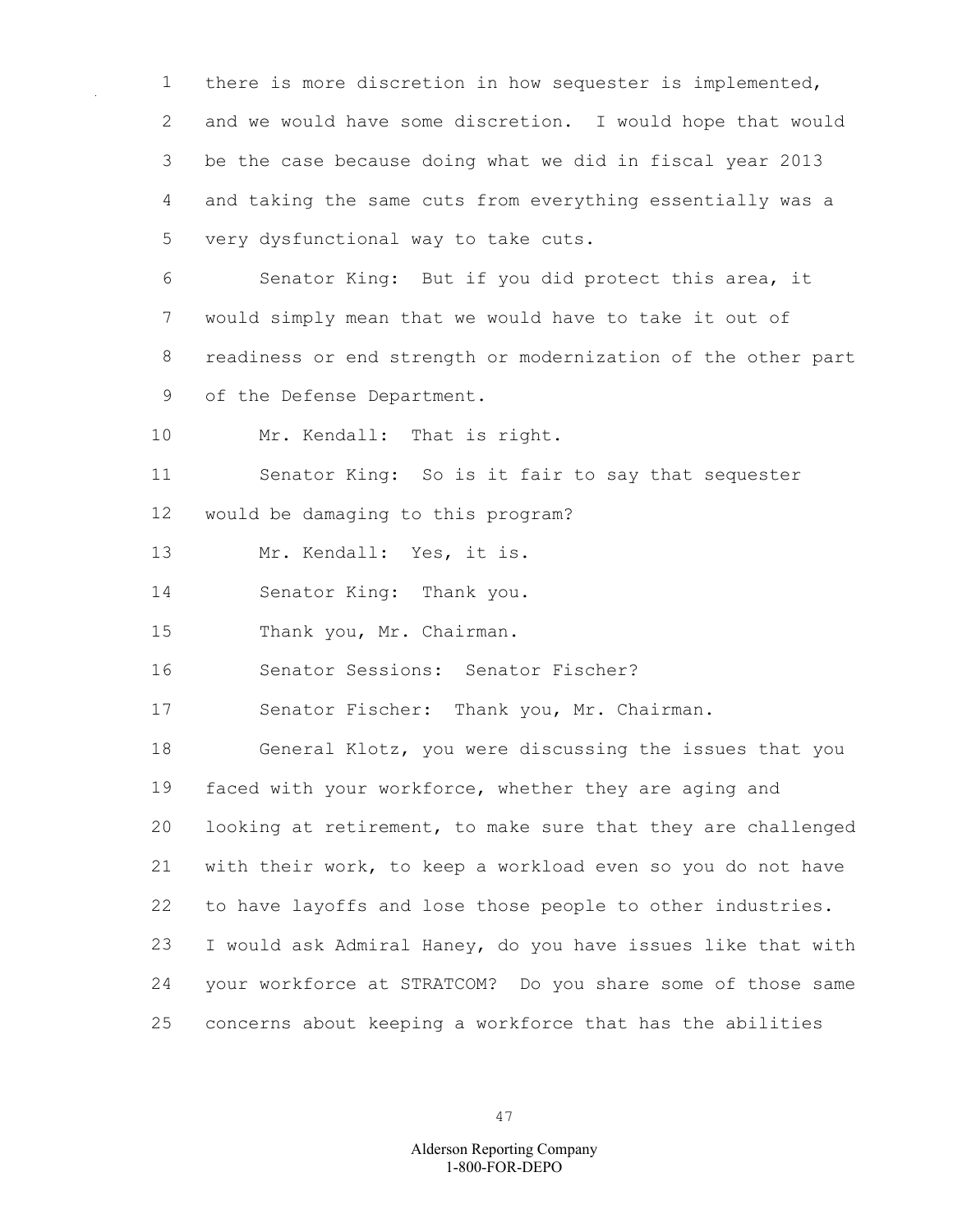and the needed knowledge actively employed?

 Admiral Haney: Senator Fischer, absolutely I remain concerned. I would say we had the furlough. That was a signal to all of our workforce. Quite frankly, we lost some people as a result of that.

 You combine that as well as how some of the pundits like to talk about this capability we have here in this discussion, the strategic nuclear capability, and as a result, in some of those discussions, it further devalues what this workforce is about that is so important to our country.

 So this is an area that we spend time, just as I think General Klotz and his team does, in terms of working intern programs and what have you to connect this to universities to bring in new talent while at the same time working hard to retain the talent we have. Headquarters of your Strategic Command is about 60 percent civilian, very important when you look at the intricacies of the strategic deterrent that we keep the right and relevant workforce. Senator Fischer: And we had a discussion earlier on the effectiveness of our nuclear deterrent and looking at the Russians and their tactical weapons. It kind of looked like maybe you wanted to join in that discussion. Did you have anything you wanted to say with regards to the effectiveness of our deterrent and also with the Russian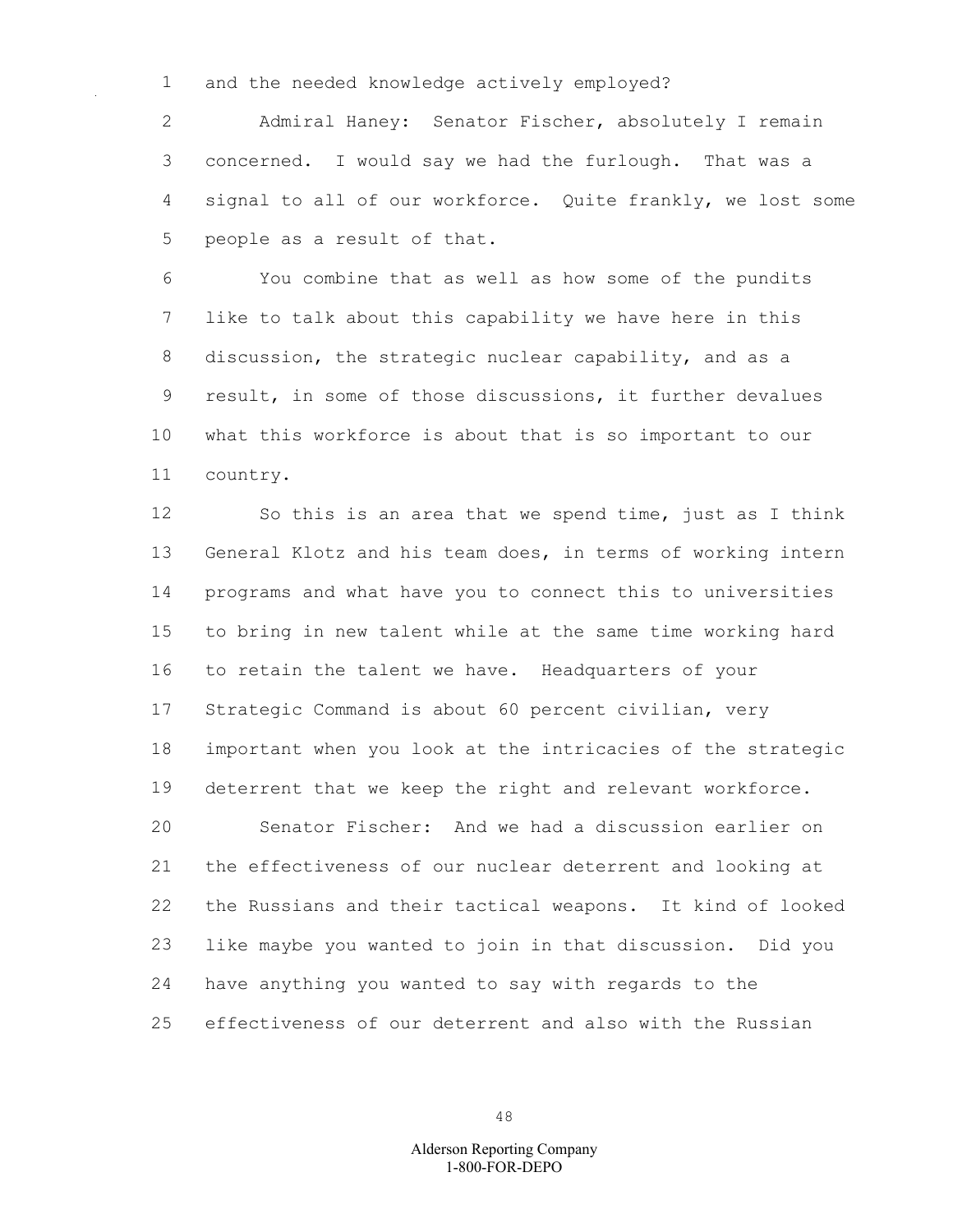tactical weapons and how those affect our outlook to the future as well?

 Admiral Haney: I thought our discussion was rich, and I agree with everything that was stated relative to our whole capability, strategic capability, as well as conventional capability that a joint military force operates day in and day out.

 The only piece that I would add is when people talk about the use of a tactical nuke, I would just say if one of those were to go off and our deterrence failed, that tactical nuclear weapon or non-strategic nuclear weapon, as we sometimes call it, would have a strategic effect, and that we can ill afford to have.

Senator Fischer: Thank you very much.

Senator Sessions: Senator Heinrich?

 Senator Heinrich: Let me follow up on that question just a little bit because with regard to the Russian tactical nuclear weapons, or non-strategic weapons, how do the rules of deterrence differ for tactical versus strategic nuclear weapons in your view? Are more tactical nukes, in other words, a better deterrent than maybe the conventional forces? How do those general rules -- because I think everybody intuitively kind of understands how our doctrine and deterrence works with strategic nuclear weapons, but it seems to me that tactical nuclear weapons do not exactly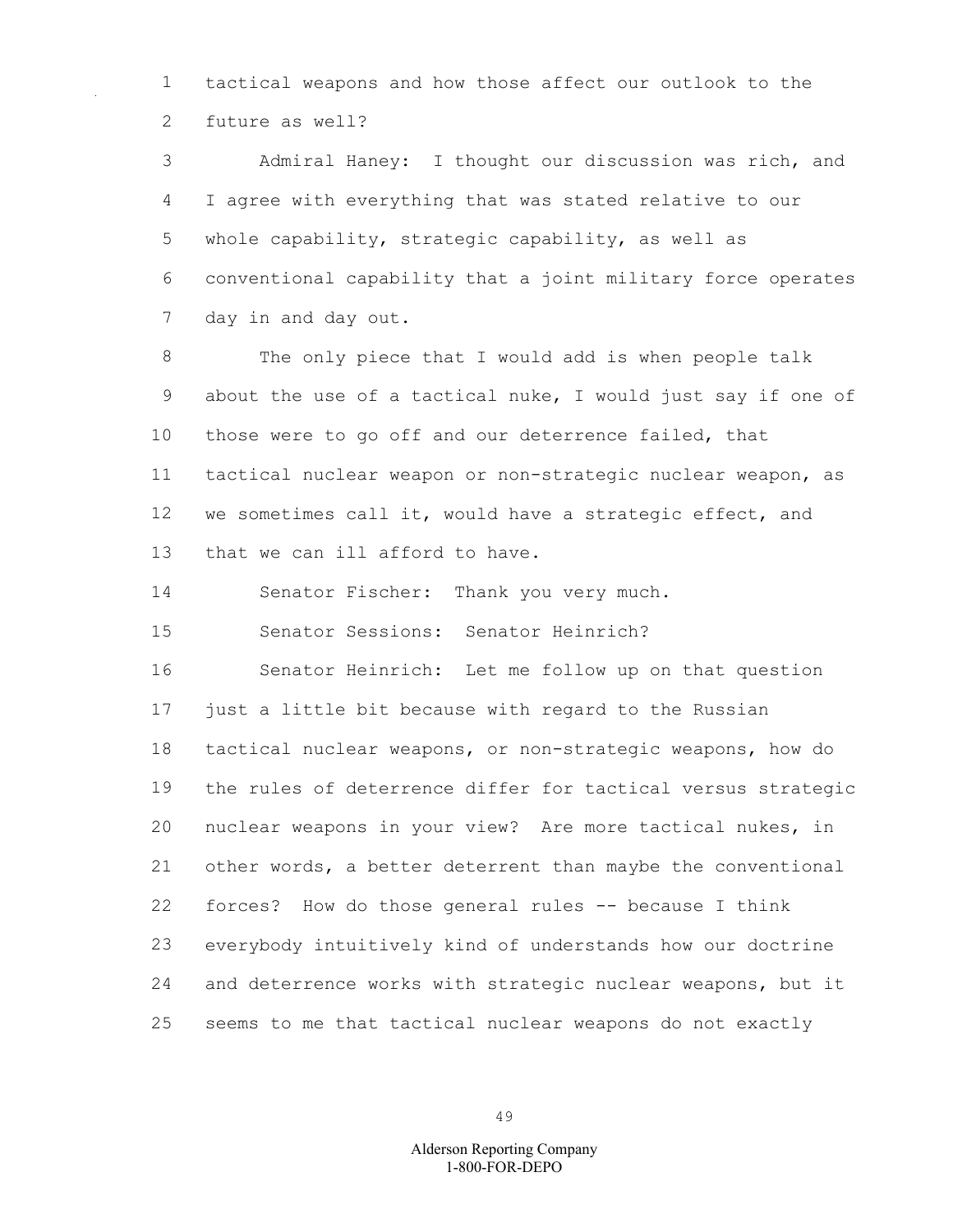operate by the same set of rules.

 Admiral Haney: Well, I would say it is not the weapons 3 that operate by the rules. It is the actors, nation states, et cetera that have those weapons at their disposal that are more of a concern. I think it would be inappropriate for me to compare a brigade or a conventional capability and say X number of this equals one of that. I do not think that is what we are talking about. I think the real key, when you look at our strategic nuclear capability, it is to make deterrence work so that we do not have any type of nuclear weapon utilization, and a whole-of-government approach to that has to be part of that equation.

 Senator Heinrich: And a related question sort of harkening back to Senator King's mention of non-state actors. Do you have any comments about how some of the more recent nuclear breakout states, the Pakistans, Indias, fit into our overall doctrine of deterrence?

 Admiral Haney: I would just say that -- interesting you would ask that question. I had a deterrence symposium last year, and I had a Pakistani individual associated with their program and he had breakfast with me. And I asked him about his program, and he wanted to make sure he was clear to me it was not a program against us. However, I would just say it is very problematic, as we watch Pakistan modernize its capability. And as we have stated before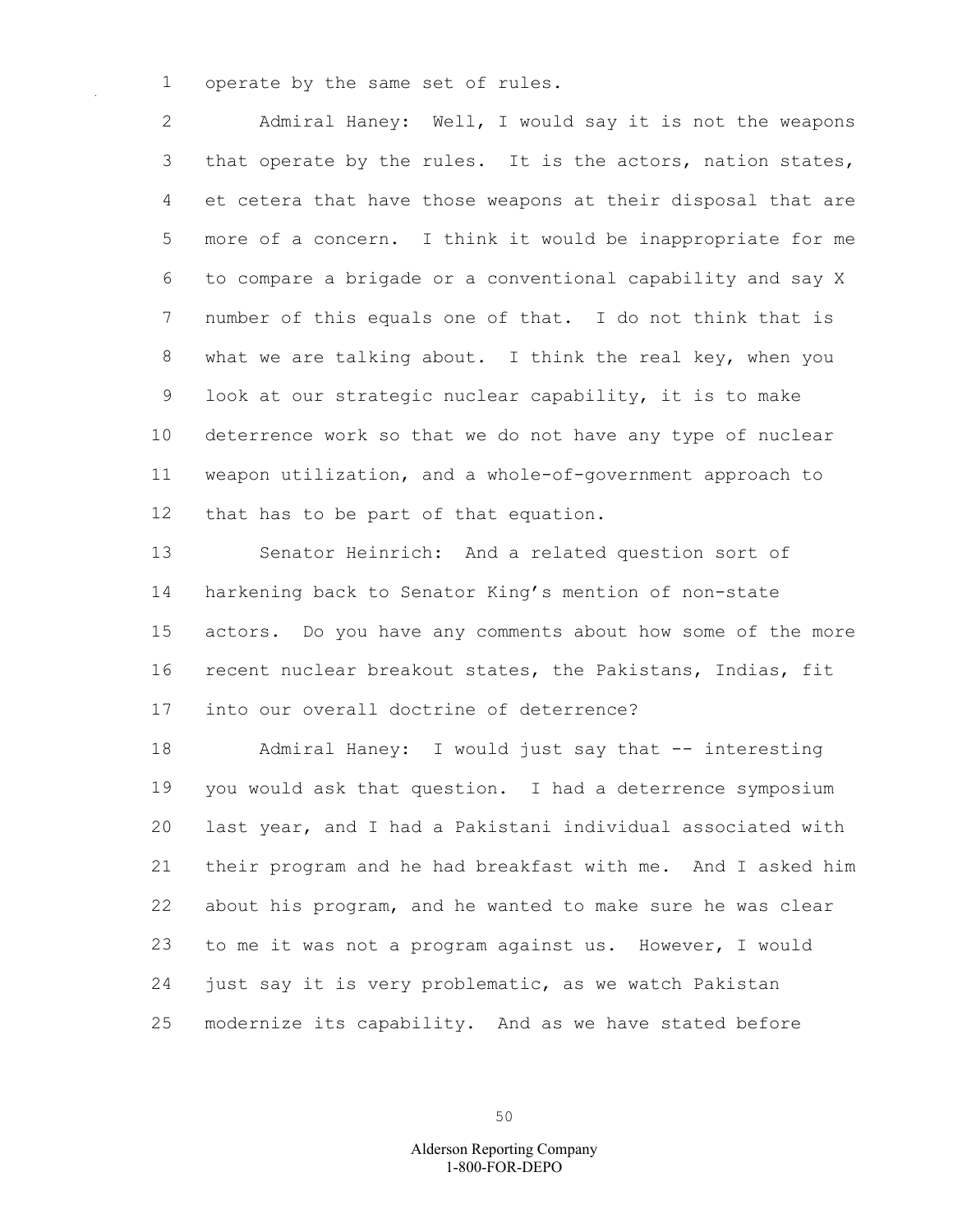here, part of this is being able to prevent more development of nuclear weapons in the world and to contain that piece. So looking at the modernization programs that Pakistan has right now can be troubling as we look into the future and how the world could change.

Senator Heinrich: Thank you.

 Sort of moving back to slightly more mundane issues, 8 there has always been a little bit of a -- and I will direct this back to, General Klotz -- a perpetual question about balancing workload between Lawrence Livermore and Los Alamos. And there have been a number of occasions where something was developed in Los Alamos and then shifted over to Livermore for work balance. I am curious. I would like 14 your thoughts on what the future holds for these two labs, as you see it, in terms of work balance.

Mr. Klotz: Thank you, Senator.

First of all, I think we need both labs.

Senator Heinrich: For the record, I would agree.

Mr. Klotz: Thank you, sir.

 One of the key things that has been a part of our whole enterprise for the past several decades is the fact that the labs conduct peer review with each other. And without getting into any of the details, there have been instances in the past where, quite frankly, one lab was able to see things in a very different way and come up with a slightly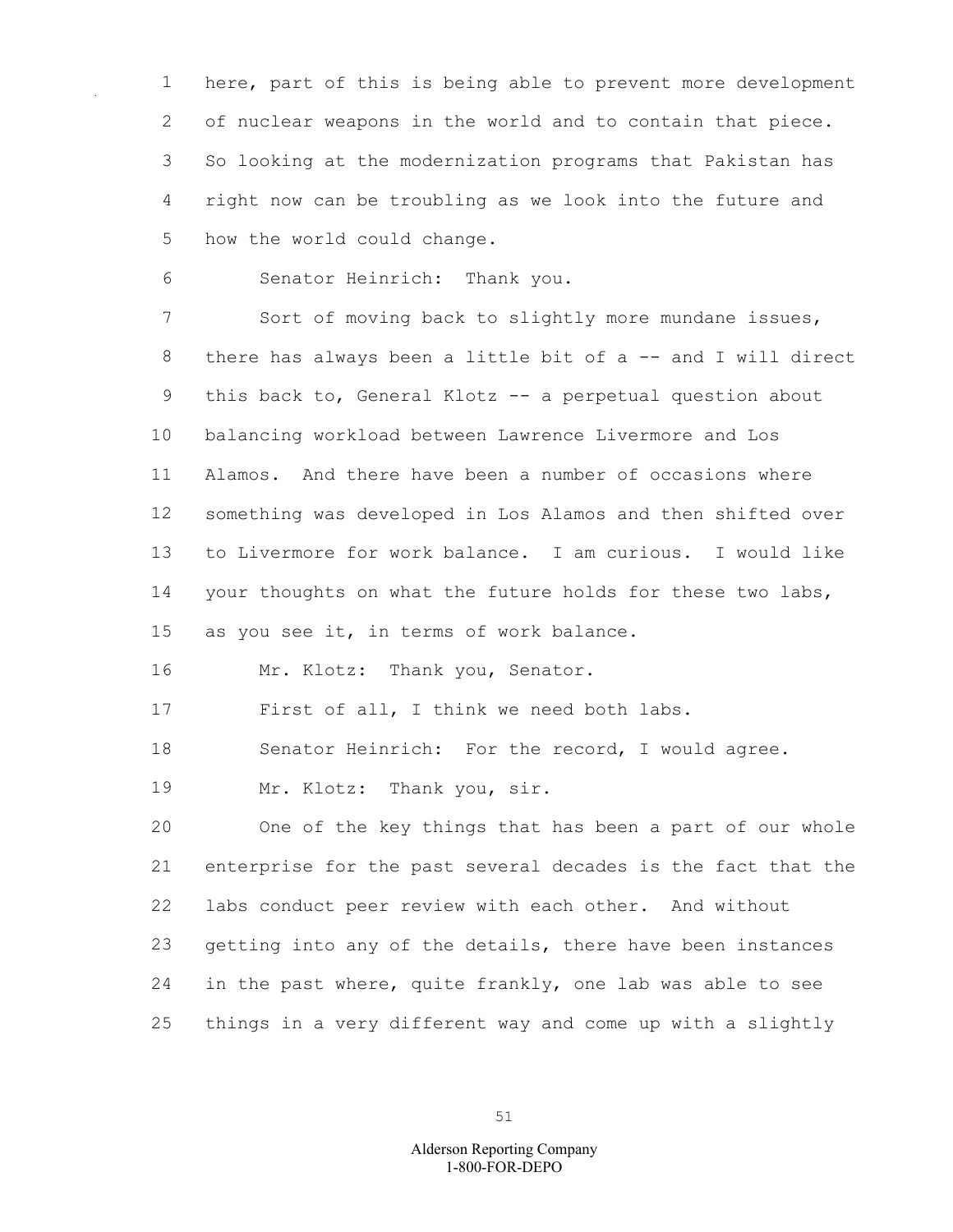different solution. On the issue of the W88, which we talked about, and the need for CHE refresh, one lab did the primary work, and another lab checked their homework. And that as very useful to us I think in our deliberations in the Nuclear Weapons Council that we had that verification. There is work the two labs do together that is very similar, and that is where we do a lot of the balancing of the work. But there are also some unique capabilities at each of the laboratories. Clearly, as I said earlier, Los Alamos is the center of excellence for plutonium science, chemistry, and operations. It also has facilities like DARHT, which are one of a kind. Lawrence Livermore in California has the National Ignition Facility, which is very, very important to us. And then, of course, Sandia in Albuquerque is the systems engineer for the entire enterprise. So I think we have got sort of the right mix 17 there, and I think the balance is appropriate.

Senator Heinrich: Thank you very much.

Senator Sessions: Thank you.

 Just to pursue one a little more. In South Korea, the President said nuclear ambitions in the United States and Russia -- no. That is a different report.

 Here it is. He said as President I changed our nuclear posture to reduce the number and role of nuclear weapons in our national security strategy. I made it clear that the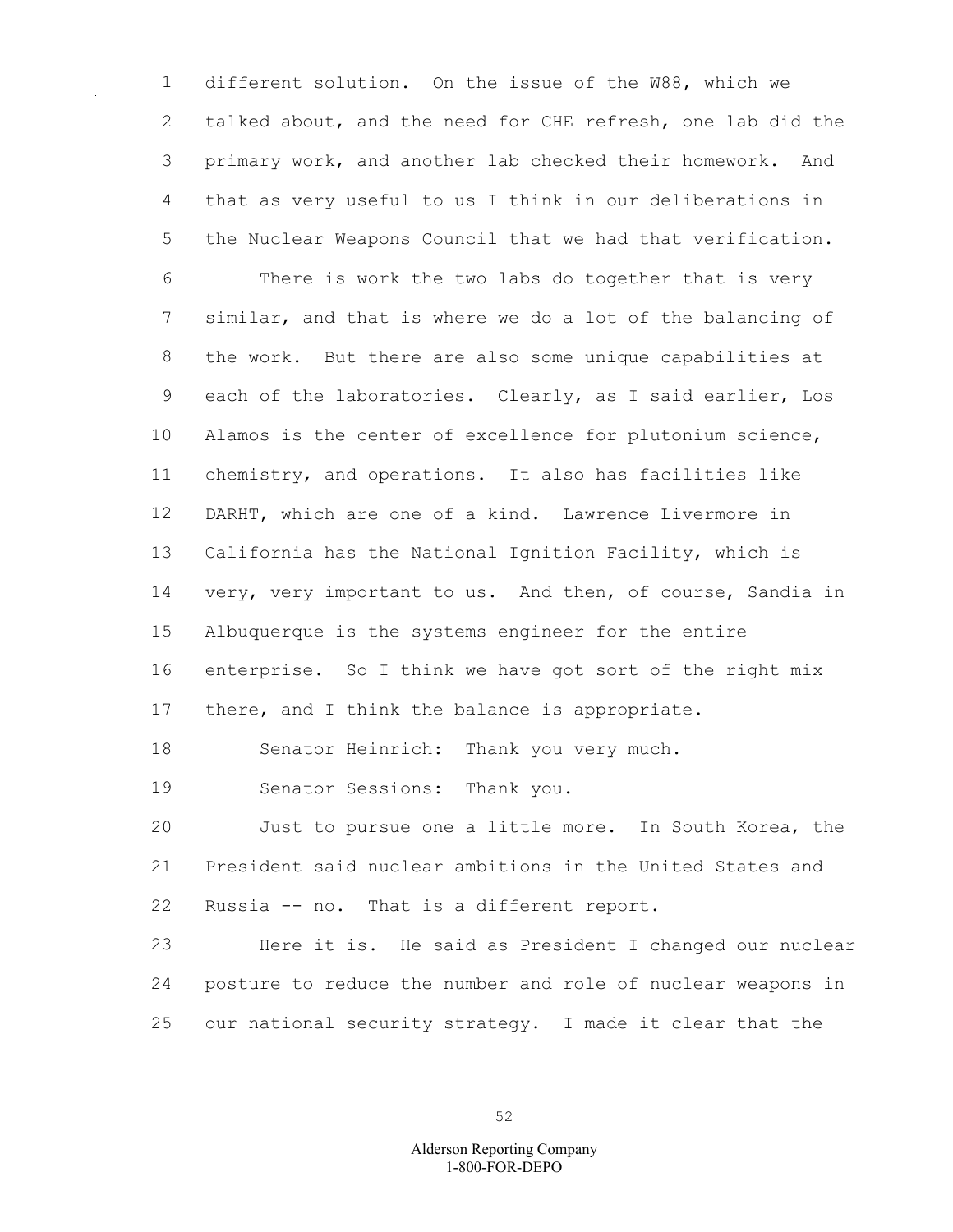United States will not develop new nuclear warheads. So that is why we have just agreed to agree. And we will not pursue new military missions for nuclear weapons. We have narrowed the range of contingencies under which we would ever use or threaten to use nuclear weapons. He said that at Hankuk University in South Korea, and it caused a lot of unease among our Korean allies, among others.

 Under Secretary of State Rose Gottemoeller in Prague in December of last year said we have seen new and enduring pressures on the nonproliferation regime, pressures that threaten global stability. We are seeing nations turn away from cooperation, turn away from the common good of nonproliferation efforts, and cling ever more tightly to their nuclear arsenals. I think that is true.

 This is the U.S. National Intelligence Council, Global Trends 2030 that was produced in December of 2012. Quote, nuclear ambitions in the U.S. and Russia over the past 20 years have evolved in opposite directions. Reducing the role of nuclear weapons in U.S. security is a U.S. objective, while Russia is pursuing new concepts and capabilities for expanding the role of nuclear weapons in its national security.

 It goes on to say, other nuclear powers, such as Pakistan and potential aspirants, Iran and North Korea, desire nuclear weapons as compensation for other security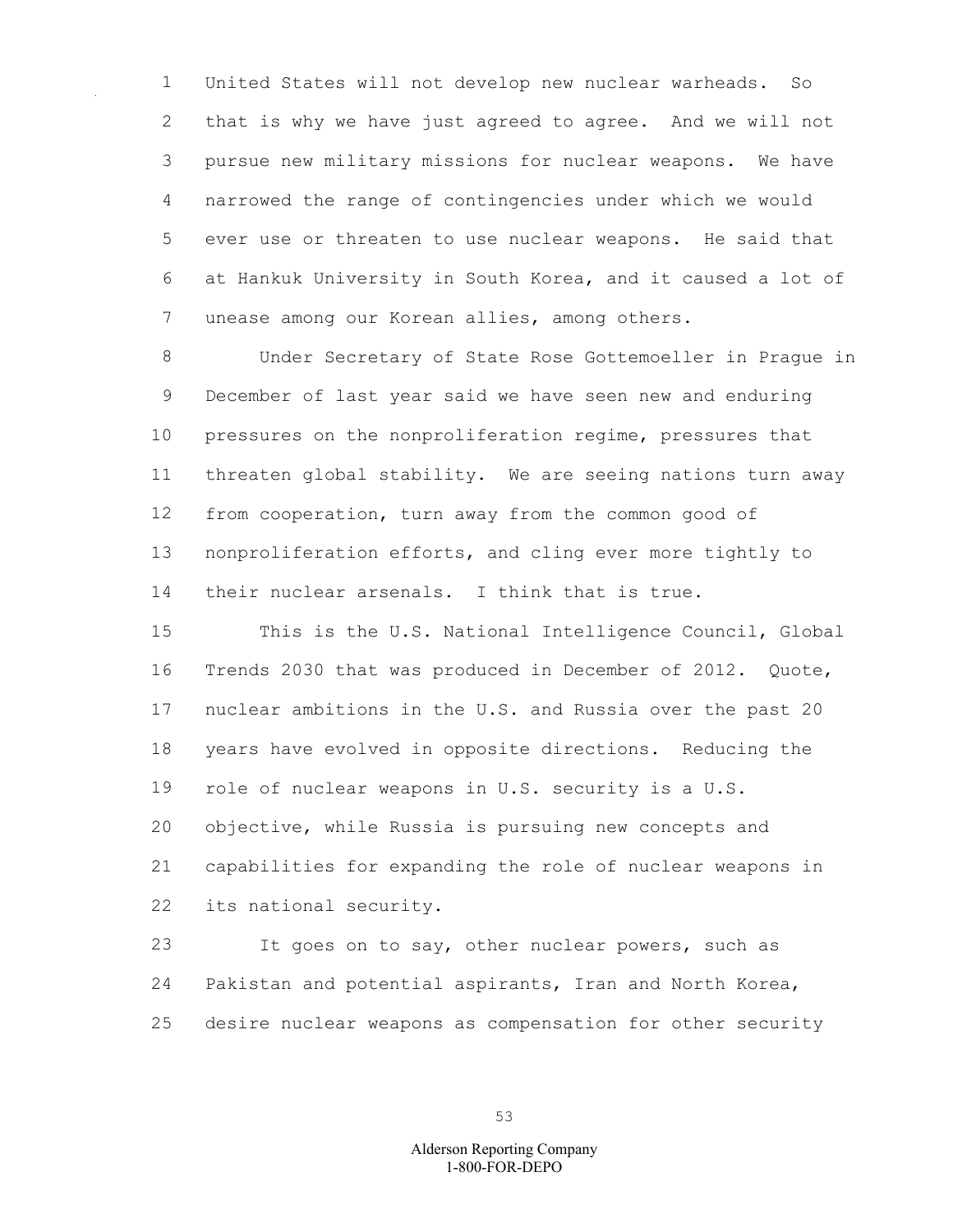weaknesses. Close quote. So I think that is accurate.

 I asked former Secretary Kissinger at a hearing a few weeks ago about the negotiations with Iran, and he actually was alarmed. He thought our negotiation position had moved too far, that we are accepting too close an ability of Iran to have a nuclear weapon, noting that if we were down to 9 months, he explicitly said Turkey, Saudi Arabia, and Egypt he believed would develop or buy a nuclear weapon.

 And so I do not know how we achieve nuclear stability around the world. We have had it pretty good for a long time. But if we have three or four nations or five nations in the Middle East all with nuclear weapons, this is taking us in the wrong direction. It really is dangerous, and there would be a major expansion of the number of countries that would have nuclear weapons.

 So forgive me if I am a bit concerned that de- emphasizing our nuclear posture could have the perverse effect of lessening confidence or increasing the desire of other nations to expand theirs -- well, I do not know that I will say any more about that.

 If any of you would like to comment on it, I would be -- Secretary McKeon, you are the policy man. Maybe you would like to comment on it. But things are not going as well as we would like with regard to the risk of nuclear proliferation.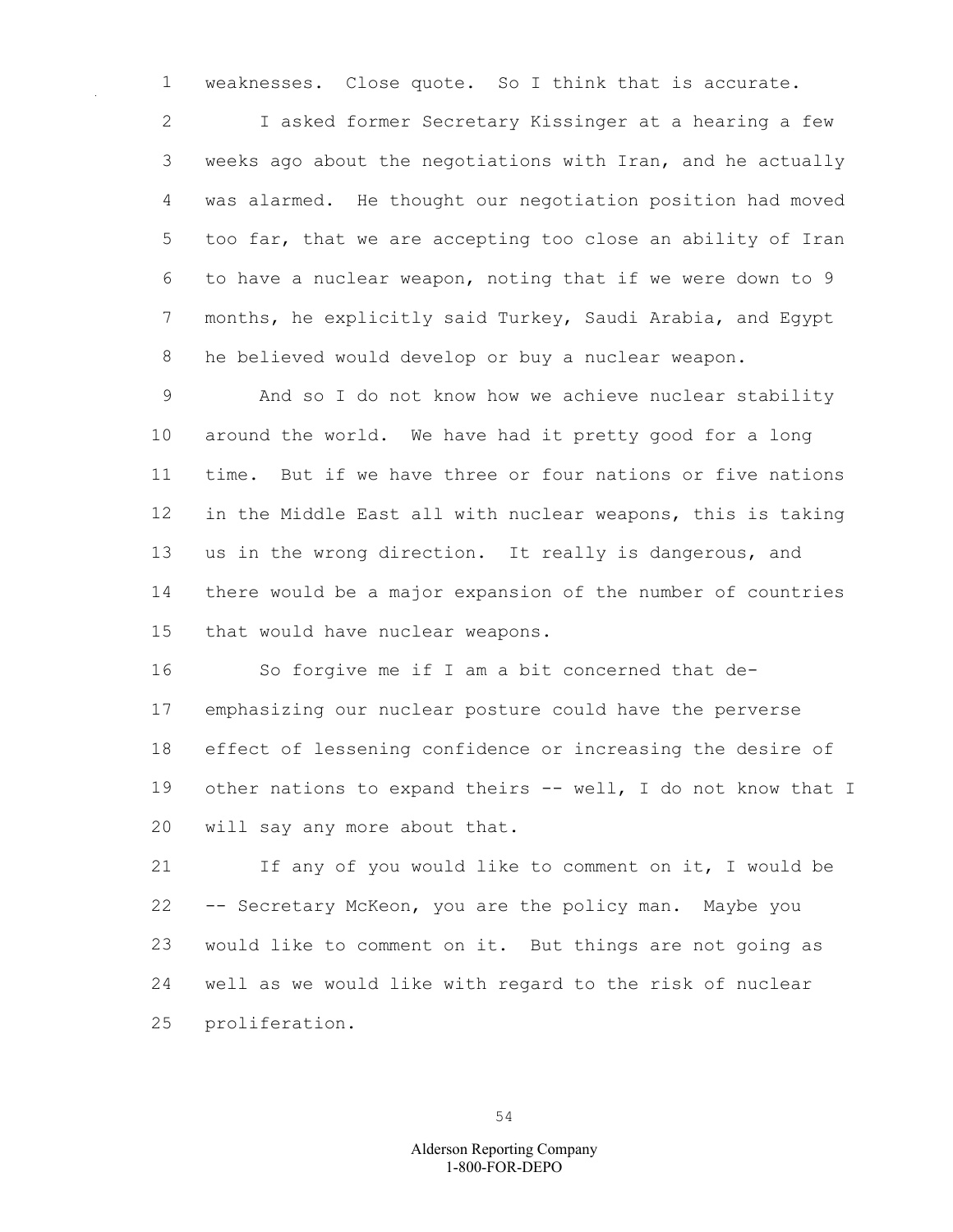Mr. McKeon: Senator, you have laid out a pretty complicated set of statements there. Let me try to address some of them.

 On the first one, in terms of the Koreans -- Mr. Elliott may be able to add some flavor to this -- we spend a lot of time worrying about extended deterrence and our commitments both in Europe and in Asia. In fact, Mr. Elliott just returned from some extended deterrence talks both with our Japanese and Korean partners that he does in concert with somebody on my staff, Elaine Bunn, who is the Deputy Assistant Secretary. So he can speak to the current Korean frame of mind.

 I would agree with Under Secretary Gottemoeller that the nonproliferation system is under stress. We have an NPT review conference coming up next month where the system will be debated. In terms of the Middle East, there is no question. It is one of the reasons that the President is trying to prevent Iran from getting a nuclear weapon is the concerns among proliferation among its neighbors if they were to have a breakout capability, which is what these talks are about.

Senator Sessions: Well, thank you.

Do any of the others have any comments?

[No response.]

Senator Sessions: Then we will wrap it up. Thank you